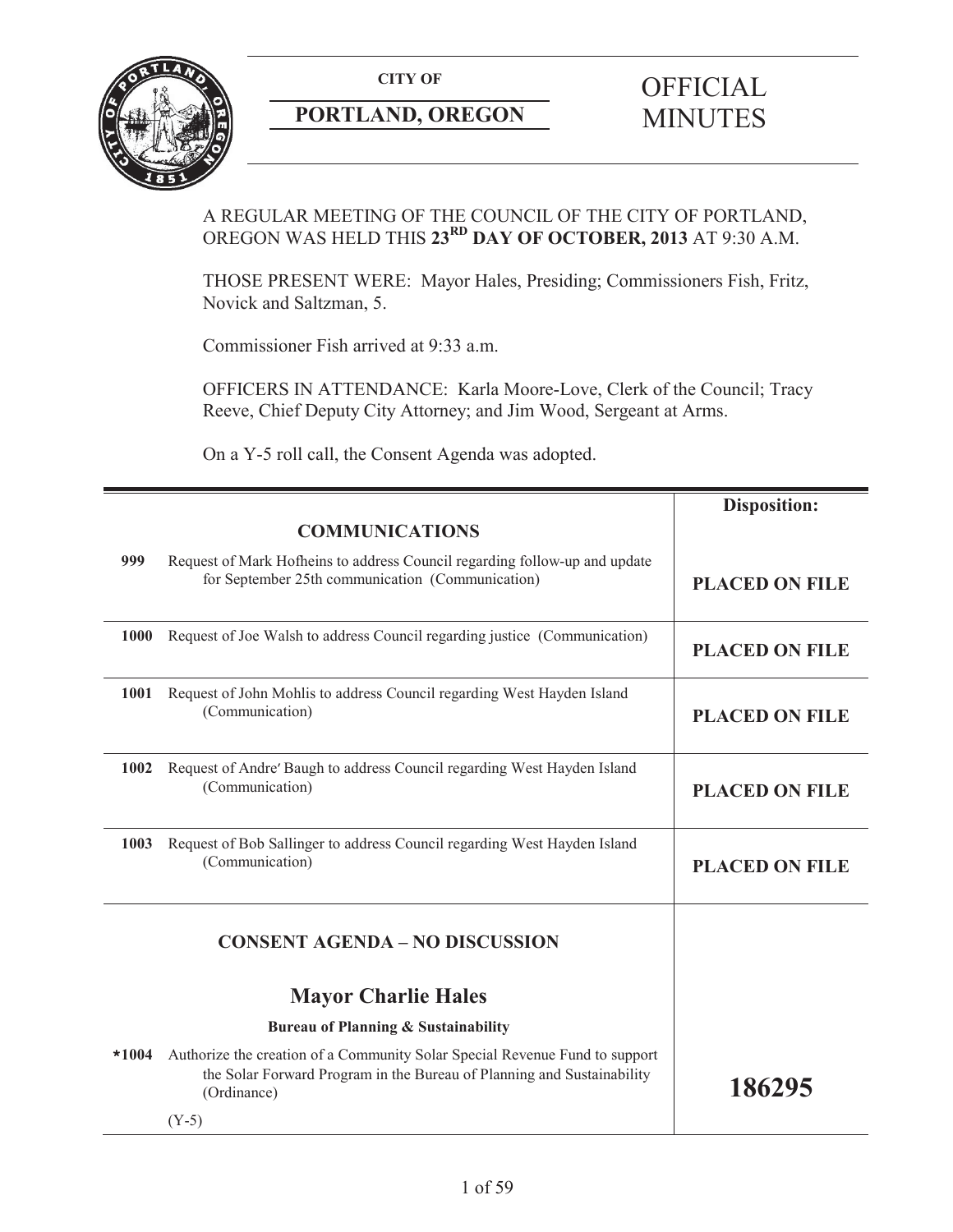|             | <b>Office of Management and Finance</b>                                                                                                                                                                                               |                                                                                    |
|-------------|---------------------------------------------------------------------------------------------------------------------------------------------------------------------------------------------------------------------------------------|------------------------------------------------------------------------------------|
| $*1005$     | Authorize an agreement with QwestCorporation dba CenturyLink QC and<br>Qwest Communications Company to provide land line and data transport<br>services for a not to exceed amount of \$7,500,000 for a five year term<br>(Ordinance) | 186296                                                                             |
|             | $(Y-5)$                                                                                                                                                                                                                               |                                                                                    |
| $*1006$     | Authorize an agreement with Cellco Partnership dba Verizon Wireless to<br>provide wireless services for a five year contractual total not to exceed<br>\$7,500,000 (Ordinance)                                                        | 186297                                                                             |
|             | $(Y-5)$                                                                                                                                                                                                                               |                                                                                    |
| $*1007$     | Authorize a contract for CityFleet to purchase a special purpose truck for<br>\$40,000 (Ordinance)                                                                                                                                    | 186298                                                                             |
|             | $(Y-5)$                                                                                                                                                                                                                               |                                                                                    |
| $*1008$     | Authorize a contract for CityFleet to purchase one hybrid sedan and one mini<br>cargo van for \$55,000 (Ordinance)                                                                                                                    | 186299                                                                             |
|             | $(Y-5)$                                                                                                                                                                                                                               |                                                                                    |
|             |                                                                                                                                                                                                                                       |                                                                                    |
|             | <b>Commissioner Amanda Fritz</b>                                                                                                                                                                                                      |                                                                                    |
|             | <b>Position No. 1</b>                                                                                                                                                                                                                 |                                                                                    |
|             | <b>Portland Parks &amp; Recreation</b>                                                                                                                                                                                                |                                                                                    |
| 1009        | Accept a grant from the Oregon Department of Education and authorize a price<br>agreement with Centennial School District for the Afterschool At-Risk<br>Meal and Snack Program (Second Reading Agenda 985)                           | 186300                                                                             |
|             | $(Y-5)$                                                                                                                                                                                                                               |                                                                                    |
|             |                                                                                                                                                                                                                                       |                                                                                    |
|             | <b>Commissioner Nick Fish</b>                                                                                                                                                                                                         |                                                                                    |
|             | <b>Position No. 2</b>                                                                                                                                                                                                                 |                                                                                    |
|             | <b>Bureau of Environmental Services</b>                                                                                                                                                                                               |                                                                                    |
| <b>1010</b> | Authorize a contract with Carollo Engineers, Inc., for professional services for<br>the design of the Portsmouth Forcemain Drain-Back Improvements No.<br>E10484 for \$225,700 (Ordinance)                                            | <b>PASSED TO</b><br><b>SECOND READING</b><br><b>OCTOBER 30, 2013</b><br>AT 9:30 AM |
| $*1011$     | Authorize application to Oregon Watershed Enhancement Board for a grant up<br>to the amount of \$200,000 for Crystal Springs Culverts Removal and<br>Habitat Restoration (Ordinance)                                                  | 186301                                                                             |
|             | $(Y-5)$                                                                                                                                                                                                                               |                                                                                    |
|             | <b>Water Bureau</b>                                                                                                                                                                                                                   |                                                                                    |
| 1012        | Authorize a contract and provide payment for the construction components of<br>the Carolina Pump Main Phase 2 Project at an estimated cost of<br>\$2,850,000 (Second Reading Agenda 987)                                              | 186302                                                                             |
|             | $(Y-5)$                                                                                                                                                                                                                               |                                                                                    |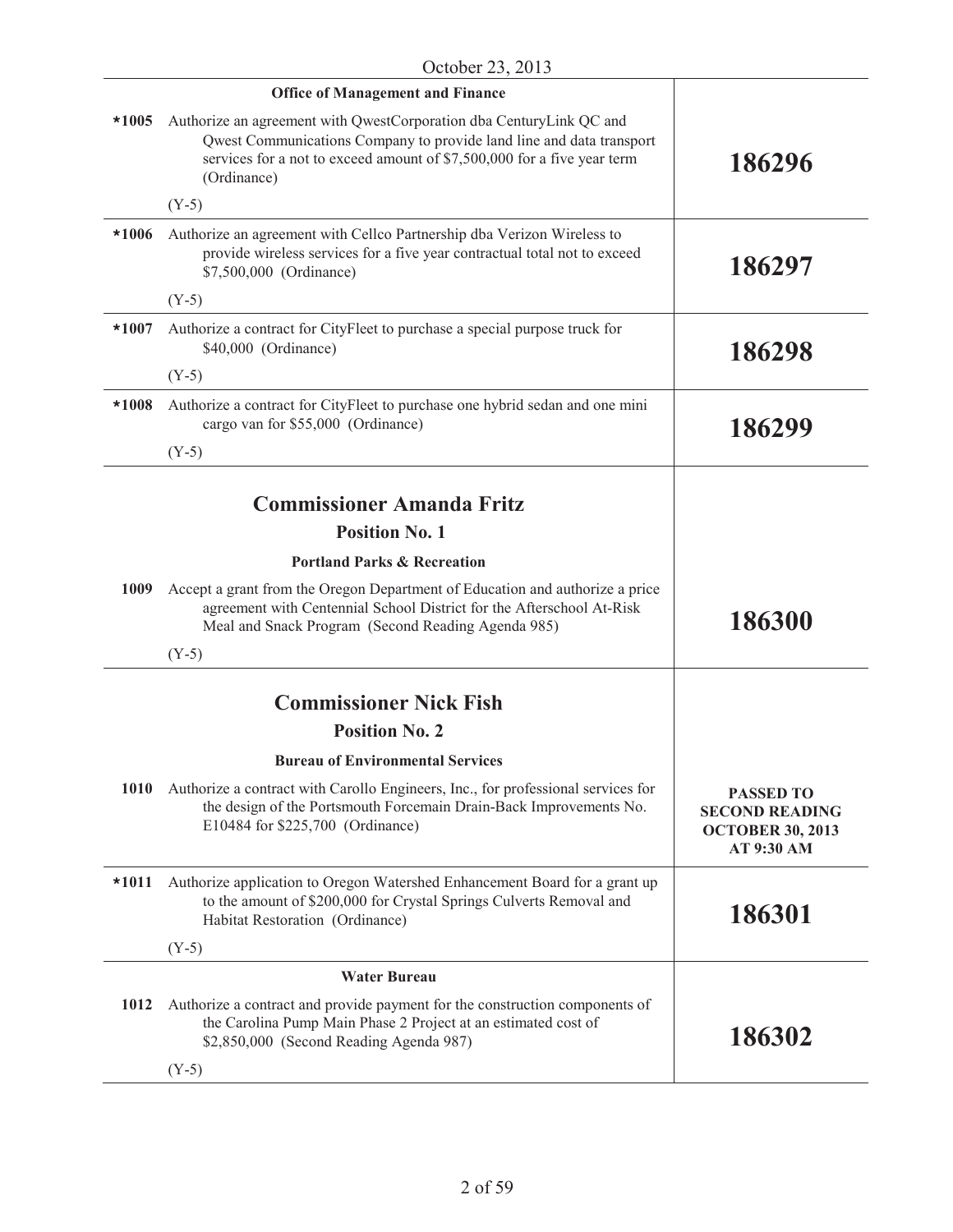|      | <b>Commissioner Dan Saltzman</b>                                                                                                                                                                                                                           |                             |
|------|------------------------------------------------------------------------------------------------------------------------------------------------------------------------------------------------------------------------------------------------------------|-----------------------------|
|      | <b>Position No. 3</b>                                                                                                                                                                                                                                      |                             |
|      | <b>Portland Fire &amp; Rescue</b>                                                                                                                                                                                                                          |                             |
| 1013 | Authorize contract with Open 4 Business Productions, LLC, for use of Portland<br>Fire & Rescue's intellectual property (Second Reading Agenda 988)                                                                                                         | 186303                      |
|      | $(Y-5)$                                                                                                                                                                                                                                                    |                             |
| 1014 | Authorize contract with Trauma Intervention Program of Portland/Vancouver,<br>Inc., for crisis intervention training and services at a cost of \$390,000 for<br>a five year period (Second Reading Agenda 989)                                             | 186304                      |
|      | $(Y-5)$                                                                                                                                                                                                                                                    |                             |
|      | <b>REGULAR AGENDA</b>                                                                                                                                                                                                                                      |                             |
|      | <b>Mayor Charlie Hales</b>                                                                                                                                                                                                                                 |                             |
| 1015 | Extend a Street Closure Program in the Old Town Entertainment District<br>through parts of NW 2nd, 3rd and 4th Avenues between W Burnside and<br>NW Everett on certain days and during certain hours for a period of 1<br>year (Second Reading Agenda 997) | 186305<br><b>AS AMENDED</b> |
|      | $(Y-5)$                                                                                                                                                                                                                                                    |                             |
|      | <b>Bureau of Police</b>                                                                                                                                                                                                                                    |                             |
| 1016 | Authorize a three year contract with Dr. David M. Corey for \$225,000 and Dr.<br>Sherry L. Harden for \$45,000 to provide psychological and fitness for<br>duty examinations (Second Reading Agenda 992)                                                   | 186306                      |
|      | $(Y-5)$                                                                                                                                                                                                                                                    |                             |
|      | <b>Commissioner Steve Novick</b>                                                                                                                                                                                                                           |                             |
|      | <b>Position No. 4</b>                                                                                                                                                                                                                                      |                             |
|      | <b>Bureau of Transportation</b>                                                                                                                                                                                                                            |                             |
| 1017 | Amend Intergovernmental Agreement with Oregon Department of<br>Transportation for SW Moody Ave Project: SW River Pkwy to SW<br>Hamilton Ct to extend the completion date and project boundary (Second<br>Reading Agenda 994; amend Contract No. 30001376)  | 186307                      |
|      | $(Y-5)$                                                                                                                                                                                                                                                    |                             |

At 10:00 a.m., Council recessed.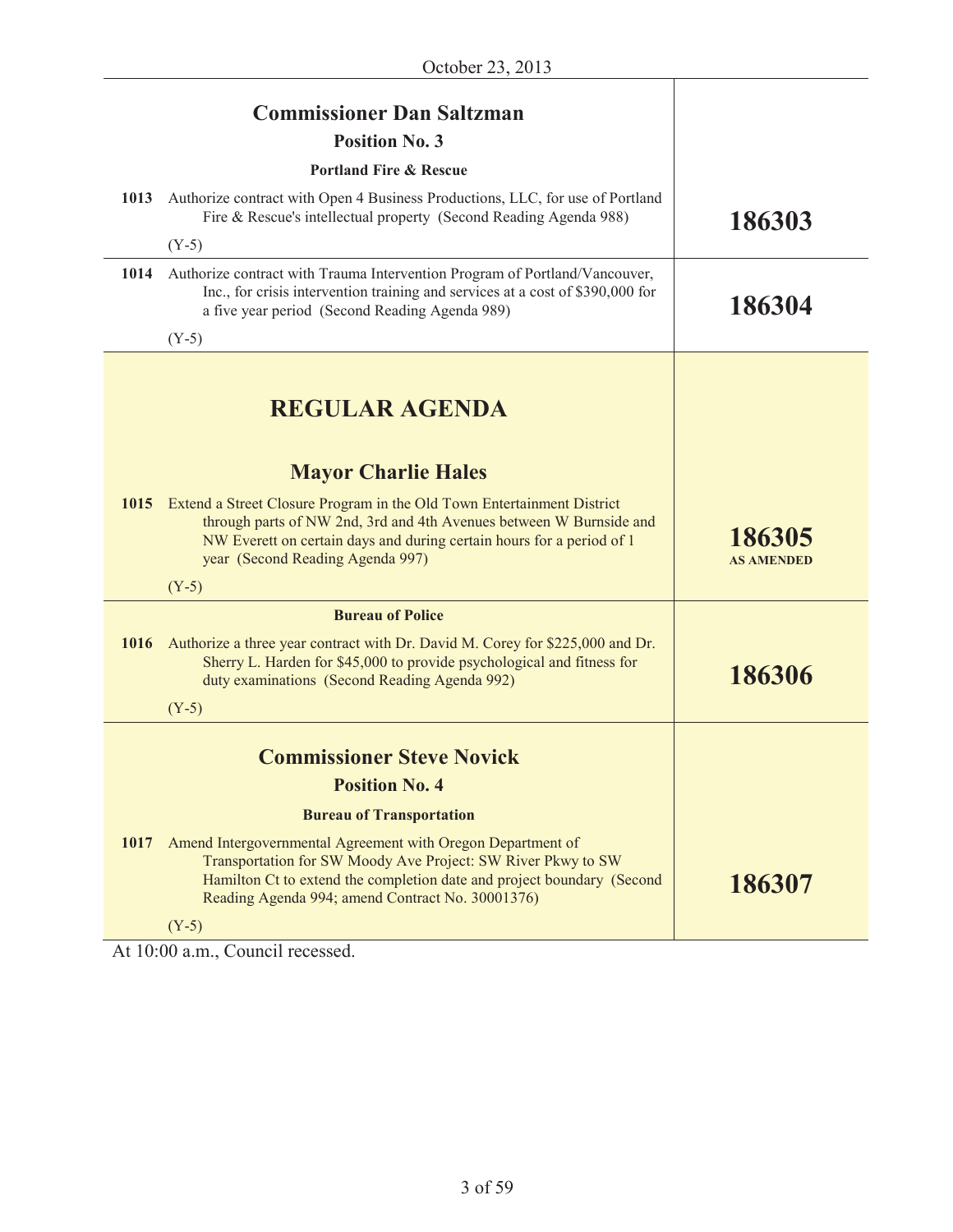## A RECESSED MEETING OF THE COUNCIL OF THE CITY OF PORTLAND, OREGON WAS HELD THIS **23RD DAY OF OCTOBER, 2013** AT 2:00 P.M.

THOSE PRESENT WERE: Mayor Hales, Presiding; Commissioners Fish, Fritz, Novick and Saltzman, 5. Commissioner Saltzman arrived at 2:05 p.m. and left at 4:33 p.m.

OFFICERS IN ATTENDANCE: Karla Moore-Love, Clerk of the Council; Linly Rees, Deputy City Attorney at 2:00 p.m. and Roland Iparraguirre at 2:45 p.m.; John Paolazzi, Sergeant at Arms.

The meeting recessed at 2:38 p.m. and reconvened at 2:45 p.m. The meeting recessed at 4:47 p.m. and reconvened at 4:55 p.m.

|         |                                                                                                                                                                                                                                                                                                                                                                                                                                                                                                                                                                                                                                                                                                                                                                                               | Disposition:                                                                             |
|---------|-----------------------------------------------------------------------------------------------------------------------------------------------------------------------------------------------------------------------------------------------------------------------------------------------------------------------------------------------------------------------------------------------------------------------------------------------------------------------------------------------------------------------------------------------------------------------------------------------------------------------------------------------------------------------------------------------------------------------------------------------------------------------------------------------|------------------------------------------------------------------------------------------|
| 1018    | TIME CERTAIN: 2:00 PM – Consider the proposal of Don Goldberg of The<br>Trust for Public Lands and the recommendation from the Hearings Officer<br>for approval, to change the Comprehensive Plan Map designation from<br>Open Space to Industrial Sanctuary and the Zoning Map designation from<br>OS Open Space to IG2 General Industrial 2 for the Northern Parcel, and a<br>Zoning Map Amendment to modify Environmental Protection and<br>Environmental Conservation overlay zones on the site known as the<br>Colwood National Golf Course, in the vicinity of NE Alderwood Rd and<br>NE Cornfoot Rd (Hearing; Previous Agenda 922; LU 12-213885 CP ZC<br>EN)<br>Motion to accept Hearings Officer's recommendation: Moved by<br>Commissioner Fish and seconded by Commissioner Novick. | <b>ACCEPT</b><br><b>HEARINGS OFFICER'S</b><br><b>RECOMMENDATION</b><br><b>AS AMENDED</b> |
|         | $(Y-5)$                                                                                                                                                                                                                                                                                                                                                                                                                                                                                                                                                                                                                                                                                                                                                                                       |                                                                                          |
| $*1019$ | Amend the Comprehensive Plan Map designation and change zoning of<br>property in the vicinity of NE Alderwood Rd and NE Cornfoot Rd, the<br>northern portion of the site known as the Colwood National Golf Course<br>property, at the request of Don Goldberg of The Trust for Public Lands<br>(Second Reading Agenda 923 introduced by Commissioner Fritz; LU 12-<br>213885 CP ZC EN)<br>Motion to amend Directive (a) and add emergency clause in accordance<br>with staff memo dated October 23, 2013: Moved by Saltzman and<br>seconded by Fish. (Y-5)                                                                                                                                                                                                                                   | 186308<br><b>AS AMENDED</b>                                                              |
| 1020    | TIME CERTAIN: 2:10 PM - Authorize City Auditor Independent Police<br>Review Division to directly question Portland Police Bureau employees,<br>change Police Review Board public reporting requirements and other<br>Police Accountability Reforms (Ordinance introduced by Auditor Griffin-<br>Valade; amend Code Section 3.20.140 and Chapter 3.21) 1 hour<br>requested                                                                                                                                                                                                                                                                                                                                                                                                                     | <b>REFERRED TO</b><br><b>OFFICE OF</b><br><b>CITY AUDITOR</b>                            |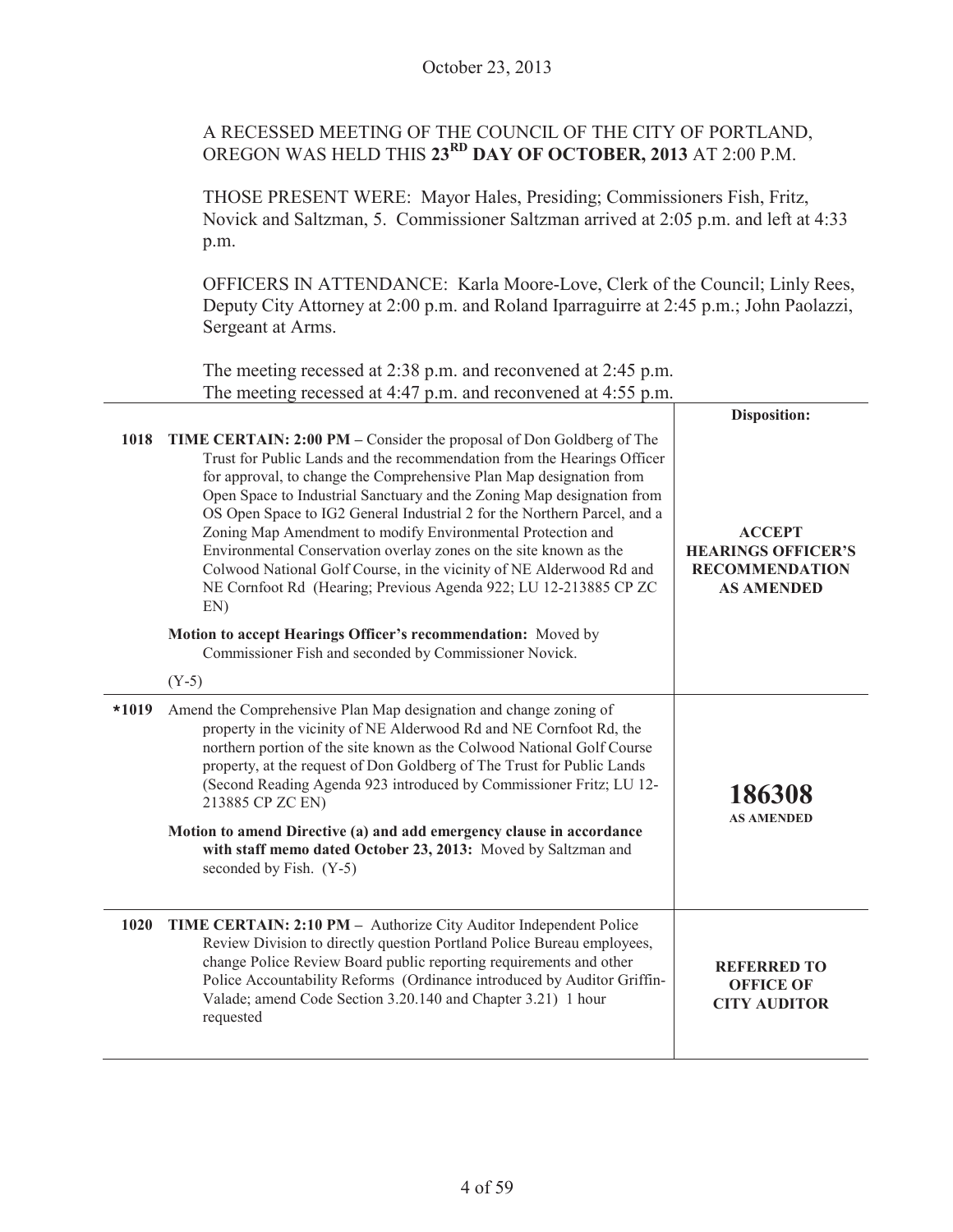At 6:08 p.m., Council adjourned.

## **LAVONNE GRIFFIN-VALADE**

Auditor of the City of Portland

Call

By Karla Moore-Love Clerk of the Council

For a discussion of agenda items, please consult the following Closed Caption File.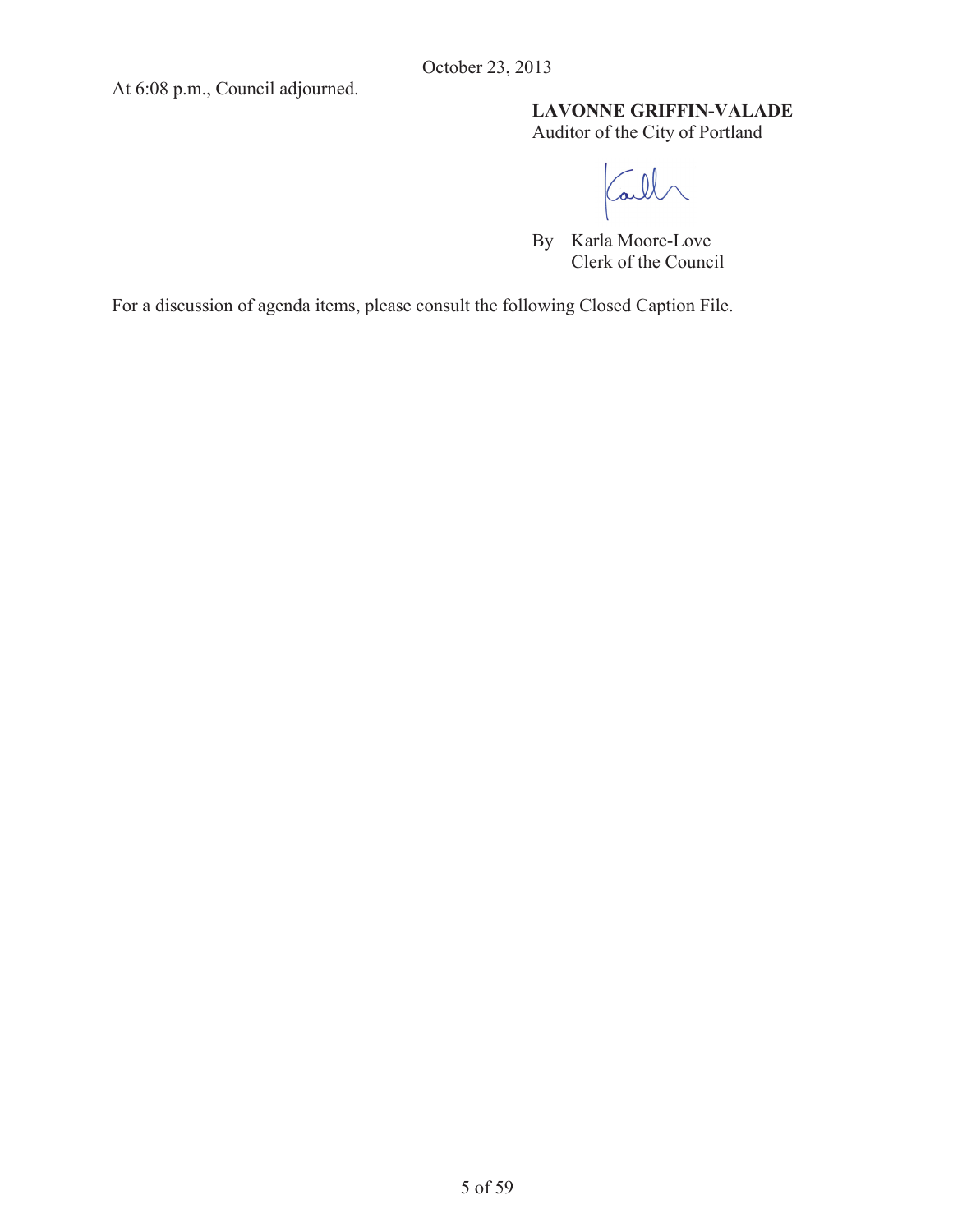## October 23, 2013 **Closed Caption File of Portland City Council Meeting**

This file was produced through the closed captioning process for the televised City Council broadcast and should not be considered a verbatim transcript. Key: **\*\*\*\*\*** means unidentified speaker.

## **OCTOBER 23, 2013 9:30 AM**

**Hales:** Commissioner Fish I think is joining us. Good morning, and welcome to the October 23 meeting of the Portland City Council. Karla, would you please call the roll.

**Novick:** Here. **Fritz:** Here. **Saltzman:** Here. **Hales:** Here.

**Hales:** And let's start with communications items, please.

**Item 999.** 

**Hales:** Good morning.

**Mark Hofheins:** Good morning. Mark J. Hofheins Jr. with UCARE, the United Coalition Against Repression for Equality. I come before you for few things. As of an update, since my last September 25 coming before you, number of outreach workers appear out front, none. Police calls for new homeless nuisance, none. Violent attacks on protesters, one plus. People off the street, none. So, I'm asking what's going on, why haven't done anything and why are we still sitting out here in front of you, and yet, still nothing's going on. I am understanding that you have offered the TPI building, the one that is abandoned, to R2D2 at one point, and I propose to you that we don't just want it, we need it as a pilot project for UCARE and humanity hub to show you guys how homeless can be - homelessness can be solved. It's sitting there, doing nothing, if you offer it to them, why can't you offer it to us? Do we have to file a lawsuit? What? What's it going to take? Also, I still have a minute and 45 seconds here in a moment, and I want to let you have the opportunity to speak. This is communications, so if you can do that for me, that would be great.

**Hales:** Mark, thanks for coming. There are works in progress here, but the council meeting is not where we figure that out.

**Hofheins:** But, it's communications, so, I'm asking for communication. You please explain -- **Hales:** Communication this way.

**Hofheins:** I'm not so sure about that. But, regardless, the point, I mean, I'm here for answers, so where are the answers?

**Hales:** Right. But we don't operate that way on communications. It's for you to tell us what's on your mind and what you think we should be working on, and then we proceed to do the work.

**Hofheins:** Everybody is watching so I want you to be accountable for what say. So that's all I'm trying to get at.

**Hales:** My friend said that meetings are not work, meetings are where the work's figured out. That's kind of what we are doing.

**Hofheins:** And we had a meeting, and that was great. Where have you gone from there? **Hales:** We are working on it, so --

**Hofheins:** Okay. So have not been invited to any other meetings so that's what going on? **Hales:** Mark.

**Hofheins:** I'm just asking.

**Hales:** Thanks for coming.

**Hofheins:** It's communications, I'm not done, I still have 51 seconds.

**Hales:** Okay, go ahead.

**Hofheins:** But, Amanda Fritz, again, thank you, my prediction was correct, you did email me. And also, I have two days, Friday and Monday, and I've been out here with fundraiser, handing out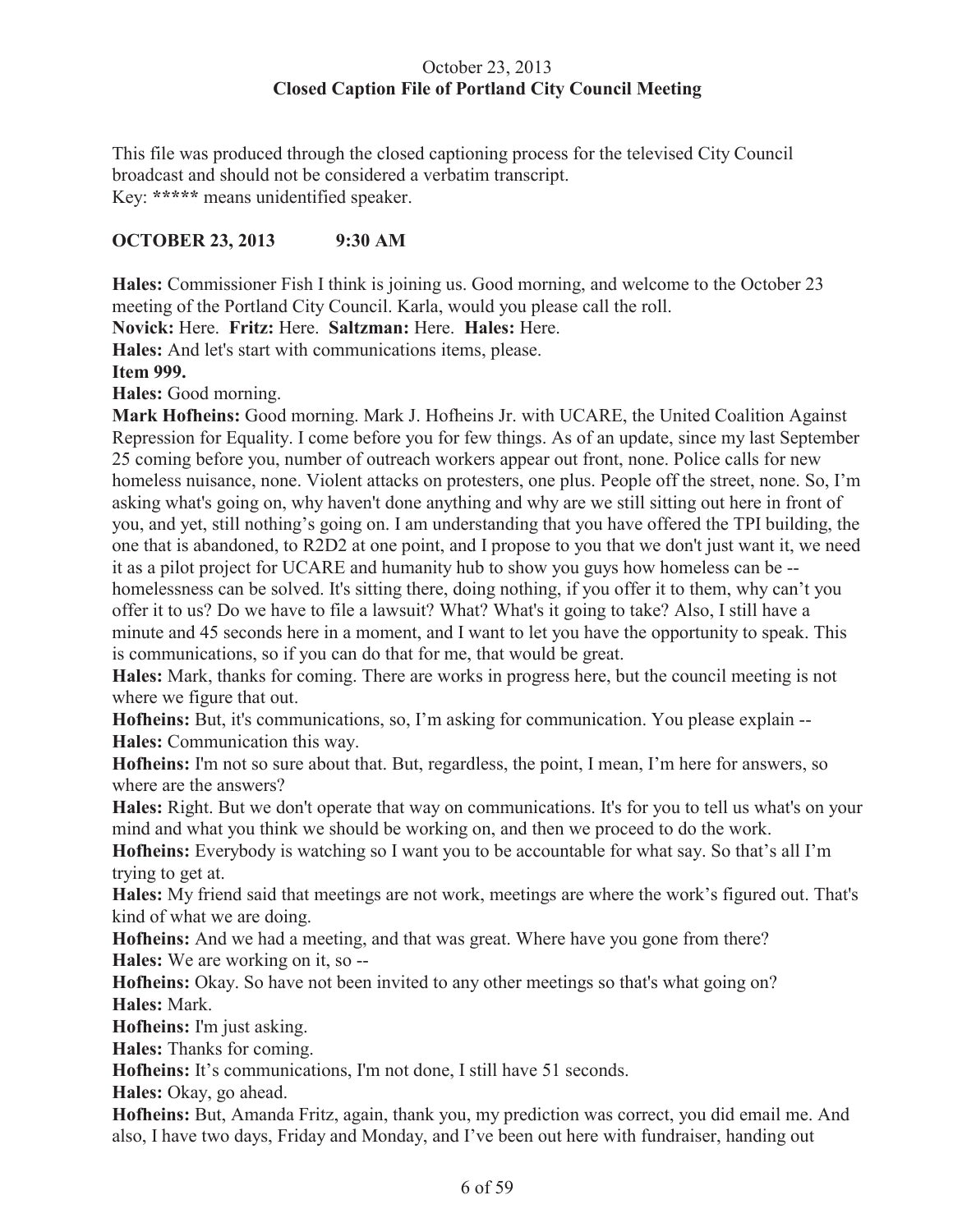cookies and I have not seen any of, Fish, you had meeting to go to. I understand that. Fritz, I shook your hand as you walked in the building on Monday, and I was not doing anything then. But, that's that. Anything else? Are we getting anywhere?

**Hales:** Alright, so, thanks.

#### **Item 1000.**

#### **Hales:** Good morning.

**Joe Walsh:** Good morning. My name is Joe Walsh, I represent individuals for justice. I'm here today -- the topic justice. Something going to happen this afternoon at 2:00, that you have the power, and the influence to make some drastic changes. What you are receiving there is a copy of the federal constitution, and I suggest Mayor, that you read the article, amendment one, called freedom of the press. Apparently, you are knocking out all the press from the building. That's not freedom of the press. It's not justice, either. But I'm really here today to talk about what's going to happen this afternoon. On the independent review board. I think it's called. The name of the organization from the auditor's office is unimportant, it's how you use it. And how use it, it's gotta be totally independent. That means no influence from anybody on this council, in the police department, anywhere else. Now I don't think that we're going to get that. But we're going to keep pushing for it, some day we will. There are three names people that were murdered on the streets, and I want to read into the record. And there were 139, that Copwatch, has put out in 1992, that have been murdered, or were shot at on your streets. By your police department. That you are trying to get some kind of control over. The three people that I know, or knew, and know about, is Aaron Campbell. He was shot in the back by a sniper while he was talking to the police. Keaton Otis, 25. He was shot about 20 times. He was stopped for no reason. None. And he ended up being murdered. Dale Collins, a man that was obviously sick, ill, had a very small knife in his hand, and a cop blew him away from 30 feet. That's what you are dealing with in your police department. These are all happening in 2010. It's not too far away. You are still under investigation from the federal authorities. You are still haven't done your jobs, so what I'm saying to you this afternoon, at 2:00, I want you to think about justice. And think about these people that died, and the people that will die. And I know that I'm out of time, Mayor.

**Hales:** Thanks, Joe.

Walsh: Don't thank me, please.

#### **Item 1001.**

**Hales:** Good morning.

**John Mohlis:** Good morning, Mayor Hales, Commissioners. My name is John Mohlis, I'm the executive secretary for the Oregon State Build and Trades Council, which is an umbrella organization for approximately 25,000 union construction workers. I'm here this morning to testify in favor of developing and preserving West Hayden Island in a sustainable manner. Allowing 300 acres to be developed into a port terminal and having 500 acres to be preserved seems like good common sense to me. And our council fully supports the Port of Portland's proposal to develop 300 acres into terminal, and we hope that you will give full consideration to the issues and concerns in the letter that Bill Wyatt sent to all of you that's dated October 7, 2013. If the Port cannot financially and feasibly develop that terminal, we believe that a great opportunity for economic development and jobs for our future and for our city and for our city and our region will be lost. We all know that sustainability is a three-legged stool. Environmental, social and economic. And I know that all of you have heard, or I am sure that all of you have heard numerous times the fact that trade related jobs and jobs in the harbor pay substantially higher than the regional average. And that's especially important for folks that can't afford to go to college. They need to have these types of job opportunities in the future if they are going to be able to support and sustain themselves and their families. We're all very proud here in Portland, and in our region, of our good school system, of our fantastic park system, of light rail, of streetcar. Of all the wonderful amenities that we all enjoy. I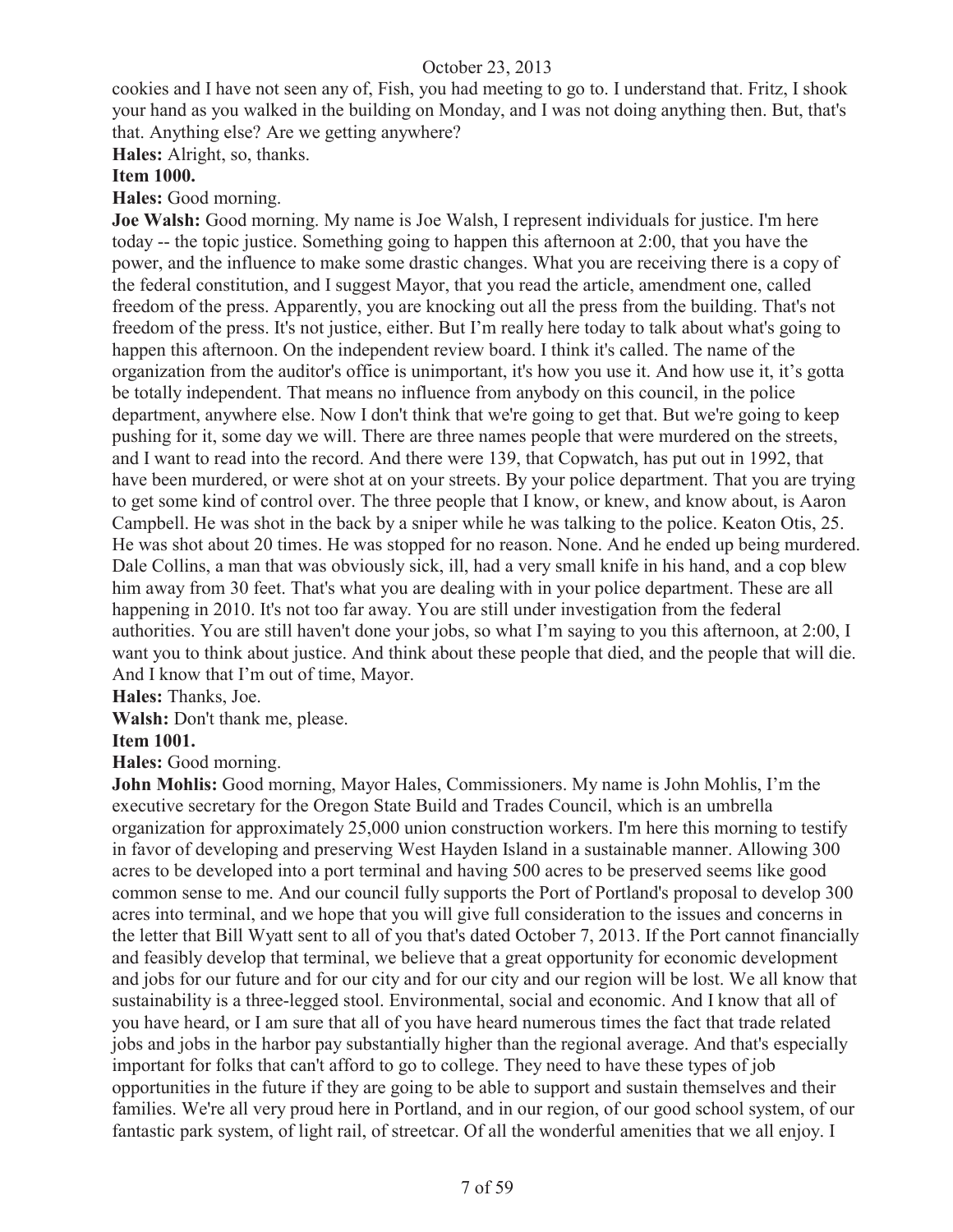think that we all need to step back and remember that all of these come from people working a good family wage job and paying taxes. Oregon health sciences university celebrated their 125th anniversary recently, and, you know, I'm sure years before that, it was just a wooded hill. Somebody made the decision years ago to allow that to be developed. And I don't think that anybody would argue that that is not the right thing to do. That's a wonderful asset to our society. We, in the building trades, don't want every patch of trees cut down and turned into a development like that. But, I don't think that we can have every bit of it be like Forest Park, either, where it's just completely untouched. So, I think that this proposal is the right way to go. And I think that people 30, 40, 50 years from now, if this terminal allowed to move forward and be built, whether they are working at job on the terminal or whether they are enjoying the 500 acres that have been preserved as open space, they will look back and say, whoever the leaders were of the city, at that point in time, they got it right. Thank you very much. I would be happy to answer any questions. **Hales:** Thanks. Appreciate coming. Thanks. Next one, please.

#### **Item 1002.**

#### **Hales:** Good morning.

**André Baugh:** Good morning, Mayor Hales, Council. André Baugh, planning and sustainability commission. I am here today to speak about West Hayden Islands on items. I think you should consider in decision-making. First, the superfund harbor may impact West Hayden Island. The superfund harbor settlements may include the city and the port and parties cities that may have mitigation obligations, as well as other private parties. The city, you, and the Portland others, may be looking for projects to do for mitigation, and West Hayden Island may have a role in that. **Fish:** Could you get closer?

**Baugh:** Yes. And impact the role of mitigation in West Hayden Island. Keep in mind, the tribes are involved as members, as I understand it, in a group that will make decisions about the size of those obligations around mitigation. Second, the City of Portland may have the ability to regulate community concerns over the impact of a proposed port expansion on traffic, health, the environment, and safety. According to the Supreme Court of the United States, in case no. 11-798, and a case involving the city of Los Angeles and the port where they did regulate trucks and the amount of emissions those trucks. The comp plan and West Hayden Islands land relationship and the long-term ramifications for the city with your decision around that relationship. For birds, fish, and plants, and other creatures do not know the boundaries of 300 and 500 we humans have defined on west Hayden Island. Think about what the intention of the mitigation as you make a decision. Fifth, when considering costs, if West Hayden Island is built up to the full capacity, it may be the largest port facility in terms of bulk grain on the west coast. Then should the City consider partnership with the port and others in going to the legislature for a bill similar to senate bill 253, asking the state of Oregon to recognize the significant West Hayden Island regional industrial site, the value of that, and help them in performing due diligence assessments by providing grant funds. I raise this because the model used by the port in asking, in stating, I'm sorry, in stating 850 all that they can afford is predicated on the model they are using with a 15-year negative cash flow to do site prep and then turns into a 25-year positive cash flow from the revenue from the operating port. What makes the cost any of these parties a significant issue is the variables in any npv model. And those, as noted in the presentation to us at the planning commission, are market risk and uncertainty permitting and site preparation lag time makes what West Hayden Island an opportunity of the future -- the port has a limited investment capital. So is there is a need for, for private and public partnerships, and timing of the investment, versus the revenue. These variable -- these factors, you cannot control. Some of them you can't control and some of them influence, but certainly, a lot of them will be out of your tenure, past your tenure when they occur. Thank you. **Hales:** Thank you. Appreciate it. Thanks.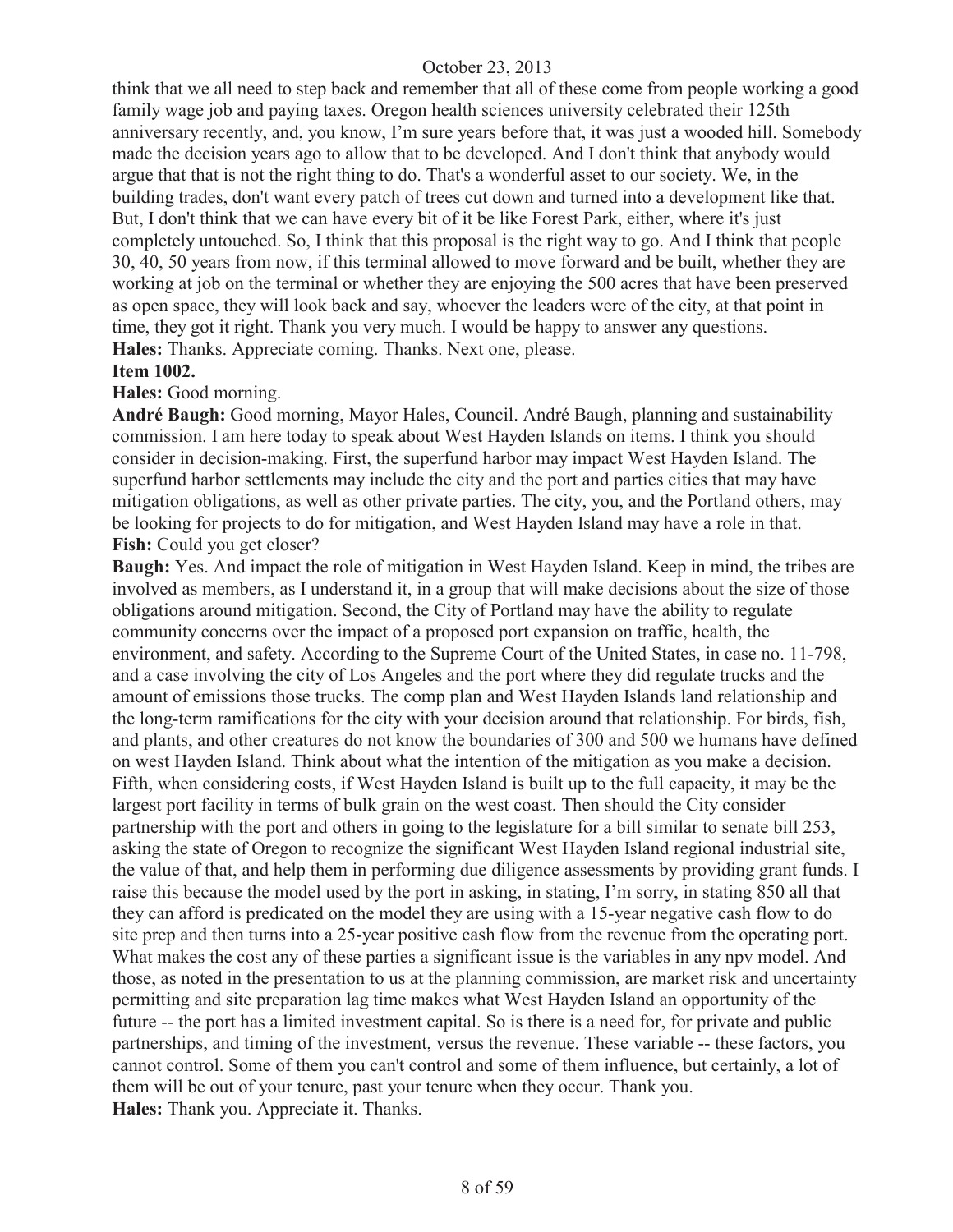**Fish:** Thanks for all the time that you are spending educating us about this very complex issue. I know you have many other roles play, but we appreciate the time you are spending. **Baugh:** Thank you, and I will get closer next time.

**Hales:** Thanks.

## **Item 1003.**

**Hales:** Good morning.

**Bob Sallinger:** Good morning. Good morning, Mayor and members of the Portland City Council, I am Bob Sallinger, the conservation director for the Portland Audubon society. I passed out a document, basically, from the West Hayden Island documents that I will be referring to this morning. There are three sections, a, b, and c. I hope it goes without saying that at this point that West Hayden Island is an irreplaceable resource. There is ample evidence in the record from the agencies, from the tribes, from the city, itself, to validate that statement. You have entities coming hundreds miles down the Columbia River to tell you that this piece is critical to restoration efforts on the entire Columbia River corridor. We just don't have that many pieces left. But I want to focus today on some of the things presented at the hearing couple of weeks ago, and some of the things that weren't. First I want to talk about jobs. We're not only justifying Hayden Island's conversion, but also, we're talking about golf courses, rolling back environmental protections, a whole lot of different things that are going to affect the health of our communities and of our environment in the name of creating industrial jobs. And I think that we need to take a step back and think about what we're really doing here. We're destroying some of our last, best places in this pursuit of jobs. But, let's look at the context for a second. The industrial harbor, the first page, section a, this is from the eco-northwest report, from 2002-2008, we increased the amount of industrial land in the Portland harbor but jobs went down. Just creating new land doesn't create new jobs. And I see the city council and prior city councils doing absolutely nothing to ensure that those jobs are actually produced. It's a great windfall for the people that own the property. But no assurances the jobs are occurring. And at the same time, the Port of Portland wants to develop Hayden Island, we see other ports going towards coal, lng, and oil to fill long-vacant lands. Finally, we see terminal 6, and potentially an entire port terminal failing. I ask how, in the context of those things, we can justify destroying 300 acres irreplaceable wildlife habitat next to one of our most vulnerable communities, to boot. And this is 1950's style industrial development patterns, let's give them more green space, give them cheap land, and subsidize it without ever asking for insurances that those jobs will occur. We think that there is a better way to go forward. One, let's clean up the 900 acres of brownfields. Two, get through superfund. Three, let's require that when we do transition land, the jobs be produced and put something into these agreements that requires that. And four, let's force these ports up and down the Columbia River to work together. That was in the 1991 port master plan. They have never done it. And so, other ports are seeking out the unsustainable industries to fill longvacant lands, and we're creating new land, let's make them work together. I want to talk about the uncertainty in the IGA. The IGA is riddled with loopholes and escape clauses. And if you look at section b of this, I have given you a lot of that language. I can't imagine the city or the port would ever enter into an agreement with -- to build something or do something with such a biased contract. Such a unilateral agreement. Where the port is assured they can go forward, but there is no assurances as to who is going to find the money for the public health benefits, for the environmental benefits. There is no, there is no accountability. It's metro, the city, the port, the state. And there are escape clauses that if that money doesn't occur, the port can come back and renegotiate or unilaterally terminate the agreement. We hear a lot about the three-legged stool. That we are going to improve the economy, the environment, and the community simultaneously, equity. This is not a three-legged stool. What we are doing is increasing the amount of the investable land at the expense of our community and the environment. We have no assurances of even what's in here, that it will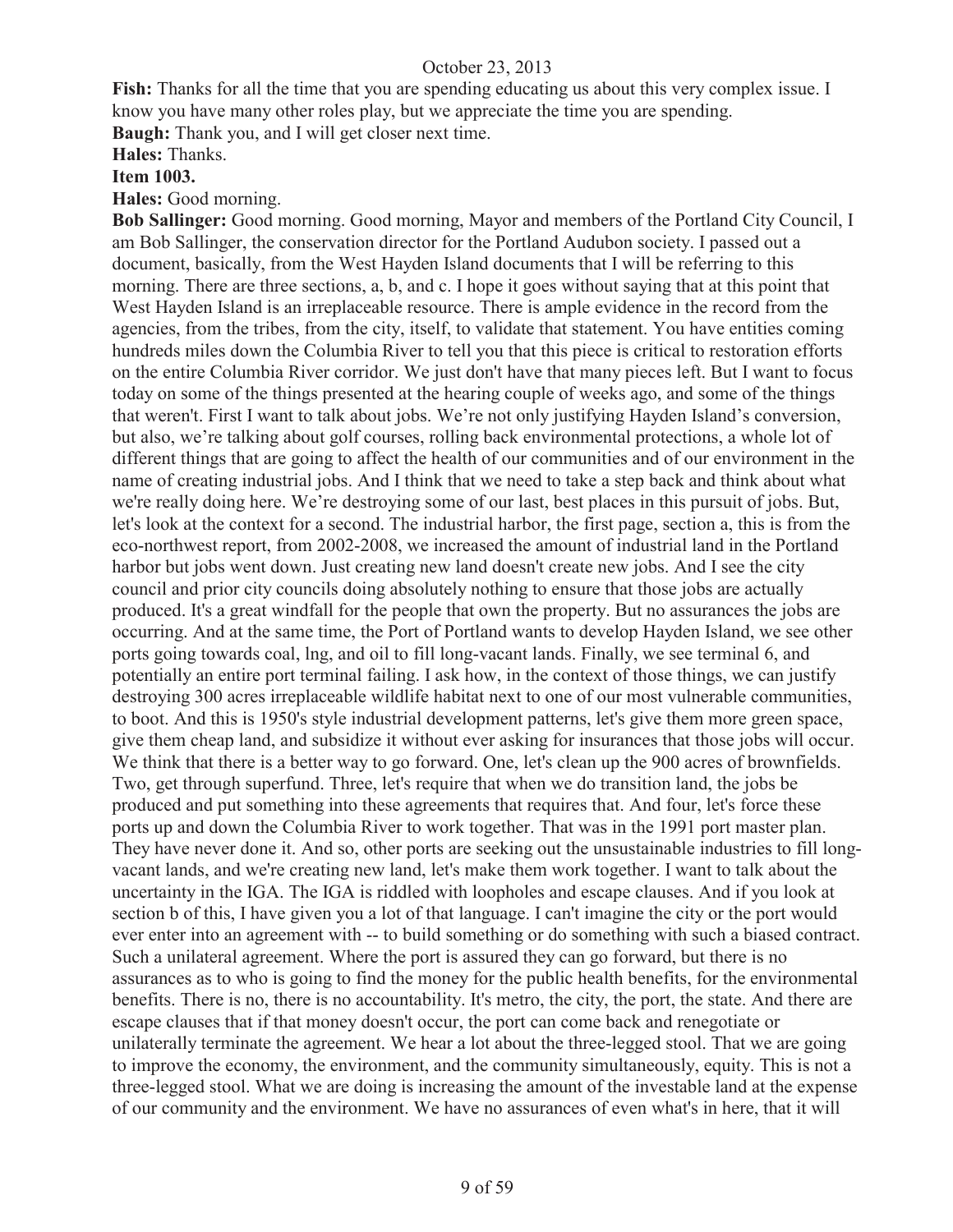ever come forward. I don't think I would want to sit on that three legged stool where one getting longer and two are getting shorter. Thank you.

**Hales:** Thanks, Bob. Ok. Appreciate those. Let's move to the consent calendar. I have not gotten any requests, I don't believe, for anything to be removed from the consent calendar, is that right? None here this morning? Let's vote on the consent calendar, please.

## **Novick:** Aye.

**Fritz:** Just note that the office of neighborhood involvement is being bought a truck, and I am happy about that. Aye.

## **Fish:** Aye. **Saltzman:** Aye.

**Hales:** At one time you said you were looking for bureau with trucks. And unfortunately, that one didn't arrive in time, but now you have them. Aye. [gavel pounded]

**Saltzman:** We have a lot of them.

**Hales:** Let's move to the regular calendar, and I believe that they are all second reading items. **Item 1015.**

**Hales:** Again, I just want to thank Chad Stover on my staff and others who have worked outside of the parameters of the job they thought that they had, and the hours that they thought they were going to be keeping in order to address this challenge in northwest Portland. Any other council questions or comments before we vote? Roll call.

## **Item 1015 Roll.**

## **Novick:** Aye.

**Fritz:** Thanks to the Mayor for taking this on and particularly Mike Boyer and Teresa Marchetti in the Office of Neighborhood Involvement who have been doing stalwart work for many years on it. I think this is mapping a path forward. Obviously, the neighborhood associations, the business associations, and the wider community needs to be involved in the wider entertainment district discussions, and I am glad that the stakeholder group being set up to do that. Aye.

**Fish:** Aye. **Saltzman:** Aye. **Hales:** Aye. [gavel pounded]

**Hales:** 1016, please.

## **Item 1016.**

**Fritz:** Before we vote I would like to read into the record that I have had correspondence Christine Moody, the chief procurement officer, and she does not believe that we need to amend the ordinance because it says -- the ordinance says that the contract will be similar to the attachment that is posted. However, she has agreed to amend section J to add racial profiling to the issues that the consultant will address, and also to either section k, consultant shall attend the cprc, which is the community and police relations committee, and the Portland police bureau training on institutional racism as scheduled by the city. And section L, secure and train appropriate additional psychologists in all elements of the psychological evaluation for current community police officers, including but not limited to training through approved courses on diversity and cultural sensitivity.

**Hales:** Thank you. Ok. Any other council comments? Roll call, please.

## **Item 1016 Roll.**

## **Novick:** Aye.

**Fritz:** I appreciate the extensive work that was done to reevaluate this contract, and indeed, including the Albina Ministerial Coalition in reviewing and being part the hiring process. The excellent work by Christine Moody, the chief procurement officer and, and I'm appreciative that this is a three-year contract rather than the longer one so that there is the opportunity for others to learn the skills. And I am also appreciative of dividing the contracts that dr. harden is providing some of the services, and that's step forward. Aye.

## **Fish:** Aye. **Saltzman:** Aye.

**Hales:** Thanks, Christine. Appreciate you being responsive and getting the council's concerns addressed in how we are going to solicit these proposals. Thank you. Aye. Ok, 1017.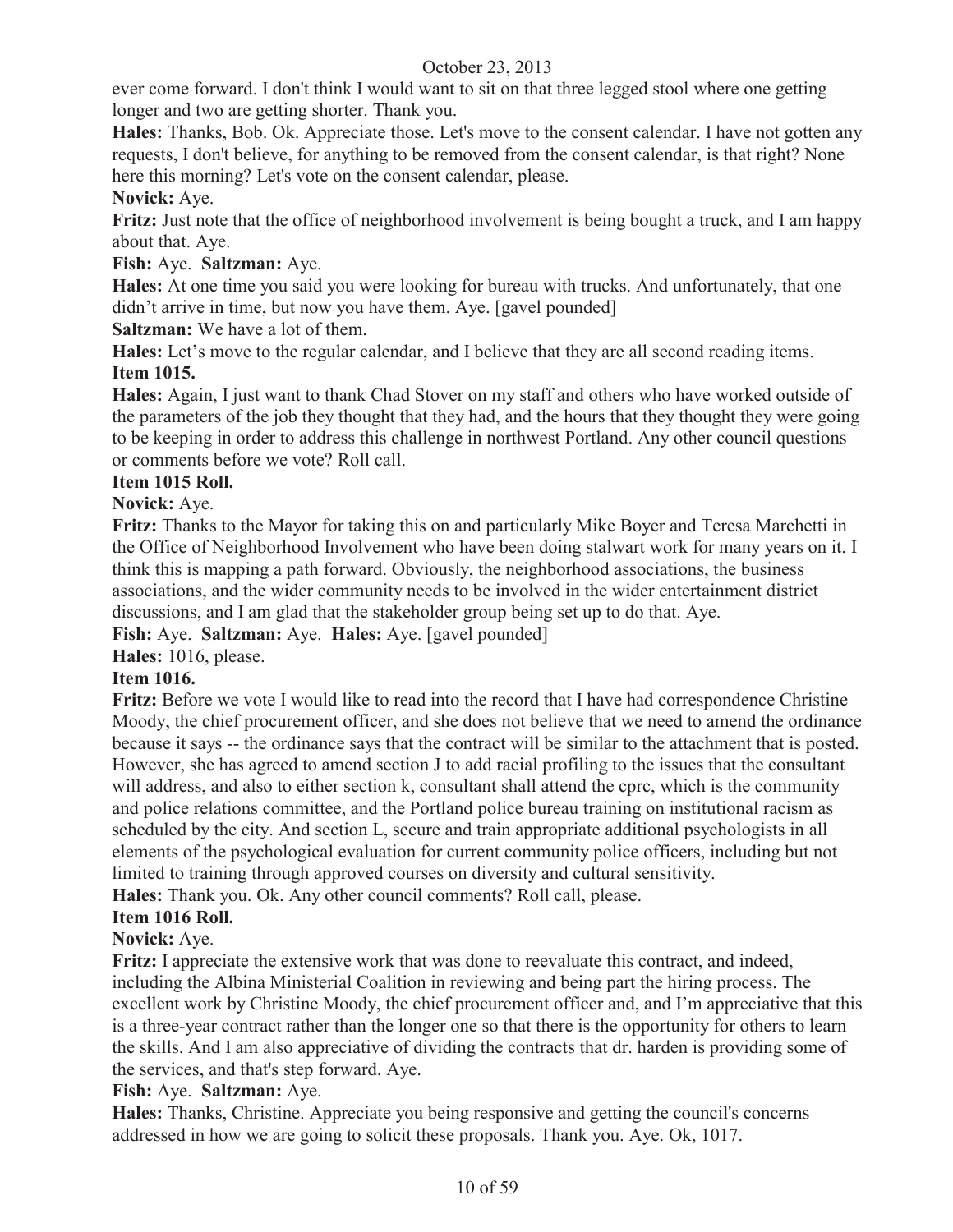**Item 1017. Hales:** Mr. Novick, anything before we vote? **Novick:** Nope. **Hales:** Second read, roll call. **Item 1017 Roll. Novick:** Aye. **Fritz:** Aye. **Fish:** Aye. **Saltzman:** Aye. **Hales:** Aye. [gavel pounded] **Fish:** Before we adjourn, can I raise a matter. **Hales:** Please. **Fish:** Last night Commissioner Fritz and I had the honor of attending a forum that was held in chambers on the occasion of the centennial of the commission form style of government. And we were joined by former Mayor Bud Clark, Pauline and Lloyd Anderson, Joel Lansing, bob koch, who I am not sure that I had ever met, frankly, Amanda Fritz. And we had lots community members who were also here. The auditor, LaVonne Griffin-Valade, and her team set it up, and the team at the archives also organized the event. So I want to publicly thank them for the work that they did, and there is -- downstairs there is an exhibit that our archivist has set up which has the gems from our collection in a case. I urge you and all us to take the time to go down and look at some of the gems from our collection. And it's a reminder that the archives of the City of Portland are a public archives. So, if you want to go over and ask to see the original John Charles Olmstead report to the

parks board on a vision for parks, or if you want to just look at what used to be on bud Clark's staff, it's all on that, and I encourage to do so. But I want to especially thank Amanda for joining us and for the comments that she made last night.

**Hales:** That's great. That's great. I will go and check out. And we're in recess until 2:00 p.m.

At 10:00 a.m., Council recessed.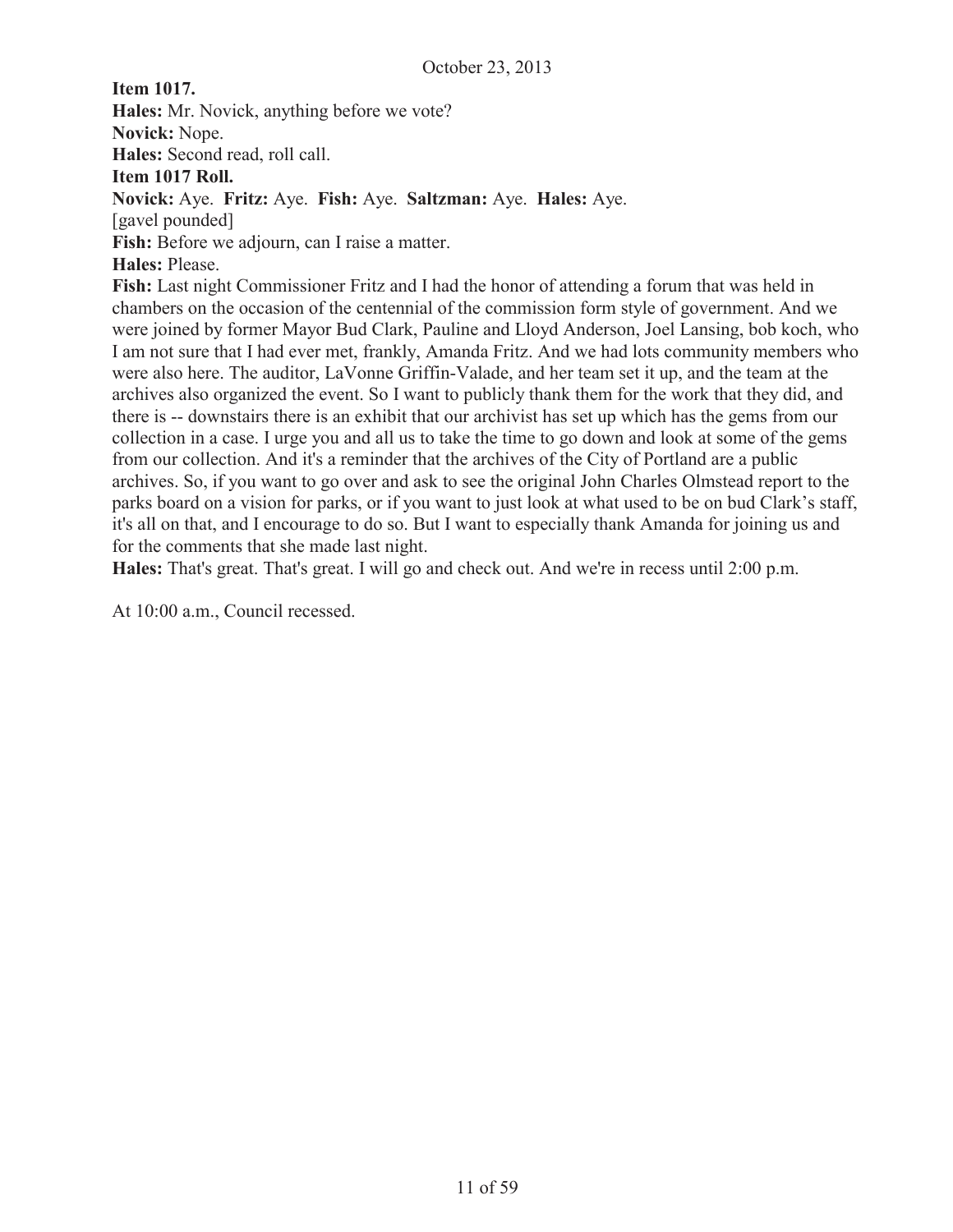## **Closed Caption File of Portland City Council Meeting**

This file was produced through the closed captioning process for the televised City Council broadcast and should not be considered a verbatim transcript. Key: **\*\*\*\*\*** means unidentified speaker.

## **OCTOBER 23, 2013 2:00 PM**

**Hales:** Council, please come to order. Karla would you call the roll.

**Novick:** Here. **Fritz:** Here. **Fish:** Here. **Hales:** Here.

**Hales:** I believe Commissioner Saltzman is going to be joining us. Let's move to item 1018. **Item 1018.**

**Hales:** Do you want to read both items and then reopen the record?

**Item 1019.** 

**Hales:** Okay. I understand we need to reopen the record and take in these letters and take testimony on those, is that correct?

**Linly Rees, Deputy City Attorney:** I believe staff is going to address that first with introductory remarks. I believe Commissioner Fish, who was not here at the last hearing -- is that correct? You were here? Maybe I'm talking about another one. You were here. Good. Alright. I think you need to hear from staff. And then you open the record to allow a couple of letters and some testimony on a narrow issue.

**Hales:** Great. Sheila, come on up.

**Sheila Frugoli, Bureau of Development Services:** Good afternoon, I'm Sheila Frugoli. As a brief recap, on September 25th, you heard extensive testimony on the ordinance to amend the comprehensive plan map designation and zoning on the property known as the Colwood Golf Course. At the end of the hearing, you tentatively approved the request, however, in response to concerns raised by the Sumner neighborhood association regarding required transportation mitigation improvements, you directed transportation staff to attend a Sumner neighborhood association meeting. That meeting occurred on October 8th. With your consent, I suggest you accept additional testimony from that Sumner neighborhood association, a response from the applicant's transportation consultant, and further input from the PBOT staff. You should also ask anyone who wants to testify on this, on the statements that you hear today, to also be allowed to do that. Again, the testimony today should be limited to the proposed i-205 Killingworth ramp mitigation project. After the testimony, I can come back and talk about the amendments to the ordinance, and take you through the next steps.

**Hales:** Okay. Great. I like that recommendation. Any --

**Fritz:** Mayor, I understand there may be an amendment adding an emergency clause, so presumably we will take testimony on that, too.

**Frugoli:** Yes, I will present that.

**Hales:** Okay. Now or later?

**Frugoli:** Later.

**Hales:** Okay. I will accept that suggestion and reopen the hearing for purposes of accepting these letters into the record. And then just call on first PBOT staff and then the Sumner neighborhood association.

**Kurt Krueger, Portland Bureau of Transportation:** Good afternoon Mayor, Commissioners. Kurt Krueger with the Portland Bureau of Transportation. I want to recap what had transpired since last meeting. We attended the Sumner neighborhood association with ODOT and Trust for Public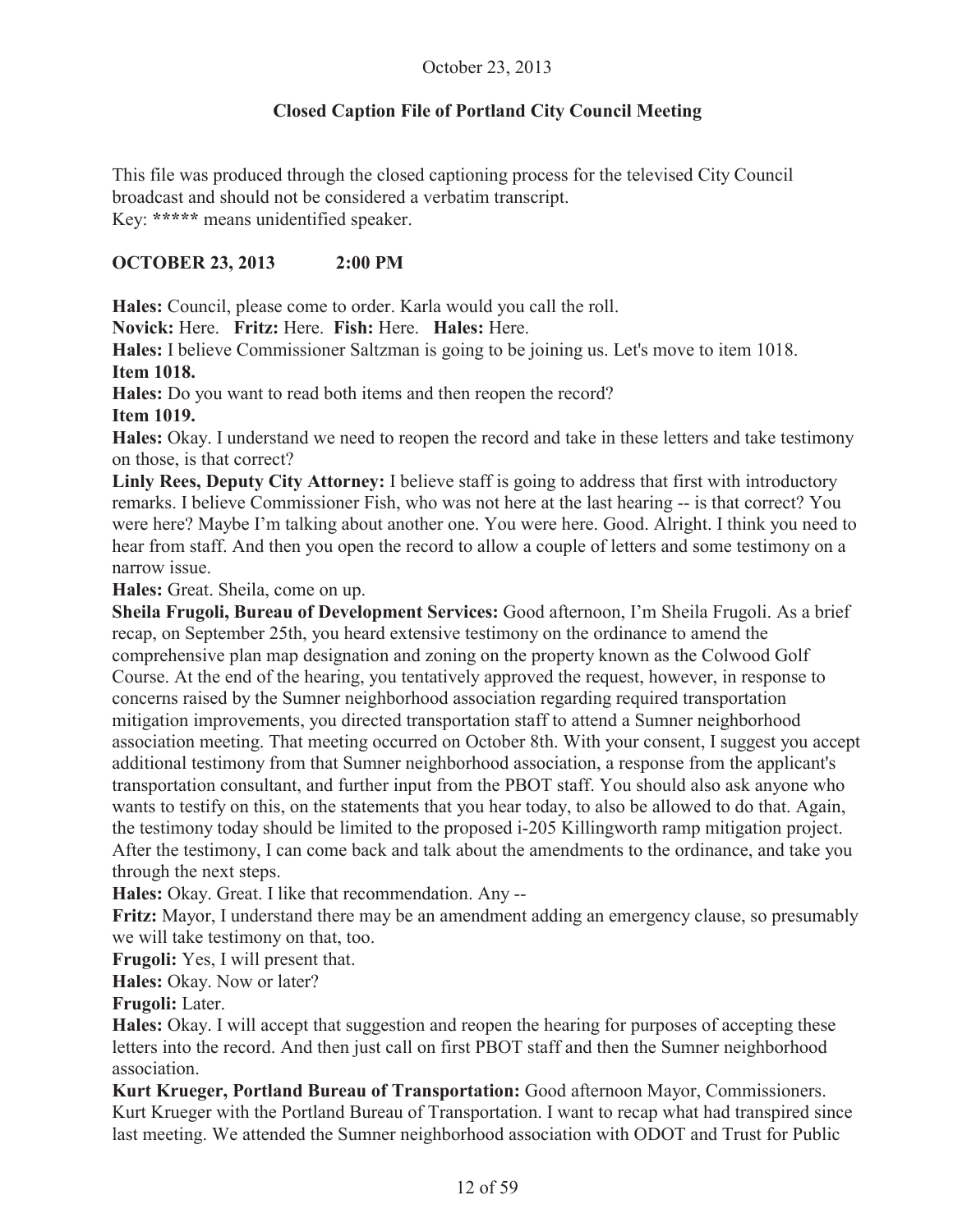Land's staff. Again, we expressed our apologies for the lack of notification to their neighborhood through this process and engaged them on a conversation around transportation issues and why we landed on a requirement for an on-ramp added to the existing two-lane on-ramp. Other transportation issues were discussed, deficiencies that we would like to correct if we had funding. But we have a limited applicant dollars to apply and we agreed on the project at hand. A vote was taken in support of continuing to support this project, recognizing that there were some concerns around construction and livability. The applicant has proposed \$10,000 of additional tree planting as mitigation. We need to coordinate with ODOT to make sure that that can happen appropriately in the state right of way. But that has been provided by the applicant. One minor -- one point of clarification, the Sumner neighborhood association raised a technical traffic issue. I have a PowerPoint that describes that. Karla, if we can put that up. As you'll see on the slide, the applicant's traffic engineer studied a number of intersections. The two in question was intersection 15, on the west side of i-205 and 16. The Sumner neighbors identified that there appeared to be a disconnect between the number of trips, vehicle trips, leaving intersection 16 and then arriving at number 15. There were more at 15 than there were 16. The answer to why that -- why those numbers are different is if you will notice the middle arrow, there is traffic heading north on i-205 that exits an off-ramp, is added to an add lane across Killingworth on the overpass, then center that intersection at 15. That was the discrepancy that was identified. It's not really discrepancy, it was just hard to illustrate in the information provided by the applicant's consultants. But the numbers work.

**Hales:** Thank you. Questions?

**Novick:** Could you explain the traffic problem that the mitigation is designed to address? **Krueger:** Thank you. Right now, we have a number of vehicles that queue along Killingworth that stack up on Killingworth as they move through the area. The addition of the third lane on-ramp was an identified project in the regional transportation plan. This allows some of those vehicles to actually be queued on the ODOT on-ramp and not on Killingworth. One of the benefits for this is it removes a queue that backs up through the major exit out of the Sumner neighborhood at 88th. There is a signal at 89th and vehicles queue in that that can't get out because they're backed up. In addition at the on-ramp at i-205 southbound, vehicles that are -- it's easier with a map -- vehicles that are westbound on Killingworth, turning left and to the southbound ramp will tend to block that intersection because there is not enough storage space. That affects bicycles commuting through the area.

**Hales:** This happens because the ramps are metered.

**Krueger:** Correct. This will add a third meter to that ramp. It does not solve every single transportation issue in this neighborhood.

**Fritz:** And the additional trees are for mitigation in this area, not on the Colwood property. **Krueger:** Correct.

**Hales:** So, between the new ramp and the neighborhood on the berm or in that right of way. **Krueger:** That's where they've been identified. And just to be brief, this is an additional mitigation to other mitigations required by the applicant closer to and on the subject property.

**Hales:** Okay. Thank you. Other questions for staff? Thank you. Is there someone here from the Sumner neighborhood association? Come on up, please. Welcome.

**Scott Somohano:** Thank you. Good afternoon. My name is Scott Somohano, I'm the chair of the Sumner neighborhood association. A couple of you already know me. I'm here to kind of present our point of view. Thank you for allowing me to come and testify today on this. And thank you to Don and Mara and Kurt for coming to talk to our neighborhood association on October 8th. They filled in a lot of blanks for us. How long do I have to talk, is it three minutes?

**Hales:** You can take a little longer in this case. It's a land use case and we want to be sure that we have everything on the record. You are the neighborhood association.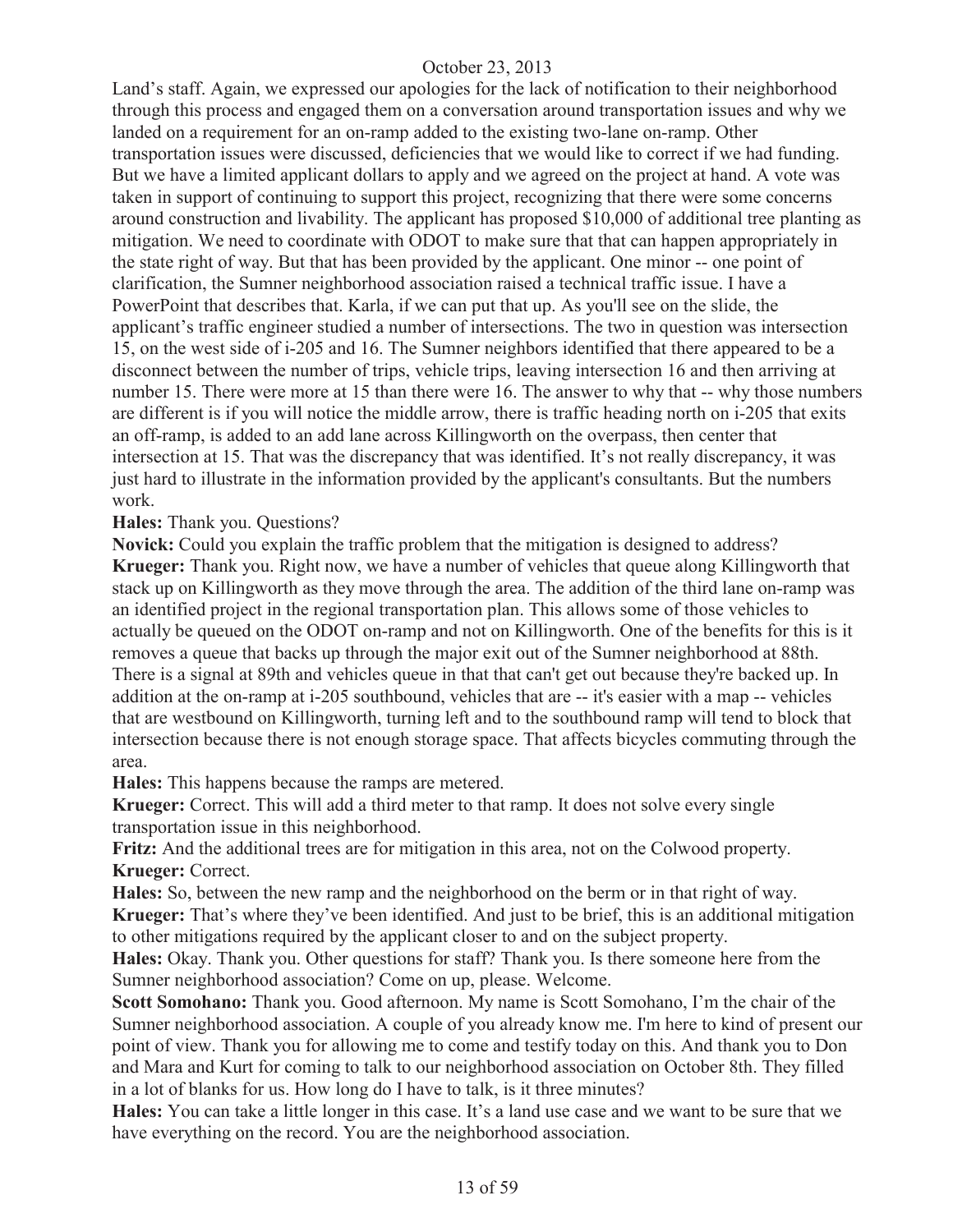**Somohano:** Alright, thank you. So I am going to recap the letter that I put in writing for you all earlier. So, we learned a lot at the October 8th meeting. The main thing that we learned there were two things that changed compared to how they have handled this sort of traffic mitigation in the past. One was a new state law asking PBOT and ODOT to work together so that developers don't feel like a punching bag, and that's understandable. The other thing is that there was a Supreme Court ruling that limited the amount that developers could be asked to put on the table to mitigate their properties. Between those two things, what we had was a development, a proposal that had two firsts, that resulted in two firsts. One is the distance of the mitigation from the property a mile and a half away. That's unusual. And I believe that's a first. Kurt said on October 8th it was the first time he had seen something like that. The second first is that this will be the first three-lane on ramp anywhere in Portland. ODOT has a bottleneck study that identified a whole variety of bottlenecks up and down i-5 and i-205. This on-ramp is not one of those bottlenecks. So the fact that this will be the first three-lane on ramp is a little bit surprising and I wonder if it is a little disproportionate compared to the need for the on-ramp. That was really useful information. And that alone was worth having them come visit October 8th. So, the thing that I think will be important to the applicants that I'll say first before I get into the suggested change is that our neighborhood board voted to agree to work with ODOT to work with the applicant to mitigate for livability factors if the council sees fit to approve the third lane for the on-ramp. And, you know, mitigate things like safety, noise, odor, air quality, which is a significant issue for our neighborhood. And there is an ODOT property right there that is referred to as the sand lot that is green space, one of the only green spaces that we have in our neighborhood that serves as a buffer as well as a de facto park for our neighborhood. We don't have a park, so, protecting that green space is important. That's the important thing I wanted to say first before get to the objections and suggested alternate mitigation. Basically, the suitability out of it, four out of the five criteria that we cited back in June, still kind of stands. They haven't really done the livability thing, the different -- there were several different approval criteria. And one of the key ones was that traffic for industrial land north of the slough should be directed to the airport way on-ramps. You know, and that's -- and that still is not being addressed with this, among other things. The effectiveness of it, we wanted to draw attention to the fact that the Kittleson transportation impact report said that the new property would generate 2400 trips per day, and this on-ramp would handle 50 of those 2400 trips per day. So you're talking about a mitigation proposal that would only mitigate two percent of the traffic for this rezoned property. Now, I don't know what is typical and I don't know what's standard, but two percent doesn't sound like a lot of mitigation for the money that's being spent and it doesn't really -- it doesn't really seem to fit. So the idea that it is a mile and a half away, it's the first three-lane on ramp and it's only mitigating two percent of the traffic for this particular development, these things -- it doesn't quite add up. Let's see. And then also related to that, I mentioned the bottle neck study for ODOT. ODOT has a whole variety of bottlenecks. This on-ramp is not one of those bottlenecks. When they came on October 8th, our neighborhood association, the residents, I didn't prompt them, they came up with this on their own, cited the northbound on-ramp as being really the bottleneck that we're talking about here. And if I get a chance, I want to share something up on the screen. If I can see the mouse. So, this is an animated GIF that I put this on the web site just this morning. Most everyone is familiar with Google. Most everyone is familiar with Google Maps. This is a feature that I wasn't familiar with, Google Maps traffic. The traffic maps for Google. This animated GIF shows you the most recent five days of traffic. The dark color, the black shows you the backups, and you can see the southbound -- this is the southbound on-ramp right here. **Hales:** Uh-hmm.

**Somohano:** And this is the backup eastbound from the property in question. And you can see, if you look at the last five days, the color code, you can see the northbound ramp is backed up down Sandy Boulevard, almost daily. Sometimes it's backed up, you know, coming from westbound Sandy to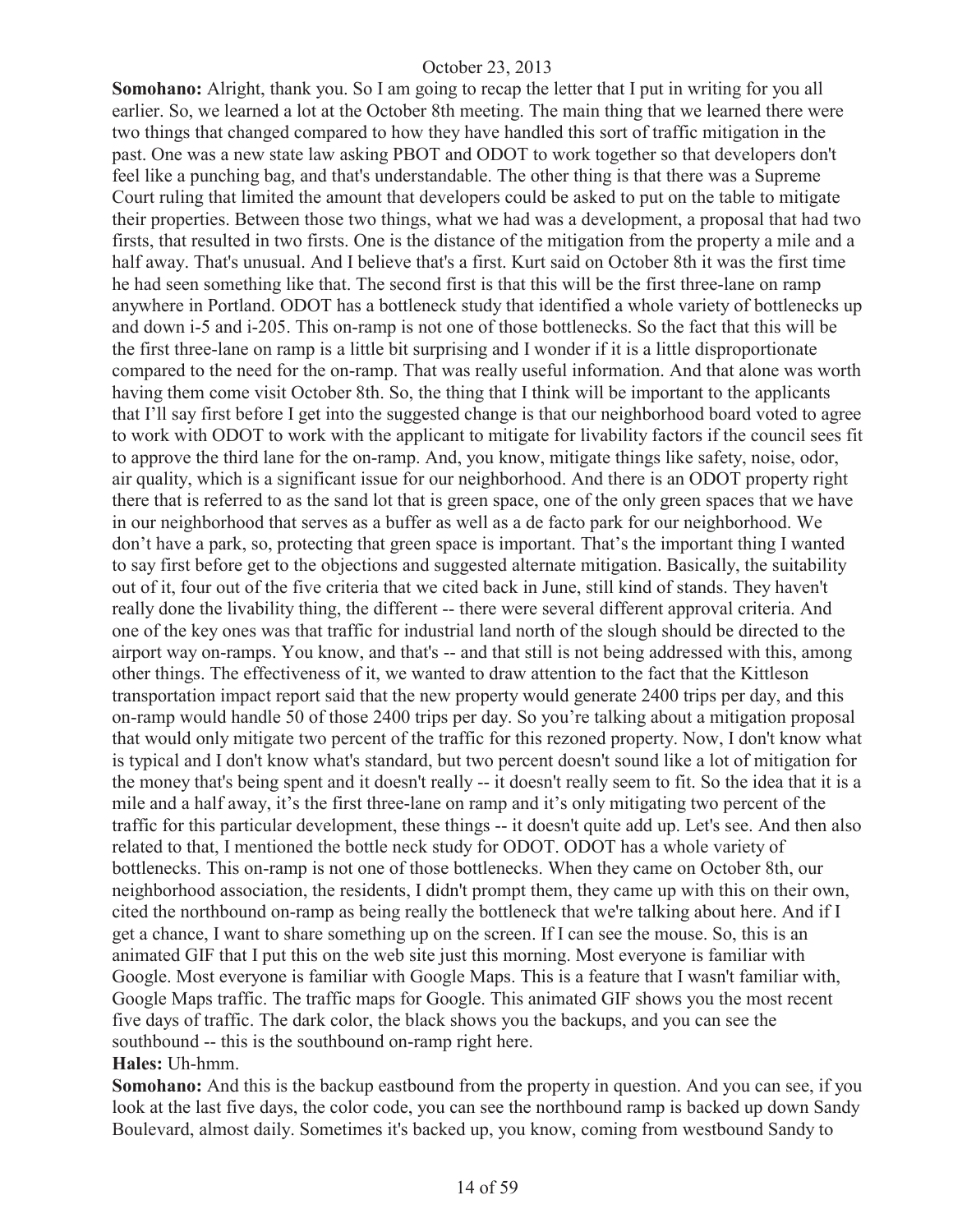that northbound on-ramp. And it's hit or miss for the southbound on-ramp. You know. We, you know, our neighborhood, we understand that this is an important industrial route. We have the freeway, we have the airport, we have the train. We understand it is an important area for moving freight. But at the same time the data and the traffic flows and the experience of the motorists don't really back this up as being the place where we need the first three lane on-ramp in Portland. I mean, you could probably think of your own favorite place where you would like to see a third on ramp lane. So, there is that part. I will concede the part about the data accuracy. I really enjoyed looking at their report because I'm a data geek. So, I understand that this northbound -- this loop de loop northbound to westbound does not show up in this intersection over here and they did not have a good way to render that. I accept that data correction from them. But that's -- I think those are the key points. The last thing I will mention is that just off of this map up here, there was a \$16 or \$18 million improvement that was put in, called Columbia Parkway on the map, that, you know, greatly increased capacity for that section from this property down to the freeway on ramp. Suggested mitigation instead is for improvements at Alderwood, at Cornfoot and 82nd. The Port apparently has a proposal that just came up in the last month to put in a gas station, restaurant, convenience store at the intersection of 82nd and Alderwood. You might want to consider taking this money, because, really, it seems like the backup is at the signal itself, not at the on-ramp and getting the traffic through there. You could probably just adjust that -- the timing of that signal, you know, and mitigate this. Instead of buying a new door, why not just adjust the hinge. That is what we would suggest. It saves the applicant money, if they develop, you know, or improve 82nd at Alderwood where the port is already planning on putting in something else, that will be a significant impact on traffic at that intersection. I think that's it.

**Hales:** Great.

**Fish:** Do we have something in writing from you?

**Hales:** I think it is --

**Somohano:** Yes, this is the third letter that I sent in. The first was in June. The second I think, was August, and this is the third.

**Fritz:** Scott, I think you make some compelling points and I was concerned -- remain concerned about the notification and the inclusion. I think your participation has made sure that ongoing with these off-site mitigations that we're now allowed to do that that will happen in a more constructive and earlier manner. If the council decides as a whole to move forward with this project today, would you be averse to an emergency clause being added?

**Somohano:** I don't know what that means.

**Fritz:** It means this would go into effect immediately, rather than waiting 30 days as a regular ordinance.

**Somohano:** I just kind of assume that that would sort of be the case. Kurt said, and maybe things have changed, they didn't expect construction to begin until the spring. And Mara said that a design was supposed to start like last week, the week after they came to visit. So, we have committed to work with ODOT on the design. During the design and during the construction phase. If that can be added as a factor, that would be great. The thing I would mention, about \$10,000 worth of trees, the way that the letter was written in response to this, about \$10,000 worth of trees on property controlled by the neighborhood association. We don't control any property. That property adjacent to the on ramp is owned by ODOT. The whole green space next to it there. Let's see. Oh, it is not up there now. Could you share it one more time? This whole space over here, this whole area, that's all ODOT property. And if we were going to get trees -- and this is the mobile home park that is directly adjacent to Killingworth and the on ramp. This is where I would concentrate the trees, but it is ODOT property. It is not ours.

Fish: Where is the community garden that you led?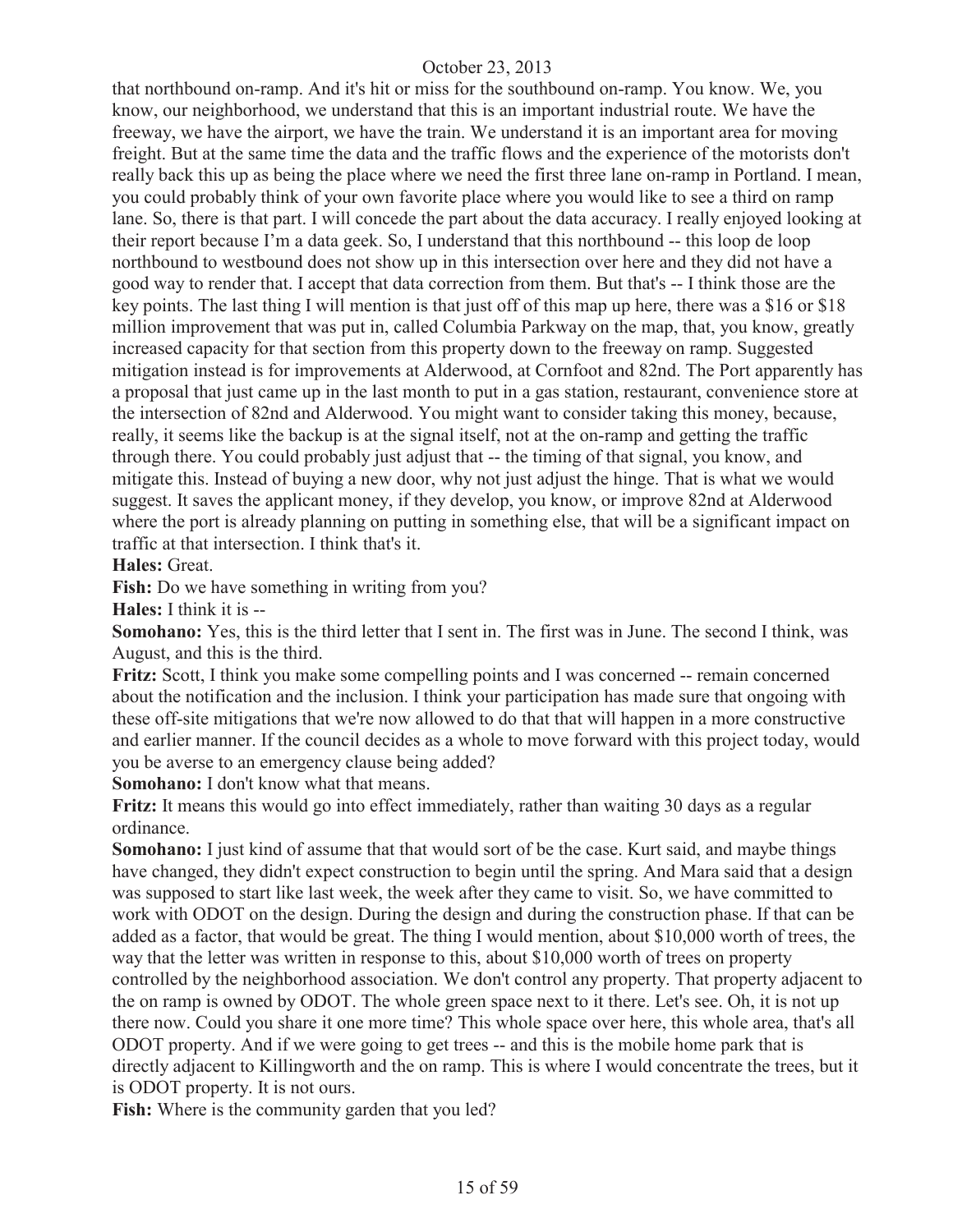**Somohano:** The community garden is about five blocks west of this here. It is on Killingworth at 87th. And we were just out there Saturday. We had great weather for that. Any other questions or comments? I really appreciate you making special opportunity for us to come here. I am concerned that if this becomes a new model, that we will just get hit again and again by these different developments. It was a blind side for us in terms of notification. We want a better relationship with ODOT and we're hoping this will help start that.

**Hales:** I think it has actually. At least I hope so. Thank you.

**Somohano:** Thank you all very much.

**Fish:** Thank you for all your great work.

**Hales:** Nice job. So, we've got that in the record. We want to give the Trust for Public Lands team, particularly the transportation consultant, a chance to respond or put anything else in the record. Don, you don't have to limp up here if you don't need to.

**Don Golderg:** I came all the way this far, you can't stop me now. [laughter]

**Hales:** All right. Good afternoon. This project has clearly taken a toll on you already.

**Goldberg:** Well, if you recall three years ago, I know a couple of you weren't here, I had to get my body in here the same way for Riverview. It was right after I had surgery then. It seems to be a habit of mine. I do appreciate the Sumner neighborhood. They're very professional and they have good comments. I think it is important --

**Hales:** Put your name in the record.

**Goldberg:** Don Goldberg, the Trust for Public Land, 808 southwest 3rd avenue in Portland, Oregon. So, I think we need to separate the process of how land use is done and being able to reach out to everybody. My process here has always been to reach out to as many as possible to get as much support. And as you saw last month, it has been very successful. But not all of the golfers are going to be happy and there are always going to be some that unfortunately can't get everything they want, but we've tried to surpass all of the legal requirements and really reach out to the community. And, as Scott mentioned, I don't see the future park in Cully being a community park. This is going to be hopefully a major park for the city that will be -- serve the Sumner neighborhood as well. That is our goal at the Trust for Public Land to serve the entire outer northeast community. I have Mr. Kittleson here, who is going to address some of the questions regarding traffic. **Hales:** Great.

**Wayne Kittleson:** Thank you. Good afternoon Commissioners and Mayor. My name is Wayne Kittleson, I'm the founding principle of Kittleson and Associates, our office address is 610 southwest alder in Portland, Oregon. I'll try to keep this pretty brief. So, if you have any specific questions that I might overlook, feel free to ask. I will start by saying that I agree with the comments that your engineer Kurt Krueger provided in all respects. In response to the questions or issues raised from the neighborhood and Mr. Somohano, a couple of things. One, I think the solution that has been proposed -- the mitigation that has been proposed is a very effective one. I'll point out that it is addressing one of only three intersections that were found to fail in 2035. And, in fact, it is the only intersection or interchange area that fails today. Of those three. It is basically a pretty straightforward improvement. It is not adding capacity to i-205. It's just taking the queue of vehicles that are currently queuing on kennelworth and moving these over to the on ramp. And in so doing, it's taking those vehicles out of the main through traffic, which reduces delay for the through traffic which also reduces accidents and accident potential. It has, therefore, because it is part of the i-205 system, an important system-wide effect on the transportation system as a whole. In terms of necessity, I concur with Portland Bureau of Transportation, with the ODOT, that it's probably the most appropriate place to place the mitigation improvements right now. It fits with the RTP. It is an existing issue. And in terms of suitability, it is dealing with a facility. It's dealing with the appropriate kinds of facilities on the major street and regional traffic ways. It is not encouraging or promoting any traffic through a neighborhood. One more thing, just a clarification or correction to a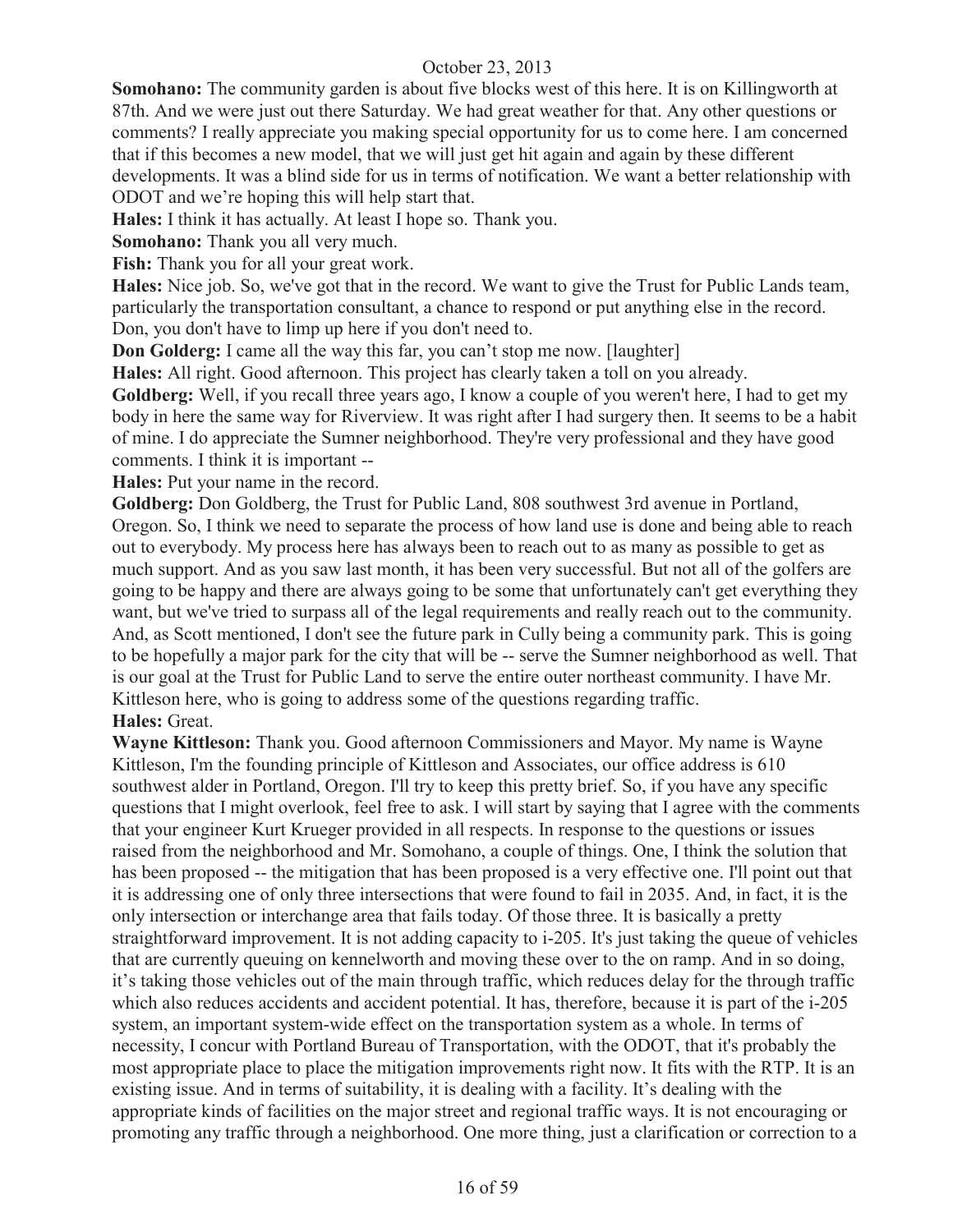point that Scott made earlier. That is that there actually is a three-lane on ramp, ramp meter in Portland. And it's on Cornell Road, entering on highway 26. Up and operating that way right now. It doesn't mean you have three lanes coming in, but you have three lanes of storage that then meter on to the freeway.

**Hales:** Thank you. Questions? And do you want to add anything?

**Mike Carbone:** Yeah. Mike Carbone, 5415 southwest westgate drive and land use planner with Portland, Oregon. The only thing I wanted to point out is that that Kurt did address in his letter to you about the \$10,000. The intent is to work with ODOT to place that on ODOT's property in an appropriate place and I think that is the intent of everyone involved. **Hales:** Right.

**Carbone:** And then the last one would be that that intersection was the intersection where the mitigation is proposed is one of the original study intersections that was within the TIA. So, while it may seem weird that it is a mile and a half away, it was anticipated that it could be impacted by the proposed amendment and it was studied through the process.

**Hales:** Okay. Great. Any further questions for the applicant here?

**Novick:** Just one clarification. In your letter responding to the neighborhood association's point, with regard to the 205 Killingworth northbound on-ramp, is there response to that? That the proposed lane use action isn't expected to have any impact on that intersection?

**Kittleson:** That's correct. We are not expecting any of the traffic generated by this site to go through that. Not to say it's not a bottleneck or it's not an issue, but our traffic isn't going through that because, as Scott rightly suggested, you want that traffic to go up to Airport Way. If they're heading north, they should be using airport way interchange instead.

**Hales:** Okay.

**Novick:** That wouldn't have been an appropriate site for mitigation, because it is not mitigation -- **Kittleson:** Well, because the project has no impact on that intersection.

**Hales:** A problem in the neighborhood but it's not a problem precipitated by this --

**Kittleson:** Or contributed to by this project.

**Hales:** Yeah, okay. That's good to get that clarification. Thank you very much. So, City Attorney. **Rees:** So, because you have accepted testimony -- reopened the record to accept testimony on the 205 Killingworth mitigation, it would be appropriate to ask if there's anybody who wishes to testify to that very specific issue.

**Hales:** We have had testimony from the applicant and from the neighborhood association itself. Is there anyone else who would like to testify on this new information in the record? If not, then I think we can close the public hearing again. And take action. [gavel pounding]

**Rees:** So, staff would like to get back up and walk you through --

**Hales:** About the emergency clause. I knew there was a motion in someone's mind but we ought to let the staff explain it first. Okay, Sheila.

**Frugoli:** Karla is passing out to you recommended amendments to the ordinance. Staff is recommending, if you're ready to vote affirmatively on the -- and give the second and final vote today, staff is recommending that you add these findings under directive 1A of the ordinance. And this language reflects the final testimony that you heard today. And the information that was conveyed. And then finally, staff suggests that you adopt this amended ordinance as an emergency so that not to delay the approved map changes. That's it.

**Saltzman:** I would move the amendment.

**Fritz:** I actually have a question. That is, I don't see any reference to in the amendment to the \$10,000 in additional mitigation.

**Rees:** That was not added. No additional conditions were added. The conditions that you voted on on September 25th are reflected in that, in the ordinance. This amendment sheet does not include new conditions or speak to additional requirements.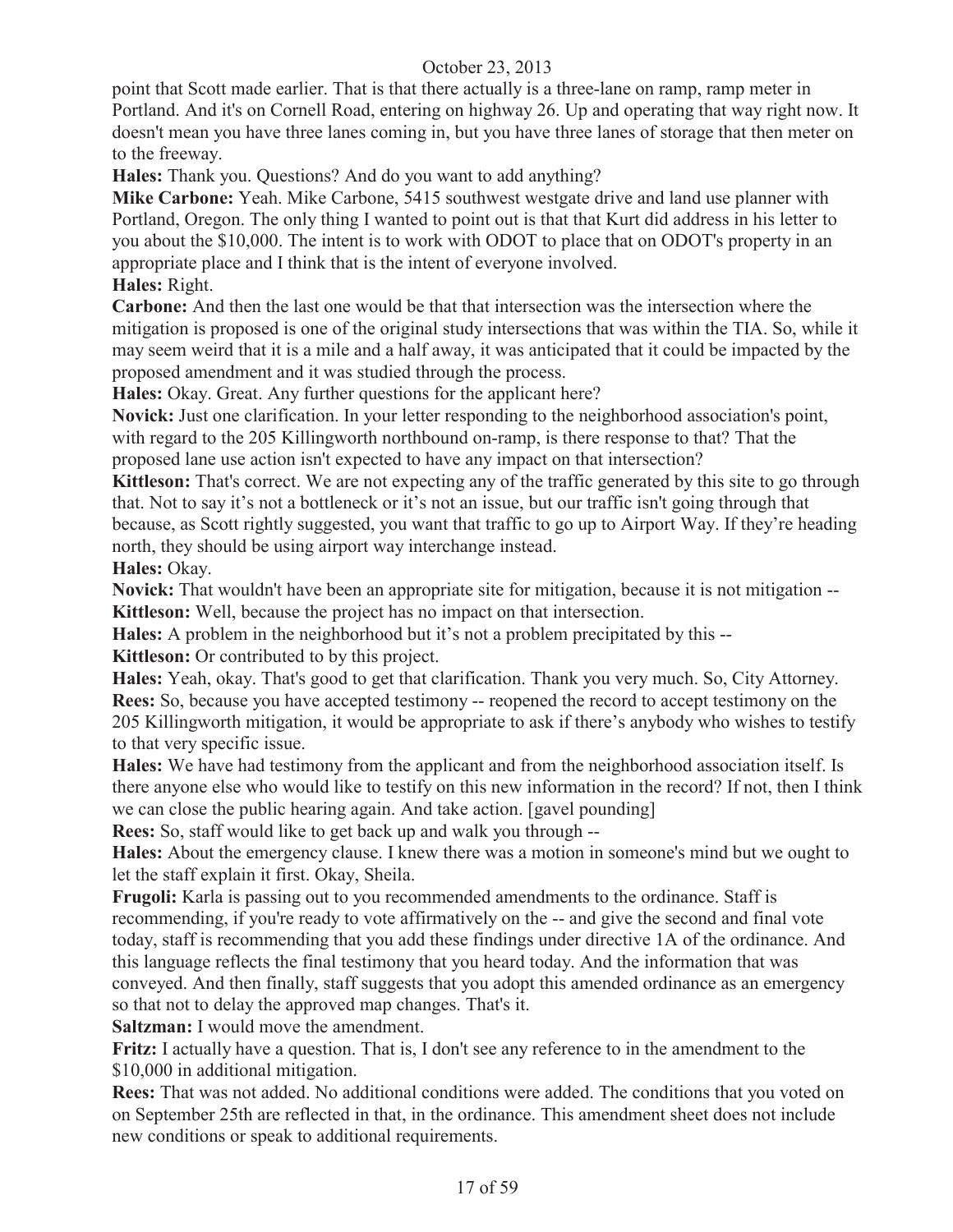**Fritz:** Don't we need to add that?

**Rees:** That's up to you.

**Hales:** See what Kurt suggests here.

**Krueger:** Again, Kurt Krueger with the Portland Bureau of Transportation. Because this is ODOT right of way and we can't dictate what happens on ODOT right of way, we're reluctant to have a condition that says that we plant trees. The developers put that in the record. With the developer that we have here, there's a significant level of trust and commitment and staff to work with ODOT on this issue to get these trees planted if we can find appropriate places for them.

**Fritz:** Okay. Similarly, my understanding is that PBOT and specifically you Kurt have agreed to meet and collaborate with the Sumner Association of Neighbors to address their concerns during design and construction including the livability issues that were listed in Scott Somohano's letter.

**Krueger:** That's correct. Just to remind everybody, the Oregon transportation commission awarded a grant of a quarter million dollars to the City of Portland for this project that we will administer with the Trust for Public Lands design team. So the issues raised around safety, livability, noise, odor, we will do our best to work with ODOT and their contractor to minimize those impacts and keep Sumner involved along the way.

**Fritz:** With that understanding and knowing that you do what you say you are going to do, I'm happy to accept both of those.

**Fish:** I'll second Dan's amendment.

**Hales:** Alright.

**Fish:** Motion.

**Hales:** Further discussion to adopting the amendments that includes the emergency clause and these other changes to the directives. Further discussion. Roll call on the amendments.

#### **1018 and 1019 Roll.**

**Novick:** I want to express again that we're sorry that the neighborhood association wasn't originally informed and but I really appreciate Kurt's work on this and the work that the applicant has done. I probably should have waited until after the amendment but yes. Aye on the amendment.

**Fritz:** I greatly appreciate the Sumner Association of Neighbors' constructive participation in this. Putting aside the disappointment that they weren't included earlier, working with the staff and being here today to testify, it gives me more comfort to know that you are okay with the emergency clause and that's why I'm willing to support it. Aye.

**Fish:** Yeah, I also want to call out the Sumner Association of Neighbors and the folks who testified and the final speaker, Scott somohara. And I had the pleasure working with Scott on a very difficult project that he brought home, and that is a community garden in his neighborhood that is hugely beneficial. And it's a very high-performing, high capacity neighborhood association with really good leadership and we work better when that's the case. So, thank you for all of the time you put into that. And thank you, Kurt, and your team and Don and Mara for working this out. Aye. **Saltzman:** Don't forget BDS in that, too. Aye.

**Hales:** Aye. [gavel pounded]

**Hales:** Okay. Now we need to act on each of these in turn. So, first the hearings officer adoption of the hearing officer's report, which I don't believe we made any modifications to, it's all to the ordinance right.

**Fish:** So moved.

**Novick:** Second.

## **Roll to adopt the Hearing Officer's decision.**

## **Novick:** Aye.

**Fritz:** Thank you very much to staff, Sheila Frugoli, Susan McKinney, I think this is one of her final projects. Everybody who has been involved in this. Trust for Public Lands and both neighborhood associations. I'm looking forward to seeing what happens next. A lot of testimony at the hearing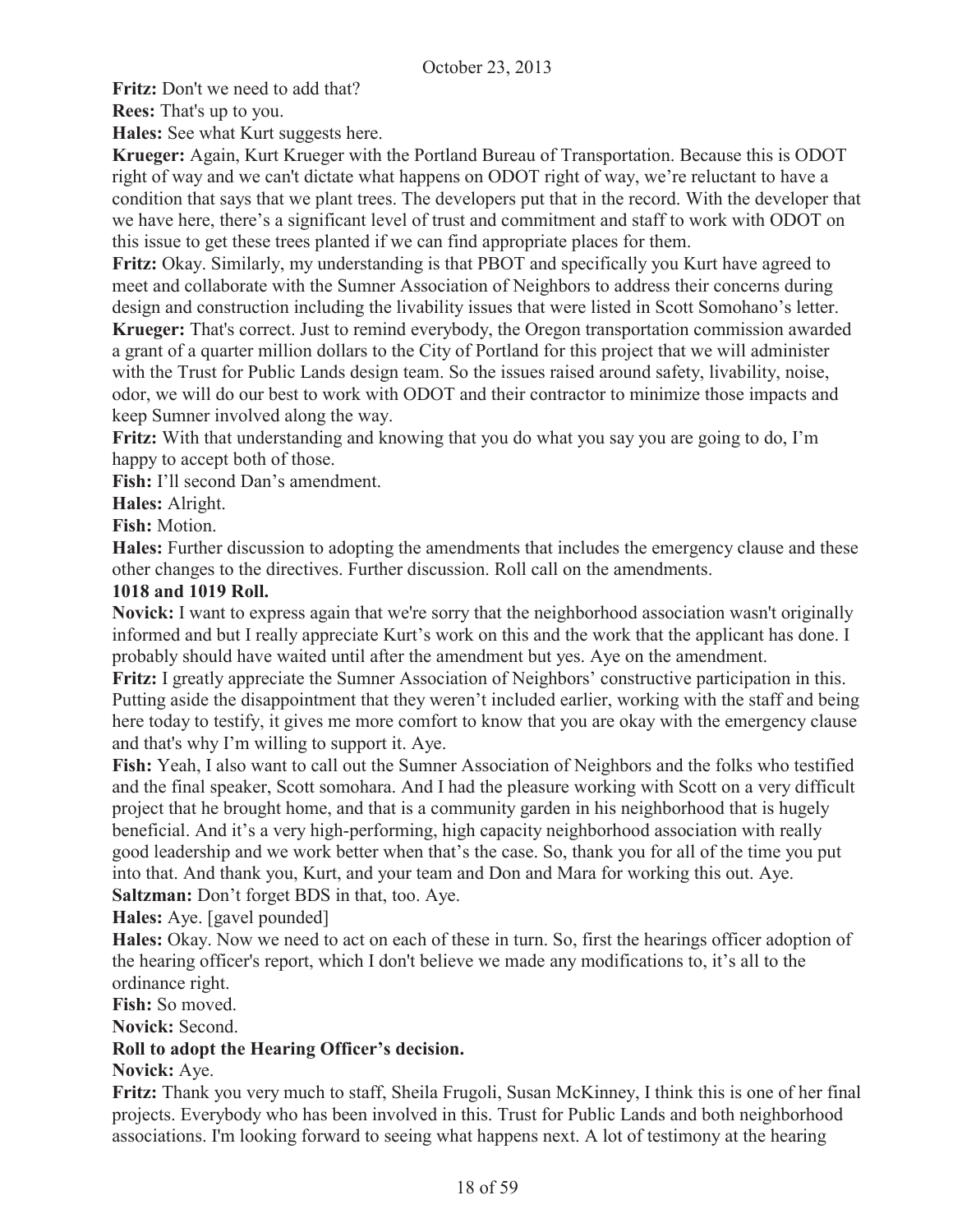about what happens next. And so we haven't made any decisions about what's happening next. I want to be very clear on that and that if I have anything to do with it as Parks Commissioner, we will definitely have a full public process to look at those issues of who, what, when, where, and how. So thank you very much for the next step in the process. Aye.

**Fish:** Don, let's not wait another three years. This is the second win for our community and we have a lot of areas in our city that are underserved with great public spaces. So, thank you for your tenacity. Thanks to BDS and the whole team for their good work. Aye.

**Saltzman:** Well, I also want to add my thanks to transportation, Bureau of Development Services, Trust for Public Lands, Bureau of Environmental Services, Portland Parks and Recreation, all who played very key roles in this in making this great asset into a permanent open space and also some industrial property that really aims to contribute great things we need to both. We need more open space and we also need more industrial land, as we know. So, this is a great win. Aye.

**Hales:** We talked about this last time, I kind of semi-flippantly but with some seriousness behind it called it a land use miracle. What was a big head-on collision turned into this very positive outcome. Just sitting here, you know, going through these procedures as we take these actions today, and I think it is also in a way kind of a public process miracle, if I can use that term twice. You know, we have been at this now for about 40 years in Oregon, having comprehensive land use planning, understanding of how the process works, although that has changed over time, we now have a new wrinkle of a new mitigation formula, and that deliberate effort by the City of Portland to foster neighborhood engagement through the neighborhood associations. And here we are, 40 years downstream, in a complex land use case where a constructive applicant with a public purpose in mind, maybe not the typical development, but a constructive applicant with a public purpose in mind, a neighborhood association with volunteers that want to learn, negotiate, get to an outcome that is positive for the neighborhood, and city staff working to engage everyone in the decisionmaking process, looks to me like success. Looks to me like people are still making this now 40 year-old system work and adapt to new realities. One of the new realities is the engagement of a nonprofit organization like Trust for Public Lands in this role, and I want to second what Commissioner Fish said. We need you, TPL. We need what you are doing for our community and for our state and for other places around the country. So, thank you for persevering and getting to a wonderful outcome and thank you all for participating in continuing the success story of how we work between community and development and public infrastructure to get to this kind of solution. Well done. Aye. [gavel pounded]

**Hales:** On the ordinance as amended.

#### **Roll on 1019 as amended.**

**Novick:** Well, first of all, consistent with what everybody has just said, I really hope that all of you can help out with resolving a land use issue we have in West Hayden Island. I think that this team can make sure everybody comes to an agreement on that. Second, I want to thank the Mayor from refraining this time from insulting the pine barons protection act. At our last meeting, the Mayor said perhaps the word land use and miracle never been used in the same sentence. I had to gently remind him the pine barons protection act had been referred to as a land use miracle. So, thank you Mr. Mayor. And I'm pleased to vote Aye.

**Fritz:** Commissioner, if you just listen to Parks, we'll do just fine on West Hayden Island. And thank you again for all of your good work. Aye.

**Fish:** Aye.

**Saltzman:** Aye.

**Hales:** Thank you. Aye. [gavel pounded]

**Hales:** Okay. Well done. Let's take a five minute break and we will take up the other major item on our calendar this afternoon. Give everybody a momentary breather.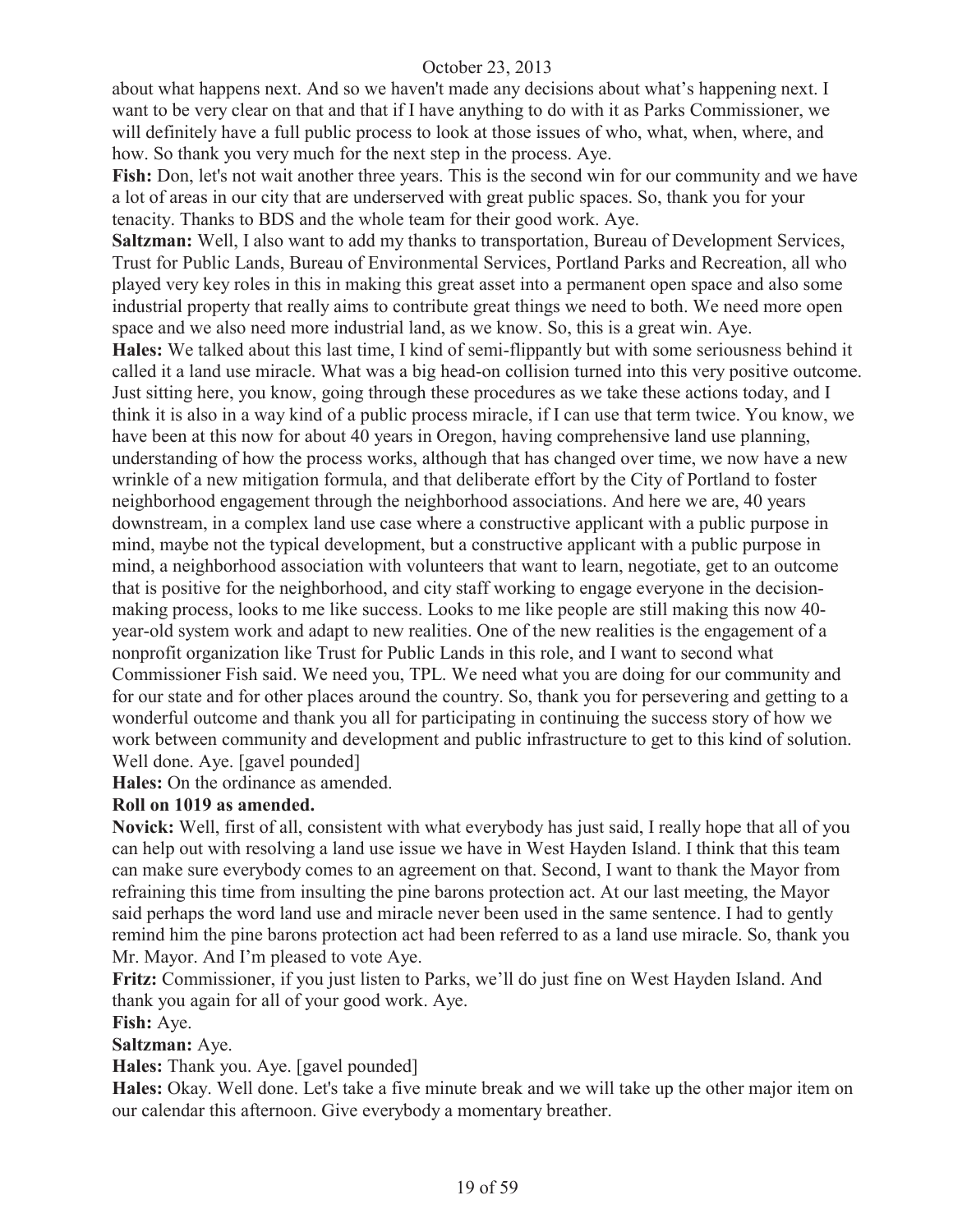At 2:38 p.m. Council recessed. At 2:45 p.m. Council reconvened.

**Hales:** We'll get Commissioner Fish and Saltzman back. Okay, Council will come to order please. That's the danger of taking a break, but we do need to get back to work here. We will call the Council back to order. I know our colleagues will be coming back in momentarily and we will allow our auditor and our IPR director to start the presentation. Read the item, please, Karla. **Item 1020.**

**Hales:** Thank you. Auditor Griffin-Valade.

LaVonne Griffin-Valade, Office of the City Auditor: Good afternoon. Nice to be here before you, Mayor Hales and council members. I'm here to introduce Constantin Severe, Director of the Independent Police Review division in my office. Constantin will take us through the major police accountability reforms before you, which are essentially focused on four areas. Co-changes to strengthen IPR's oversight authority. Number two is expansion of CRC to 11 members and having CRC members serve on a rotating pool of community members on the police review board. Three, changes to the post-investigative portion of the police review board code. And four, policy changes that reflect national best practices. These are the most significant set of reforms since those we brought before you, before council, in March of 2010. In large measure, they reflect the police accountability portion of the city's agreement with the U.S. Department of Justice. IPR and the city attorney's office began drafting these reforms nearly a year ago to meet the requirements of the city's agreement with DOJ. As you know, implementation of the DOJ agreement has been delayed, but we fully expect those matters to be resolved in the near future. Passage of co-changes now will give us a head start on implementation of the DOJ agreement and institute additional reforms. So, after Constantin walks us through the proposed changes, we would like to call up an invited panel of guests. Michael Alexander, director of the Urban League of Portland; Jan Friedman, director of Disability Rights Oregon; and Kayse Jama, director for the Center for Intercultural Organizing. And then open up for public comment. Because the Mayor will not be here next week, we plan on holding over the second reading until at least two weeks from now. So, without any further comments, I will turn it over to Constantin.

#### **Hales:** Thank you.

**Constantin Severe, Director, Independent Police Review, Office of the City Auditor:** Good afternoon. My name is Constantin Severe, I am the IPR director. I have had the honor of being an employee of the city at IPR for the last five years. I have had the opportunity to get to know community members and hear their passion for real police oversight in the city and to get also - also know, and actually get to know very well some police officers. We have a city that has accomplished a lot in the last 30 years. Just hearing the land use issue before us, I'm a land use nerd myself, and it is amazing to see how much progress that the City of Portland has made in the last 30 years and 40 years. When you look at the changes that we've made in police oversight, I think we have made dramatic changes as well. But at the same time, when you look at the police bureau line officers, the men and women of the police who protect us, who are responsible for Portland having one of the lowest crime rates of a city this size, a city that has had two officer involved shootings this year, which is a pretty low rate. Last year we had six. And it's amazing the quality of individuals who work for the city, and I – unfortunately, I don't think our oversight system does the officers or the community justice in what it does. We have a system that the Department of Justice felt compelled to look at that. The police commissioner at the time and the mayor asked for a Department of Justice investigation into how Portland conducted itself in the use of force with the African American community and folks with mental health issues. The Department of Justice also looked at what other parts of our system were at fault and my presentation to you folks will kind of lay out where we've come from, where we are, and where we can be. Because I don't think there is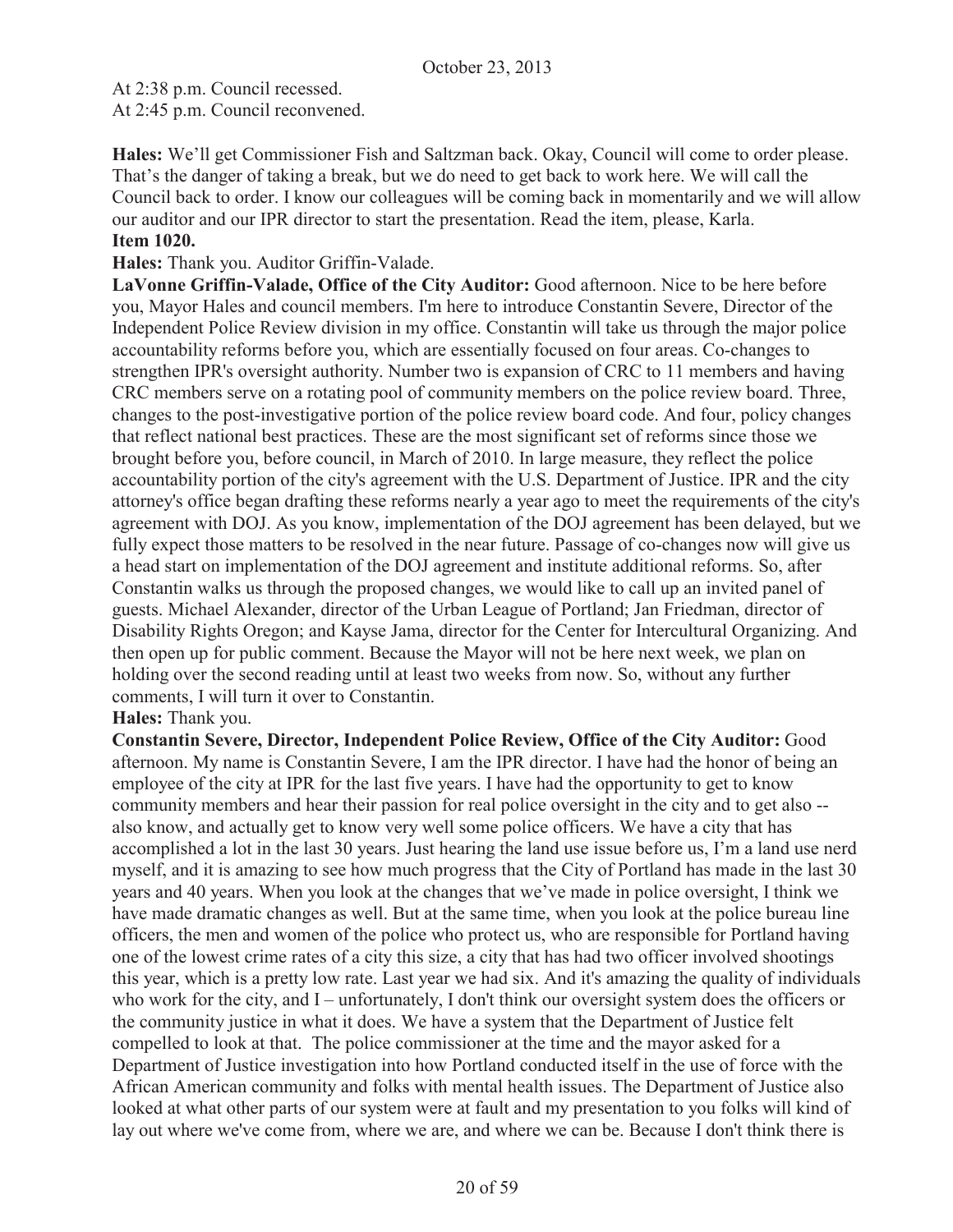anything that the collective wisdom of the 585,000 people who live in this city cannot accomplish. I think we are a great city. I think we are the best city in this world, and I think we can have an oversight system that is worthy of the community. So, with that, I will start. So, the Independent Police Review division is a part of the city auditor's office. It was created in 2001. It is the successor agency to PIAC, which was, back in those days, under Mayor Vera Katz's office. We have 12 employees. IPR's reason for existence is really well laid out in 321010. It establishes that the independent and partial office readily available to the public, responsible to the city auditor, empowered to act on complaints against police bureau and personnel for alleged misconduct and recommend appropriate changes of police bureau policies and procedures towards the goals of safeguarding the rights of persons and of promoting higher standards of competency, efficiency, and justice in provision of community policing services. I believe that statement is why we're all here today. I think compared to where the city was in 2001, we have made huge steps forward. I don't think we're there yet. I think we can get there. A little look at what the administrative investigation process looks like. And this is a simplified version of that. There is the intake portion, where whether it is a bureau initiated case or community member initiated case, whether it starts at IPR or the police bureau at internal affairs, there's intake stage, there's an investigation, there is a recommended findings by the officer's commander. If the case merits it, it goes to the police review board. There's also the possibility of a CRC appeal if the community member or the involved officer is not satisfied with the outcome of the case. There is the chief-proposed discipline, if there is discipline in that case. If the officer is found out of policy and then there's the chief's police commissioner's final discipline. And Portland's unique system of commissioner form of government, since we're a day after the 100th anniversary of that -- even though the Portland Police Bureau is a part of the city, the police chief answers to the police commissioner. And in -- so, it is the same way. If IPR does an independent investigation, we plug that into the investigation portion of the administration -- administrative investigation, part of the administrative investigation. IPR does not do findings. We review investigations and we review the recommended findings by the officer's commander. If we do not agree with the officer's commander's recommended findings, we can kick it to the police review board for the five voting members in normal cases and seven members in use of force cases to have that discussion and provide a recommended finding and/or discipline to the chief and to the police commissioner ultimately. All findings, discipline, until to gets to the police commissioner, are all recommendations. The original IPR ordinance was in 2001. And this is basically kind of bare bones of what IPR was at that time. IPR was seen as more of a triage type of a shop where community members could come with complaints and if there needed to be a real investigation, quote unquote, IPR would forward that to the police bureau, to internal affairs, for them to do the full investigation. So, community members file the complaint at IPR. CRC was created at that time. Professionalized staff, PIAC prior to IPR, only had one staff person. I think when IPR was originally created we had five staff members. Today we're at 12. You've seen that growth there. We had the authority to monitor internal affairs investigations and initiate independent investigations. We've had the authority to initiate independent investigations since the beginning of IPR history until the review we did in the Frashour case. That was the first time we had ever done any type of independent investigation, review. A lot of that was a lack of resources. The second part of that is the conflicting nature of our authorizing code and I'll go into that a little bit later. Another authority that IPR has always had is to hire outside consultants to review officerinvolved shootings, in-custody deaths. You folks will probably recognize the park reports, there were several park reports and follow-up reports, and most recently the Office of Independent Review, or OIR reports. In 2010, as our auditor mentioned, there is a new ordinance that expanded IPR's powers and duties. We were able to open complaints at our own discretion. We gained the authority to approve investigations and findings, and it didn't really matter what the case was. Before there was more ambiguity about what cases we had authority to approve or not approve. The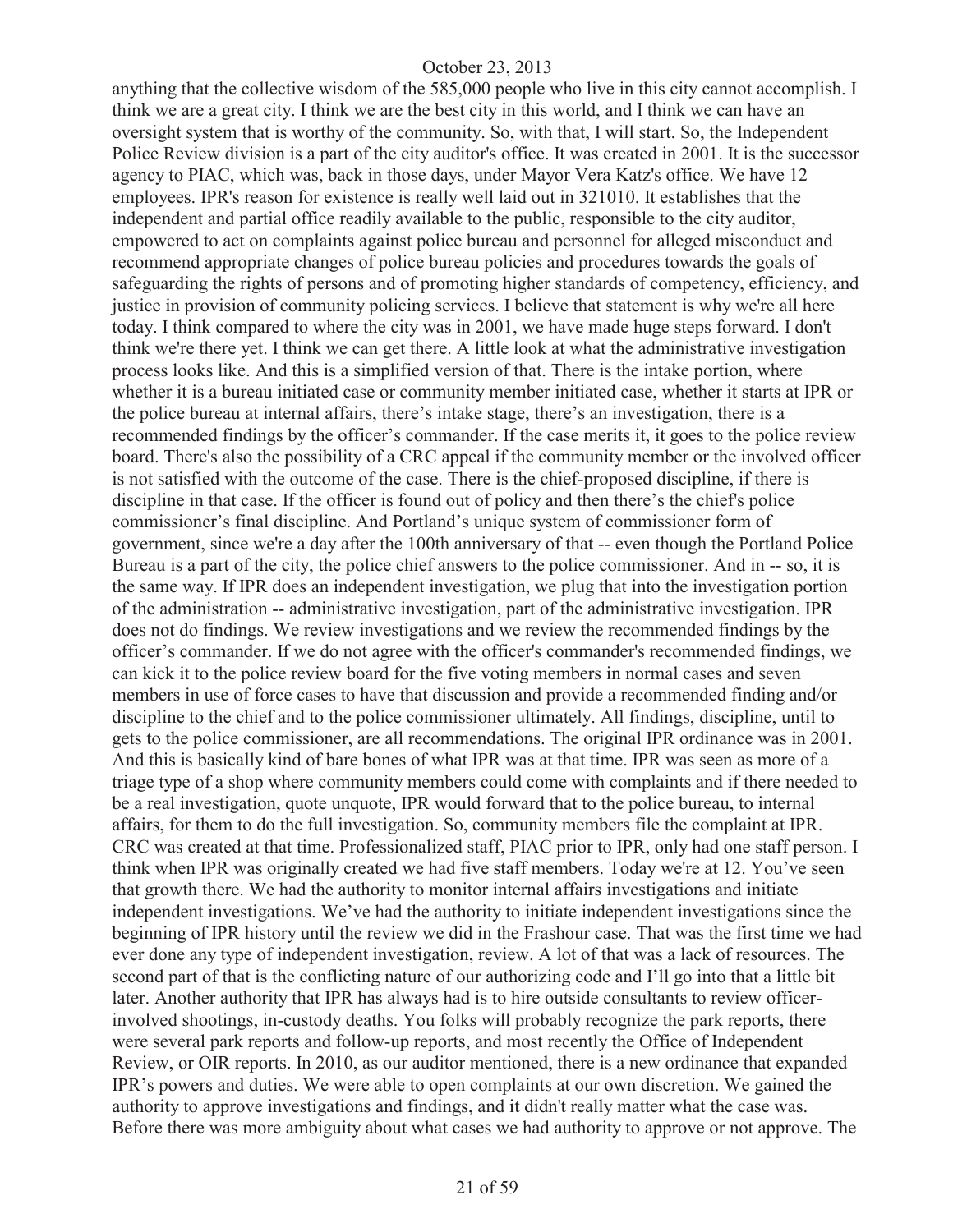ability to controvert a commander's finding to the police review board in all cases. IPR was given subpoena power, which council decided to delegate its charter on subpoena power to us. That does not apply to PPB members. That is spelled out in the code that we subpoena documents, papers, or individuals that we need to talk to. IPR has used that power selectively. We have used it a few times in the last year. One of the big creations of the IPR reform ordinance of 2010 was the creation of the review board, the combined performance review board, and the use of force review board. It required that the board be facilitated by a professional facilitator who was not employed by the bureau. IPR became a voting member of the police review board. Previously, we had been an advisory member. Citizen members became members of the board through a recommendation by the city -- sorry -- by a recommendation of the auditor and a process by City Council. PRB was required to issue a public report at least twice a year. A little bit more to the current day. The Department of Justice settlement agreement ended a 15-month investigation by the U.S. Department of Justice that attempted to determine whether there were systemic violations of the U.S. Constitution or federal laws by PPB officers. It was motivated by a significant increase in police shootings of individuals, a majority of which involved community members with mental health issues. The DOJ's findings letter is, to be blunt, pretty scathing at the city. I think one of the practices that we've gotten into is laying the faults in our oversight system on the police bureau. This is something that we all own as either citizens of the city or city officials. The agreement between the Department of Justice is between the Department of Justice and the City of Portland. This is our responsibility to fix. It was our fault that Department of Justice had to come in and look at our issues. DOJ wrote that a lack of timeliness in Portland's accountability system undercut its effectiveness and community faith in the process. It said that Portland had a self-defeating accountability system. The settlement agreement was approved by this council -- well, by City Council on November 14th, 2012. Called for a lot of changes to how we do business in the City of Portland. Including the use of force policy, training, crisis intervention program, and officer accountability system. What we're talking about right now with this particular ordinance and these code changes is only about the officer accountability portion of the DOJ agreement, which is section 8 of the DOJ agreement. The agreement is between United States Department of Justice and the City of Portland. There has been recently a collaborative agreement with the Albina Ministerial Alliance. Important lessons learned from the DOJ experience. Portland, we have a really big city government. A lot of times people really feel comfortable in their silos. I think, hopefully, that the DOJ agreement has destroyed our silo, bunker mentality. There isn't a PPB or IPR or BHR investigation of officer misconduct. There is the city's administrative investigation into these cases. If we don't all succeed together, none of us succeed. What does the DOJ settlement agreement require? It requires that the city do administrative investigations in 180 days. That IPR has the ability to conduct meaningful, independent investigations. Investigations of excessive force will be subject to full and complete investigation unless there is clear and convincing evidence that the allegation has no basis in fact. The CRC will be expanded to 11 members. That there is a rotating pool of CRC members that serve on the police review board and the city will implement a discipline guideline.

**Hales:** Sorry. Let me just stop you there for a second.

**Severe:** Yes, sir.

**Hales:** You're able to cross-walk each of those provisions to a specific part of the DOJ --

**Severe:** Cross-walk, I will, sir.

## **Hales:** Okay, good.

Severe: Post DOJ, through council support, IPR has been able to have five full-time investigators. That has been much appreciated. Historically for the last few years, we had 2 1/2 investigators. With 400 complaints on average a year, we really were at the treading water stage. And I don't think we were able to effectively serve this community with five full-time investigators, three of whom have extensive experience with mental health -- folks with mental health issues. One of them is a former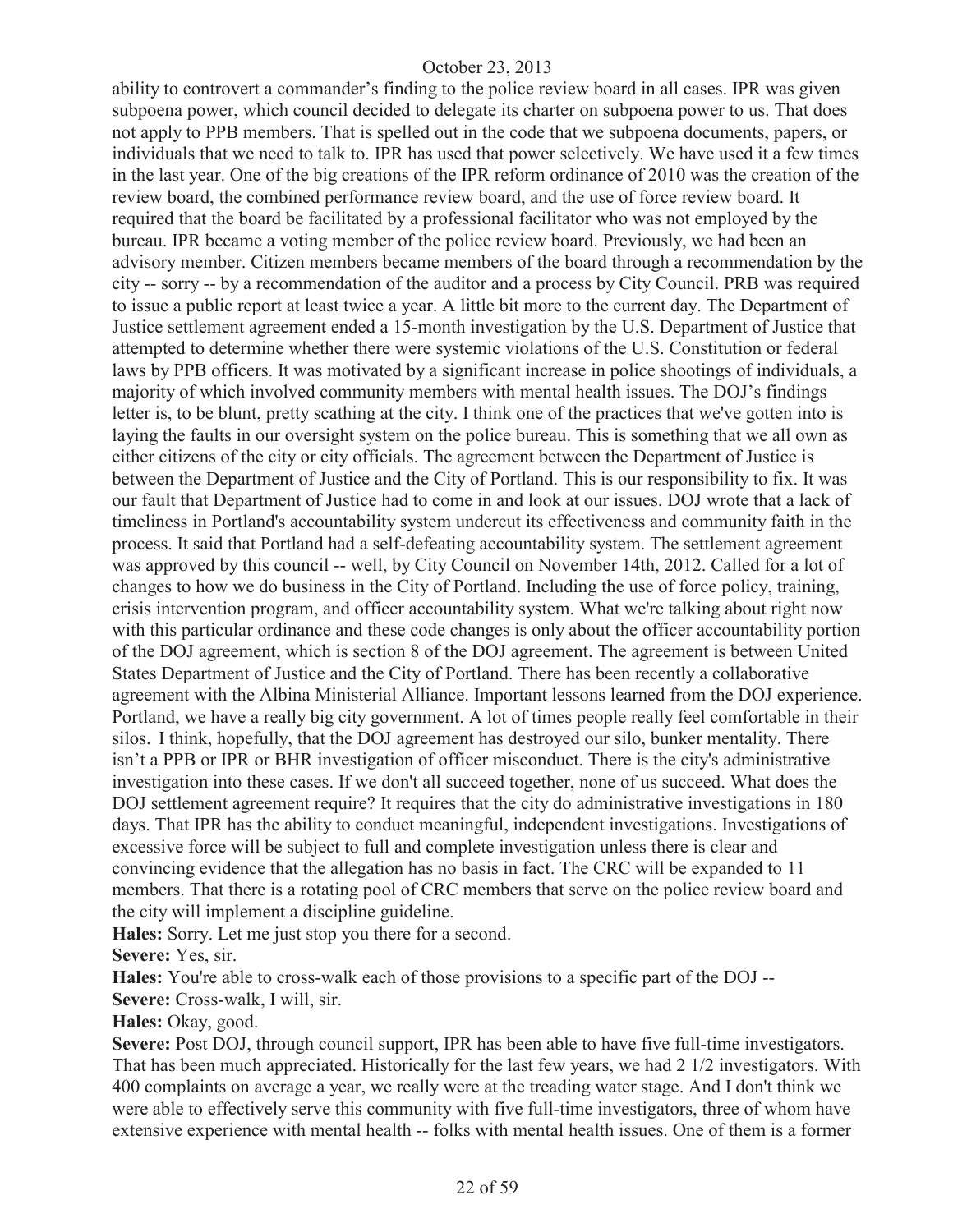Portland Police Bureau sergeant, and actually was the first female sergeant at the Multnomah County sheriff's office. And one of our investigators is a criminal defense -- former criminal defense investigator. We have a really diverse, smart, capable, proactive investigative core. So, it's one of the reasons why I'm here and one of the reasons why I have the passion about what I'm talking about, is it's important for us to be able to serve the city. Every one of us who works for IPR believes strongly in what we're doing. We left other jobs that we cared about, but we all have a dedication and a burning passion to serve this city and to do what we need to do to make sure that we have an accountability system that we can look at our friends and neighbors who -- myself, I live in the city and want to be able to look at my next door neighbor who knows what I do and say you know what, I'm making this accountability system better as opposed to drawing a paycheck. So, IPR and IA have worked together on a time line for every part of the administrative investigation covered by the Department of Justice agreement. A lot of this work was done by internal affairs and professional standard division led by the Captain Dave Famous, who is an extraordinary leader in the Police Bureau. Without Captain Famous, I don't think we would be as far as we are in trying to implement the Department of Justice settlement agreement. I think he shares IPR's sense of urgency about these changes that we need to make. We may or may not have differences of opinions on specifics, but I really respect the work that he's done and it's important that everybody understands that the ability, particularly for IPR, to talk directly to officers is not about Internal Affairs not being able to do the job. Internal Affairs, day in and day out, they do a really good job. They brought down their timelines to do investigations pretty good. They have increased resources from what I understand, and every one of their investigators who I know fairly well are tens. The issue for us at IPR is that the city code requires us to have the ability to do independent investigations. There are cases where we need to do independent investigations. But we have, inside the city code, contradictory parts of the city code that I think create confusion about what we are able to do. I think our system works best when we have checks and balances. Right now I don't think we had that in full effect. So that's where we're trying to get this accountability system to. Part of IPR's post-DOJ actions is expanding what we do on an initial investigations that it is pretty clear that we have the authority to do right now. So we're transcribing all witness interviews that end up being full investigations. We can prevent subsequent redundant interviews, which is part of the DOJ's mandate. So, why are we doing this right now? You know, there's several premises that I have that, you know, the city is serious about implementing the Department of Justice settlement agreement that even though it has been a year since the implementation, that we still have that sense of urgency in that we cannot backslide to the past. We have to increase the consistency and objectivity of our system. That is something that prior audits, the park report, OIR reports talk about at length. We need to increase the transparency. I think it is great that we have the Independent Police Review division. I think it is great that we have a professional standards division. But unless members of the public have access to information that is in a readable format and that they can access themselves while maintaining the confidentiality of the system, I don't think we're really getting to where we need to. And we also have to make sure that it is usable. So, our strategy is to implement the changes of the DOJ settlement agreement that are the most urgent. So, that's reflected in the current code changes. There are several things that are particularly CRC-related that we have decided to hold off until the agreement is much closer to being in implementation. Particularly the limitation that the CRC would only have 21 days to hear an appeal. I think that will be a significant burden on the CRC frankly, and I think it is important for the city staff, whether it's Internal Affairs, IPR, the chain of command at the Portland Police Bureau, I think it's important for us to get our act together before we put such an imposition on community members. Because currently, CRC takes about average of about 100 days to do an appeal. We are go to shrink that down from about 100 something days to 21 days. And that is something that is in the agreement and that we will try to work with the CRC in making sure that we implement that. But I don't think it is fair for us to do that right now.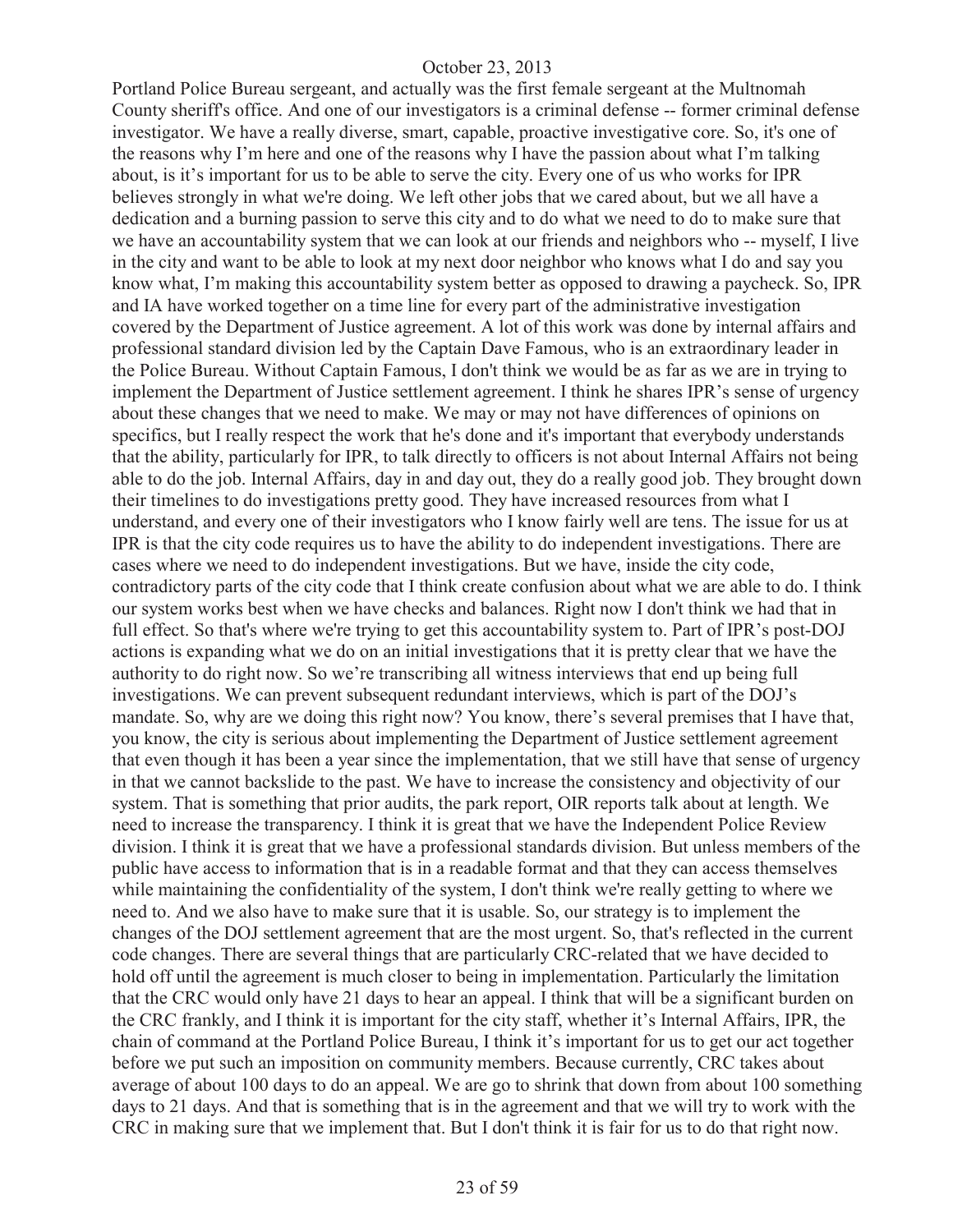**Saltzman:** Is that 21 business days?

**Severe:** Calendar, calendar days. So, to do the crosswalk. So, independent investigations. On the left will be the DOJ settlement agreement terms and on the right what IPR's proposed code changes reflect. On the left, for independent investigations, the city will enable meaningful, independent investigation by IPR when IPR determines such an investigation is necessary. Section 3321070 big P provides IPR with the ability to compel bureau employees to attend interviews, cooperate, and answer questions during an administrative investigation. 321120 clarifies IPR's ability to conduct an independent investigation. 321020 expands the jurisdiction to include civilian supervisors of sworn PPB employees. And 321150 B 5 requires notification from PPB prior to termination by bureau of investigations that had not been assigned for recommended findings. Basically, cases that are terminated, at least in our opinion, prematurely or early, we just have to receive notification of that. And these are a package. Because we are not able to do a meaningful investigation if we don't know that the bureau for whatever reason is terminating an investigation early. If we are unable to have the ability to investigate cases that involve supervisors of sworn PPB employees -- we've had a recent case where there was an investigation of a supervisor sworn employees, where IPR did not have that jurisdiction. We had to cobble together a solution to that. And I think as a city, as an organization, when you try to do these kind of on the fly, ad hoc types of investigations, I don't think that is a recipe for success. We're trying to learn from that. Fundamentally, we have to have the ability to talk directly to officers at basically two phases. Right now IPR dismisses, I believe, 75% of the cases that we receive. That is one of the things that the Department of Justice, when they came into town and subsequent to the settlement agreement has talked to us about and they want IPR to gather information, as much information as they can, as early in the process as they can. Part of that requires talking to all the parties to an incident. IPR has the ability to dismiss cases if we feel there is no misconduct or we can't prove misconduct, but the DOJ felt uncomfortable with IPR making qualitative judgments about some of the cases. Particularly since we talk to the community members, we gather videotape or other dispatch records or that kind of thing, but we rely, at least in part, rely on police reports or dispatch records and they felt that was an uneven balance. The other part of it is when IPR has to do an independent investigation. We've done one this year and Internal Affairs with the liaison, as stated city code. I think when the situation does arise where IPR does have to do an independent investigation, having a police bureau liaison I think creates a weird dynamic. Usually it has to be a pretty significant case for IPR to be able to do the independent investigation. Every case we thought about doing an independent investigation, it was just pretty awkward all of the way around. So to have a police bureau person stuck in the middle of that I think is bad policy and I think that is not something that is sustainable over the long term. So, and this is relatively lengthy, but it is important to read. Because the current direction in city code of what IPR is supposed to do when we do an independent investigation is a prime example of why we need to change the code and why the Department of Justice called our accountability system self-defeating. So, here I go. When a collective bargaining agreement is applicable -- and this is talking about when we are trying to talk to an officer -- when a collective bargaining agreement is applicable and specifies that a member may only be interviewed by a police officer, director should notify the IED commander that IPR has undertaken an investigation and the reason. The IPR commander shall appoint a liaison investigator from that office within two working days to arrange and participate in interviews. When members represented by collective bargaining unit are being interviewed by IPR personnel, the IED investigator may repeat the question and or direct the member to answer the question. That's kind of the first prong. Second, when a collective bargaining agreement is not applicable and does not specify that a member may only be interviewed by a police officer, then the director shall ask the member the question directly and or direct the member to answer the question. I have reviewed several collective bargaining agreements between PPA, PPCOA. I have not seen one that says IPR has -- I'm sorry -- where a PPA member or PPCOA member may only be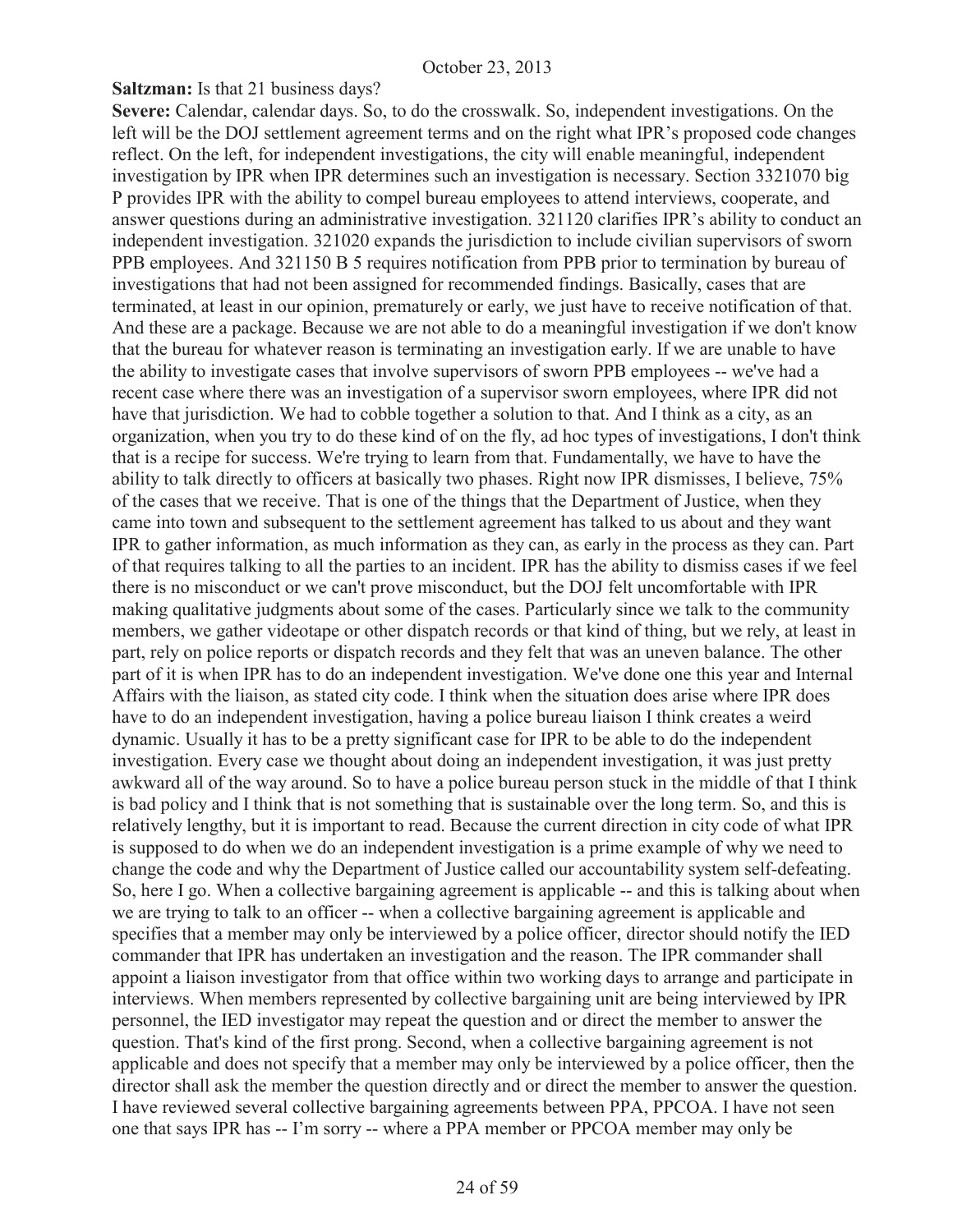interviewed by a police officer. That provision does not exist. I have never seen that. I don't know if it was in the 2001 version of the collective bargaining agreements. So, that leads us to a point where, at least to my reading, and I believe the city attorney's office agrees with me, where in proposition number two, so when the collective bargaining agreement is not applicable and not specify that a member may only be interviewed by a police officer, then the director shall ask the members the questions directly and/or direct the member to answer the question. Within our city code right now, we have a conflict and we've been conservative in our attempts of exercising our authority to do independent investigations. We have just gone on the assumption of the first prong that I read. I think kind of a longer term, particularly in the light of the Department of Justice settlement agreement, I just don't think that is workable. Because there really -- there isn't a collective bargaining agreement that is applicable at this point. Current language, contradictory. creates ambiguity that is a potential risk to City if an IPR investigation leads to discipline and a subsequent grievance. It doesn't meet the Department of Justice settlement agreement and undercuts most importantly the city's charter right to have divisions within the city investigate possible employee misconduct through the use of compelled interviews. Here is proposed 321220. IPR shall have the authority to compel a bureau employee to attend interviews, cooperate, and answer questions during an administrative investigation of a member. If the employee refuses to attend an investigative interview after being notified to do so by IPR or refuses to answer a question or questions asked by IPR during the investigative interview, the employee may be subject to discipline or discharge by the police chief or police commissioner following a separate administrative investigation regarding the employee's refusal to attend the investigative interview or refusal to answer the question or questions during the interview. I think fundamentally it is important for council to speak clearly about what council wants IPR to do during these independent investigations. Does council want IPR to follow the DOJ mandate and for us to be able to do truly independent investigations that are meaningful? IPR interviews of bureau employees shall be conducted in performance of legal and collective bargaining provisions. Prior to being interviewed, a bureau employee would be notified of the time, date, location of the interview and formally the right to bring a union representative to the interview, read a statement that informs the employee that they have a duty to cooperate during the interview, must answer all questions truthfully, and failure to cooperate or engaging in untruthful behavior will be cause for separate administrative investigation that may result in discipline or discharge imposed by the police chief or police commissioner. And I think that last part is really important. IPR, we are not disciplinarians. That is the responsibility of the police commissioner or police chief. We are fact gatherers. We are part of the system where it is ultimately up to the police chief or commissioner to make a decision how to deal with these cases. But we want to be able to do the best job by the city that we can. Get all of the information that we need. Talk to all of the people that we have to. Current investigative practice. Involved in witness officers are compelled to attend interviews by Internal Affairs. IA investigators are for the most part civilian, retired law enforcement. IPR can conduct an investigation jointly with the IA or do an independent investigation with PPB officers compelled by IA. Another part that I haven't really brought up so far is that the Bureau of Human Resources conducts solely or jointly EEO investigations with IPR or IA. And the Bureau of Human Resources, as we all know, is a completely civilianized shop and they can compel officers and directly question PPB officers. And BHR also does its own findings. We're currently left in the position of one part of the city that is completely civilianized, is able to compel officers. And then the other part that is tasked with doing independent investigations through some byzantine, and I'm using another Department of Justice word, process isn't able to talk directly to officers. That calls to question whether the city is serious about doing an independent investigation or not. You know, as IPR director who serves a very strong auditor, it is my duty to do my best by the city and just to speak bluntly. And really it is not sustainable, the path that we're on right now. We have these new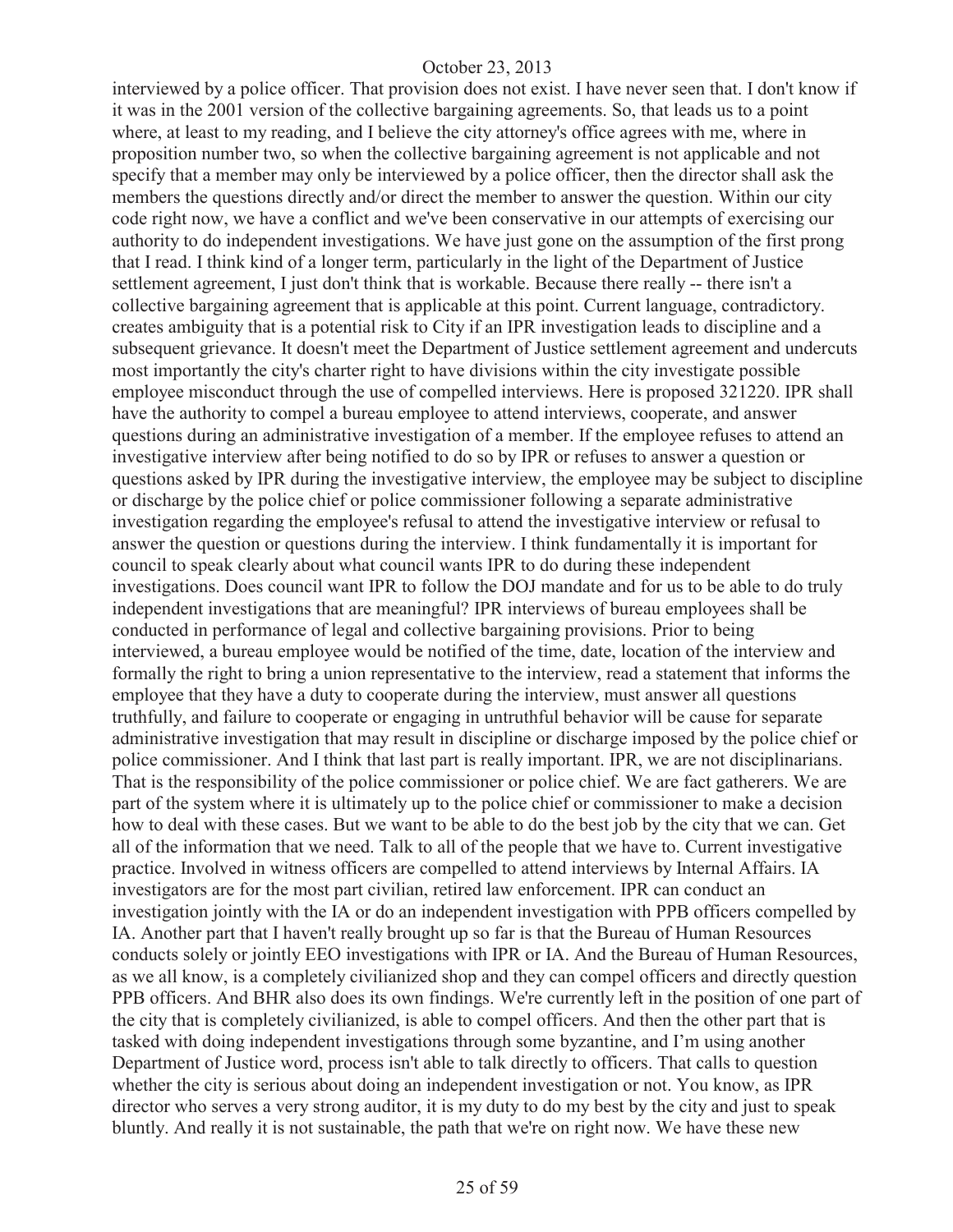investigators who are doing scene canvasses, are talking to a number of community members, and so when we talk to our complainants, they have this expectation that we have talked to the police officer or we will talk to the police officer. And it's like, well, no, we're going to turn that over to the Police Bureau, which, that is, you know, I believe our system works when we're able to follow the case where it needs to go. And I think the Police Bureau, Internal Affairs, they do a great job in their investigations, but there are times when IPR needs to follow that investigation from the beginning to the end. So, right now, the city has put IPR in the position of: you guys can talk to the community members. You can gather all of the evidence. You can go drive around town. But if you need to talk to a police officer, well, okay, we have to set up this crazy system that the city itself hasn't really figured out. And, I mean, that really is self-defeating. That's absurd, frankly. The collective bargaining agreement, as I mentioned, I reviewed in depth, article 61 and 62 of the labor agreement between the City and PPA. In my reading, I'm only a formal criminal defense attorney so I might not know about these things, I just do not see anything that covers what IPR has to do. I vetted this issue with the city attorney's office back in May. And Mary-Beth Baptista, my director, my former director -- get used to old habits -- vetted this with the city attorney's office as well and they agreed that this was not a mandatory subject of bargaining. The next part is the excessive force investigations. That is section 129 of the Department of Justice settlement agreement. The City and PPB shall ensure that all investigations of excessive force are subject to full and complete IA investigations, result in findings, unless there is clear and convincing evidence to IPR that the allegation has no basis in fact. We put that in proposed 321110. All allegations of use of excessive force shall be subject to full and complete investigation resulting in findings unless there is clear and convincing evidence to IPR that the allegation has no --

Fish: Director, excuse me. I'm gonna ask you a question on something you said earlier. **Severe:** No, go ahead. Yes, sir.

Fish: You said that -- in the prior slide, it says you vetted this issue about whether a subject of bargaining issue with the city attorney's office. What my understanding from the materials our office has been furnished, is that there's a healthy disagreement on that question. Do you have a legal opinion from either HR or the legal department that supports your interpretation?

**Severe:** I mean, I have the email chain that the city attorney's office provided to us when we had these discussions. I didn't ask for a formal legal opinion on that.

**Fish:** Hopefully at some point in this hearing we're gonna get some clarity about whether it is or isn't. That's a significant issue in terms of moving forward. I just want to say that this commissioner has now received advice on both sides of that issue. I'm hoping that we get some clarity, because this is not one that we want to do through guesswork. If it is a mandatory subject of bargaining, then we don't get anywhere if we implement it and it is later subject to a ULP. So I hope we get some clarity on that question, Mr. Mayor.

#### **Hales:** I agree.

**Severe:** I think that's a point well taken. And this is one of the reasons why IPR has discussed this with the city attorney's office and BHR, while bargaining season is open. If it is bargainable, folks need to do what they need to do. But, at least from my perspective of being IPR director, and who has a mandate and a council direction of following the DOJ agreement, however we need to get it done, I feel when the DOJ is talking to the city and asks me directly, are we in compliance with section 128 that says IPR has the ability to conduct meaningful investigations. If they asked me that question right now, I would say no. No. So, the 180 day timeline, that's section 121 in the Department of Justice settlement agreement. PPB and the City shall complete all administrative investigations of officer misconduct within 180 days of receipt of a complaint of misconduct or discovery of misconduct by other means. For the purpose of this provision, completion of the administrative investigations includes all steps, from intake evaluation through approval of recommended findings by the chief including appeals, if any, to CRC shall be resolved within 21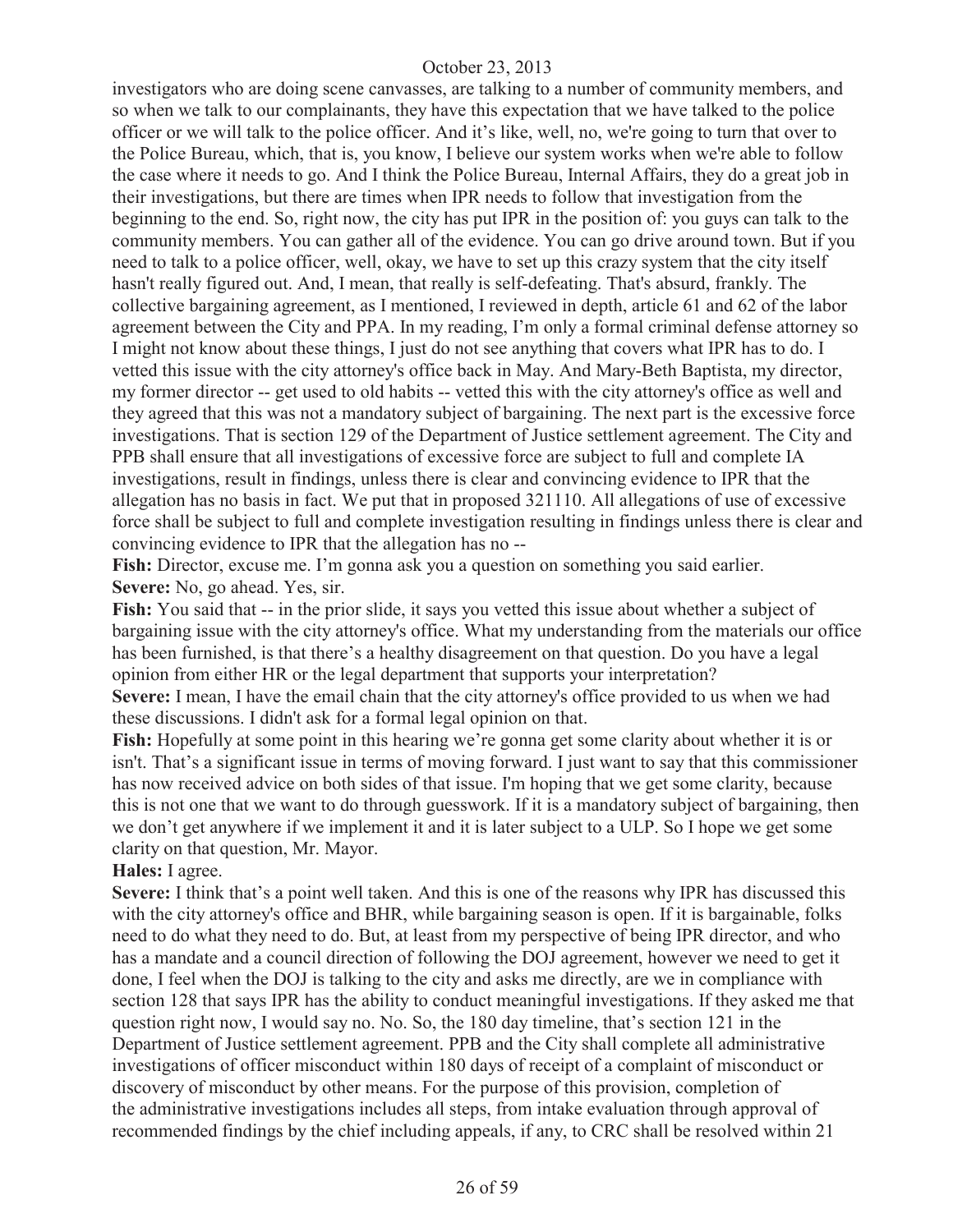days. We have tried to adapt that to 321230. All administrative investigations shall be completed within 180 days of receipt of complaint or initiation of investigation by either IPR or the bureau for the purpose of this section. An investigation is complete when the police chief approves recommended findings, appeals --

**Hales:** Excuse me. Sorry, no. Just because I coughed, not because I wanted to interrupt you, sorry. **Severe:** If an administration investigation exceeds 180 calendar days, then the police commissioner shall be provided an explanation as to why the investigation exceeded 180 calendar days. This action should not be construed to prohibit the City from completing the investigation or disciplinary process if investigation is not completed within 180 days.

**Fritz:** Where is that language that you just read, that second sentence? That's an amendment that you're proposing. Okay.

**Severe:** Yes. We've received significant feedback from the community that I think is well taken that there is a fear in trying to have this benchmark, which I haven't really heard anybody be against the benchmark itself, but concern that the 180 days would be a drop-dead point, that the case would have to be dismissed or done away with. And that's not the intention. In my reading of the DOJ agreement, it is not the intention of trying to put that in city code.

**Fritz:** May I please see that amendment in writing? I'm very much a reading learner. I'm wondering why you didn't break it down further, this 21 days for the Citizen Review Committee to review it, 30 day period for the applicant -- the appellant -- to appeal, so why not make it that the IPR investigation has to be done in 129 days, and 30 days for the appeal, and 21 for the CRC? **Severe:** Well, I mean, you know, the hope is that our system won't be as mechanical -- hopefully IPR doesn't take 120 days. But we have administrative time lines from basically the beginning of the case, where IPR, the expectation for our initial investigation will take 14 days. IA, if they have to do

the investigation, is 60 days. CRC, when the DOJ agreement is implemented, they will have 21 days. I believe that is something that best done administratively. One, just in the time between November and now, we've come up with several different versions and we've been able to become much more efficient.

**Fritz:** But do you have those administrative rules written down somewhere?

**Severe:** I do. I can forward that to you. I have it on a thumb drive, which I can provide you a copy of that as well.

**Fritz:** I think that might give the community, as well as me, some certainty or a higher level of comfort knowing what the administrative process is that accompanies this code provision. **Severe:** Yes, ma'am.

**Fish:** Can I go back to the question that Commissioner Fritz has raised? I understand the concerns that we've heard from the community about the 180 days. We're trying to figure out a way to make sure that if the 180 days is not met, that it doesn't prejudice the opportunity to weigh in and hold police officers accountable. The way I read this now, it says, consistent with the DOJ settlement, the investigation shall be completed within 180 days. We all understand what that means. Except where it exceeds 180 days. And you just have to give the police commissioner a written explanation as to why it exceeds 180 days. Is that a fair reading?

**Severe:** Well, yes. The hope for the 180 days is that it's a benchmark of what the expectation is. In over 90% of the cases, they'll be under 180 days. If the case goes over 180 days, which we hope it doesn't, but if it does go over 180 days, there has to be an explanation to the chief of police, the police commissioner, of why it has gone over 180 days.

Fish: But if it goes beyond 180 days, and it turns out that the police commissioner does not accept the explanation, what is the effect on the process?

**Severe:** At least right now, the 180 days does not have a -- there is not a dismissal for it. We're not in compliance.

**Fish:** Like a statute of limitations.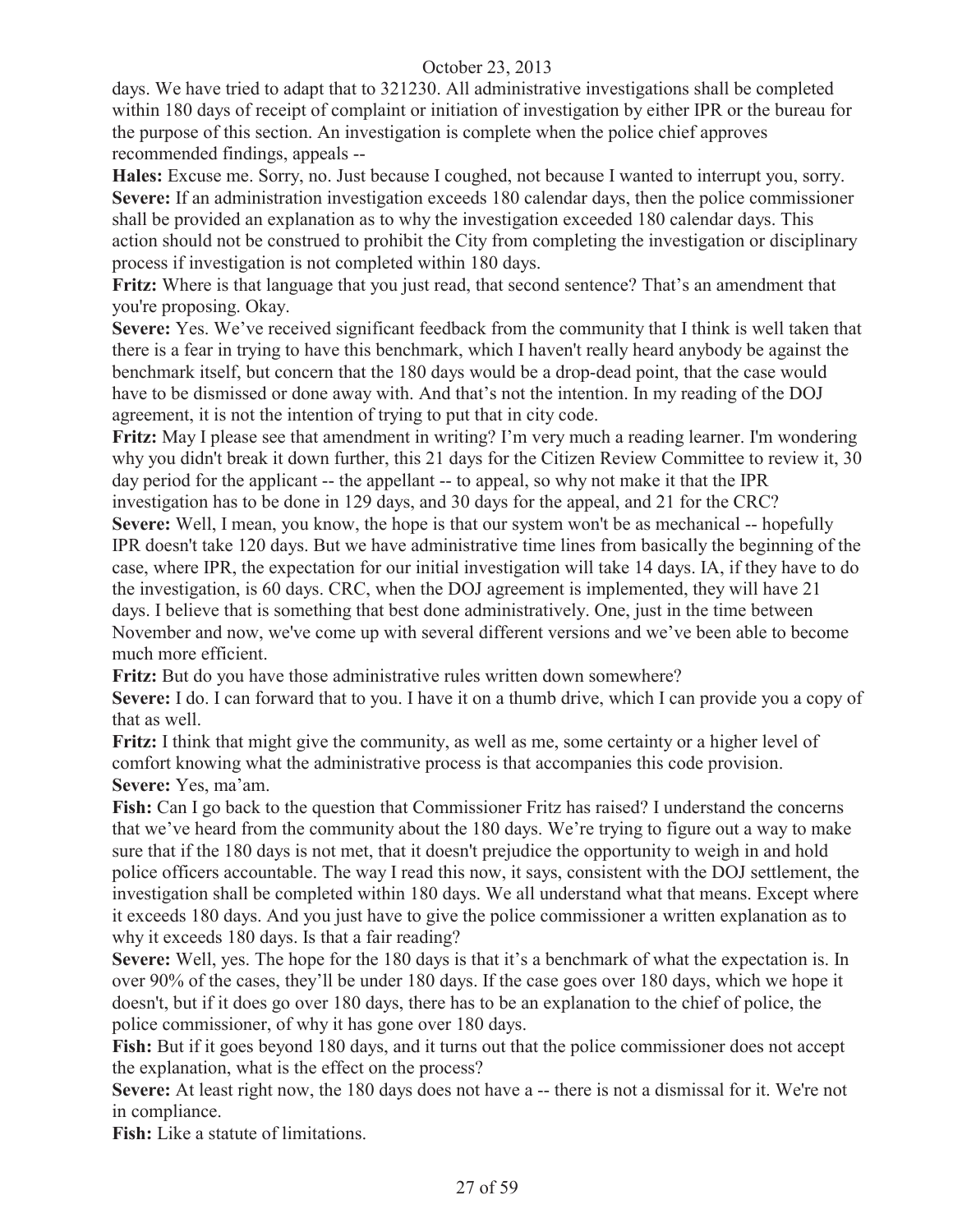**Severe:** No, no. I mean, the thing about the 180 days is that in the Department of Justice settlement agreement, if we do not meet the 180 days, we have to have a work plan and the DOJ will work with us to try to implement the 180 days in a better way. I think rationale behind having the, you know, if we go over the 180 days, having that go to the police commissioner is that is a similar format. Whenever the DOJ agreement goes away, we will still want to have these time lines. The police commissioner, they're in charge of this process, ultimately is the best person situated to deal with people not following through on meeting their time lines.

**Fish:** If this becomes a chronic problem of not being able to meet the 180-day rule goal, under this, the police commissioner would get notice. There might be a larger policy question, which is there's inadequate staff, or resources, or some structural problem in how we're doing this. How would that come to council?

**Severe:** Hopefully we will meet the 180 days. But for whatever reason we weren't meeting the 180 days, one of the things that IPR has done, and Internal Affairs, or professional standards is doing this as well, at least on IPR's point, we have a timeliness study that we look at all of these cases and we have a draft ready for just the cases before the Department of Justice settlement agreement that we want to present to council as well. I think this is something that needs constant reporting. And this is something that that's what we do basically at our weekly internal affairs IPR meetings is look at these timelines. We want to provide council with that information and the police commissioner as well.

**Fritz:** The Department of Justice settlement agreement says in paragraph 123 that if we're unable to meet the timeframe, we provide DOJ a written report of the IA process. So, shouldn't that be in the code, too?

**Severe:** We can put that -- I mean, the issue with putting that in the code, the Department of Justice settlement agreement lasts until 2017. Once the DOJ agreement goes away, I don't think we should have in city code that we're going to report it to the DOJ. That's why having the police commissioner receive the report is what we put in --

**Fritz:** Well, I realize that it has been 3 1/2 years since we did the previous amendment to this code. That would take us to 2017. But I'm anticipating, based on conversations with you, that we are going to be having several packages -- we're going to have a number of packages of implementation strategies coming to council as soon as the settlement is approved and as we work through it. **Severe:** Yes, ma'am.

**Fritz:** So I would prefer to have it in the code for right now and we can take it out.

**Severe:** I'm not averse to that. I think that does make sense. Yeah, that is something that is workable and we're willing to take suggestions on how to best implement that. I appreciate your suggestion. **Saltzman:** But the DOJ settlement, to my reading, is pretty straight unambiguous. 180 days is 180 days. So how is what you're proposing at all consistent with the DOJ settlement? **Severe:** Well, so, our goal is to meet the 180 days. The second paragraph is an attempt to meet community concerns that we will somehow dismiss complaints if they go over 180 days. **Saltzman:** No, I understand all that. I'm just saying, my reading of the DOJ language is pretty clear and unambiguous. So we're either -- we're trying to create wiggle room is what you're telling us. **Severe:** I am not trying to create any wiggle room. I believe that we should meet the 180 days. The only purpose of that second paragraph is to provide a sense of comfort to the community that we will not get rid of officer misconduct cases because they go over 180 days. The goal is to meet the 180 days. The Department of Justice settlement agreement, that's a document between relatively sophisticated parties who are used to these types of situations and these types of negotiations. So, when you're having something in city code, I think -- I initially went for basically trying to have something that reflected the Department of Justice agreement simply. The comments I've heard from members of the community, I think they are valid community concerns, and I think that there is a way that we can meet both. And hopefully, in the interim, between this meeting and the next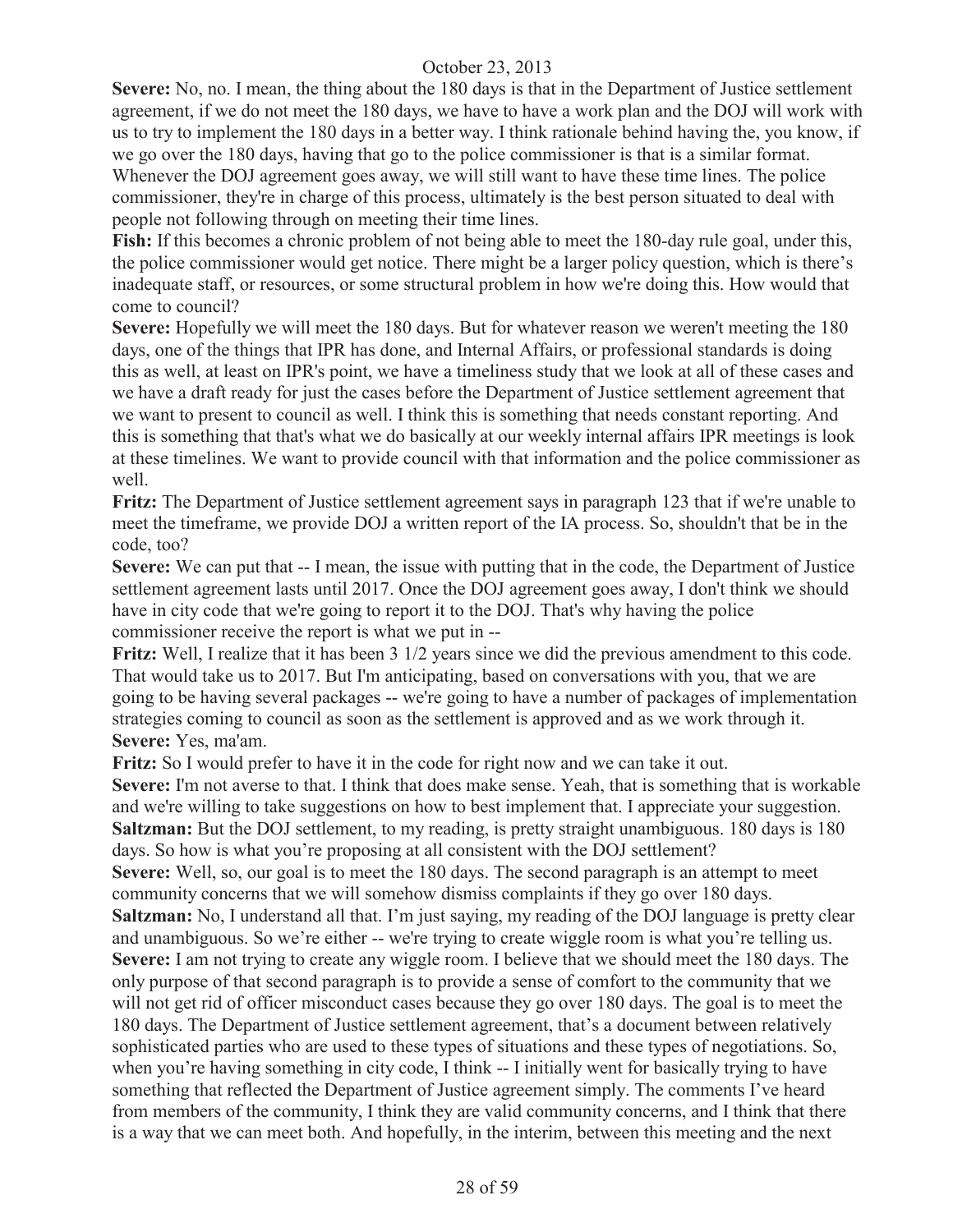council hearing on this issue, that we can have some language that reflects that the 180 days is not wiggle room, if we kind of do sort of meet the 180 days that will be fine.

**Saltzman:** I realize that there is a lot of heartburn being caused to some people, the notion of getting something done with 180 days, and I think that it says clearly that's what we need to do in the DOJ settlement.

**Severe:** Absolutely.

**Saltzman:** So, because I know there is heartburn about having the CRC having 21 days, so, there is a lot of people who, I guess, a lot of critics of the bureau, of the city, when it comes to investigating the officers, who say, whatever happened to that investigation? Is it being done by BHR, IAD, or IPR? I think to counterbalance -- or maybe in support of getting there done in 180 days, is that other concern and frequent criticism we hear is, this investigation is taking forever. And I have lost track whatever happened to it, and the public loses sight of it in a matter of weeks. Anyway. So, that's just a comment.

**Severe:** I think that that's a great point. And I think one of the reasons why the 180 days is there is that, as the City enacted a lot of different oversight concerns in our oversight process, the cases grew and grew and grew, and with kind of a loss what the overall, what the goal was in doing oversight, and in providing timely accountability. So, the 180 days a way for us to meet that, and, you know, we'll be talking to your representatives and hopefully, yourselves, as well about how we can craft language that works with the DOJ agreement but at the same time will allay some community concerns.

**Novick:** Mr. Severe, I just want to clarify, did say the Department of Justice settlement sort of contemplate that it's possible that we have 180 days, and in that case, we're subject to that we have to submit a compliance plan or something?

**Severe:** Yes.

**Novick:** So even the settlement recognizes that that's a possibility.

**Severe:** Yes.

Novick: You are saying the concern you are addressing is that people are worried if it goes past 180 days then the complaint is dismissed. It is a statute limitations type thing.

**Severe:** Yes. Even though that's not the intention of the either DOJ agreement or what this proposed code is.

**Novick:** And I'm just expressing my personal opinion, I would actually would like to have something in the code that is not tied to the Department of Justice settlement because I would hate for 2018 to roll around and we have forgotten that to have we need to update the code and reflect the fact that the Department of Justice settlement no longer exists.

**Fritz:** It would be delightful if this topic is considered done by then and people were not watching for that.

Severe: Expansion of the CRC to 11 members, that's section 134 of the DOJ agreement, the City shall expand the membership of the CRC to 11 members, representative of the many and the diverse communities in Portland who are neutral, unbiased, and capable of making objective decisions. The quorum of CRC members necessary to act may remain at the existing level. We tried to enact that in code. In 32180, Citizen Review Committee, and the committee shall consist of 11 citizens, and five members shall constitute a quorum of committee, decisions shall be made by the majority of the members present and constituting a quorum. However, adoption or amendment rules of procedure or protocols requires an affirmative vote of six members.

**Fish:** Mr. Director, I appreciate the last sentence, but, can you give us your thinking as to why a quorum is less than a majority of the panel?

**Severe:** Well, you know, that's a good point. Because the CRC members will be serving on a rotating pool under the police review board, there is a concern that, let's say some members are absent, and then we're hearing a case that went to the police review board where the CRC member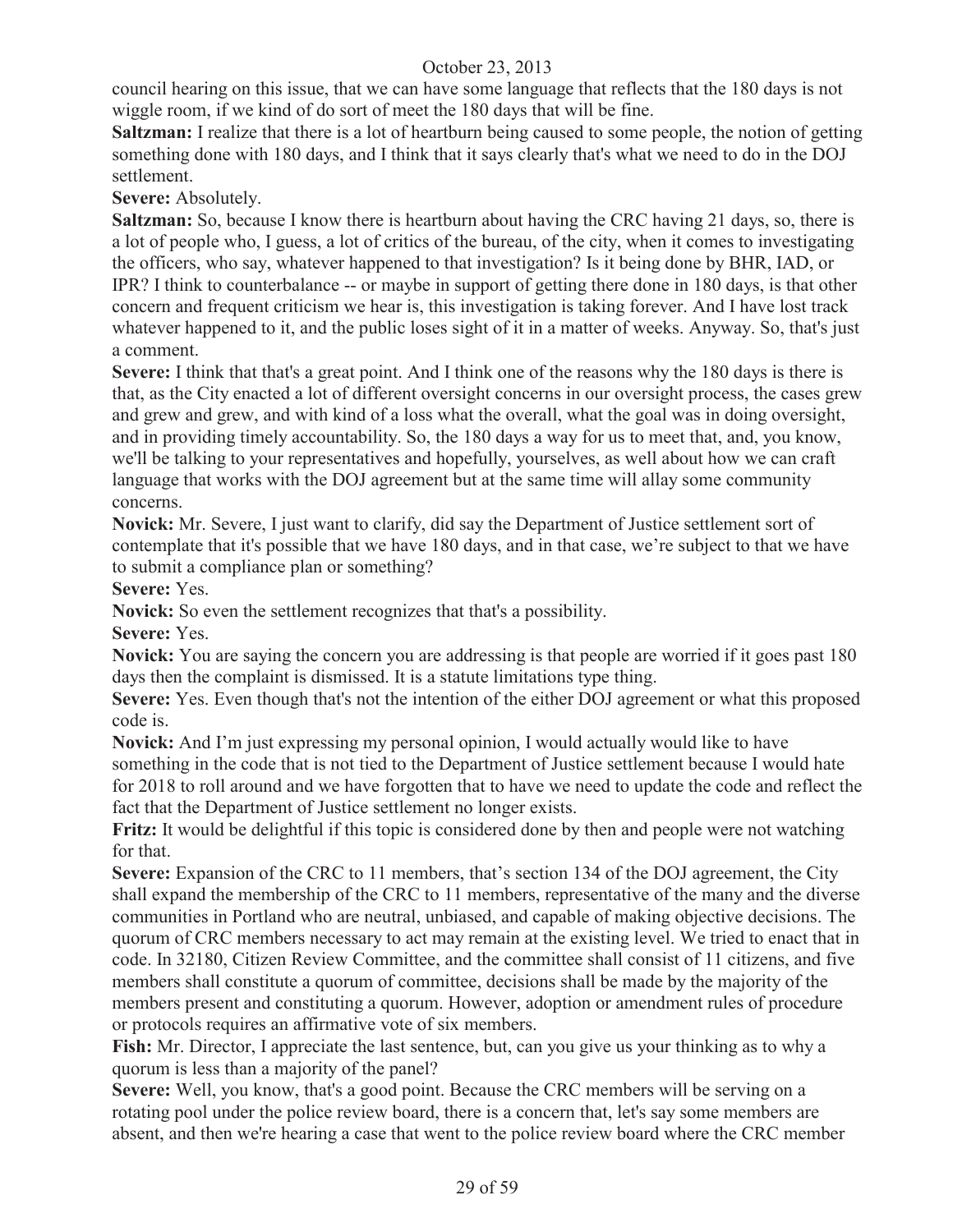would have to excuse themselves and not hear that issue again. That, there would not be a quorum if it was like having a normal majority, so that's where that came from.

**Fish:** But let's be -- we need to be clear, though, if it's a five-member quorum, other than for adoption or amendment of rules, the decisions can be made by three votes. A majority of the five. And so three out of 11 can carry the day under this rule?

#### **Hales:** Right.

Fish: A quorum is five. So, as few as five people can be present. And then it's a majority those present, so we're saying that we're comfortable with three people serving as decision makers if the quorum is five.

**Severe:** You know, particular in cases of where sometimes, to the vagaries of people, busy professional lives, we have difficulty reaching a quorum. I think that this is an attempt to meet the issue of, if for whatever reason there are not enough -- there are not as many members of the CRC as normally there, that we still are able to conduct business. I think that that's what was intended. Fish: I guess, maybe we can come back to this later, but it seems like we're investing a significant amount of authority to a very small number of people, and we're saying it's 11 citizens, but if it's as few as three it can drive the trains, that may not be ultimately what you intended.

**Severe:** Let's see, this is about, the CRC members serving on the police review board, that's 131a of the DOJ members. Currently, seven voting members of the PRB review use force incidents include two citizen members. When PRB reviews uses of force cases, one of the two citizen member slots shall be drawn from the Citizen Review Committee members. 32180b7, the brackets are inserted language, the committee members shall serve on the police review board when the board reviews use of force cases as defined in chapter 320. Community members shall serve on the police review board on a rotating basis for no more than two terms of three years. Discipline guideline, section 137, DOJ settlement agreement. The city shall develop and implement a guide to ensure that discipline for a sustained allegation of misconduct is based on the nature of the allegation, and defined consistent mitigating and aggravating factors, and to provide discipline that is reasonably predictable and consistent. 32140b3. The board shall make recommendations as to discipline, based on discipline guidelines. The guidelines shall be developed by the bureau in consultation with IPR. Investigative findings. This particular part deals with the chief providing a rationale to the chief police commissioner when his findings disagree with what the police review board has recommended. And this is based on community feedback, the Portland Police Bureau learning from the May 12 audit, and just the overall goals having a fair and consistent disciplinary system, and that particularly in the DOJ agreement, and the section eight kind of preamble section that the PPB and the City shall ensure that all investigating findings are supported by a preponderance of the evidence of and documented in writing. The reason why I believe this is important is that with the implementation of the discipline guidelines, there will be an objective consistent criteria. And if the chief, as, you know, one of the ultimate decision makers, decides to make a different decision than the Police Review Board, I think that's well within his authority to do that. But, as a city, where we have multiple fact-finders, the officer's commander, the police review board, the chief of police, and the police commissioner, where when you've looked at some of the arbitration decisions that have come down against the City, they've pointed to that, in particular, where they did not know where the City was coming from. And I think that this will provide that kind of crucial link in those cases where the police chief has a disagreement. And it could be valid, and the chief might have more information than the police review board had. But, I think that it's really important for us to document that, and for us to be -- and particularly for the police commissioner to have that in the file, and in a concise written manner.

**Novick:** Mr. Severe, when you say in the file, would that be public?

**Severe:** No, I -- you know, as with all disciplinary cases, they are confidential. If, let's say, the press made a public request for that, the District Attorney would have to make that determination if it was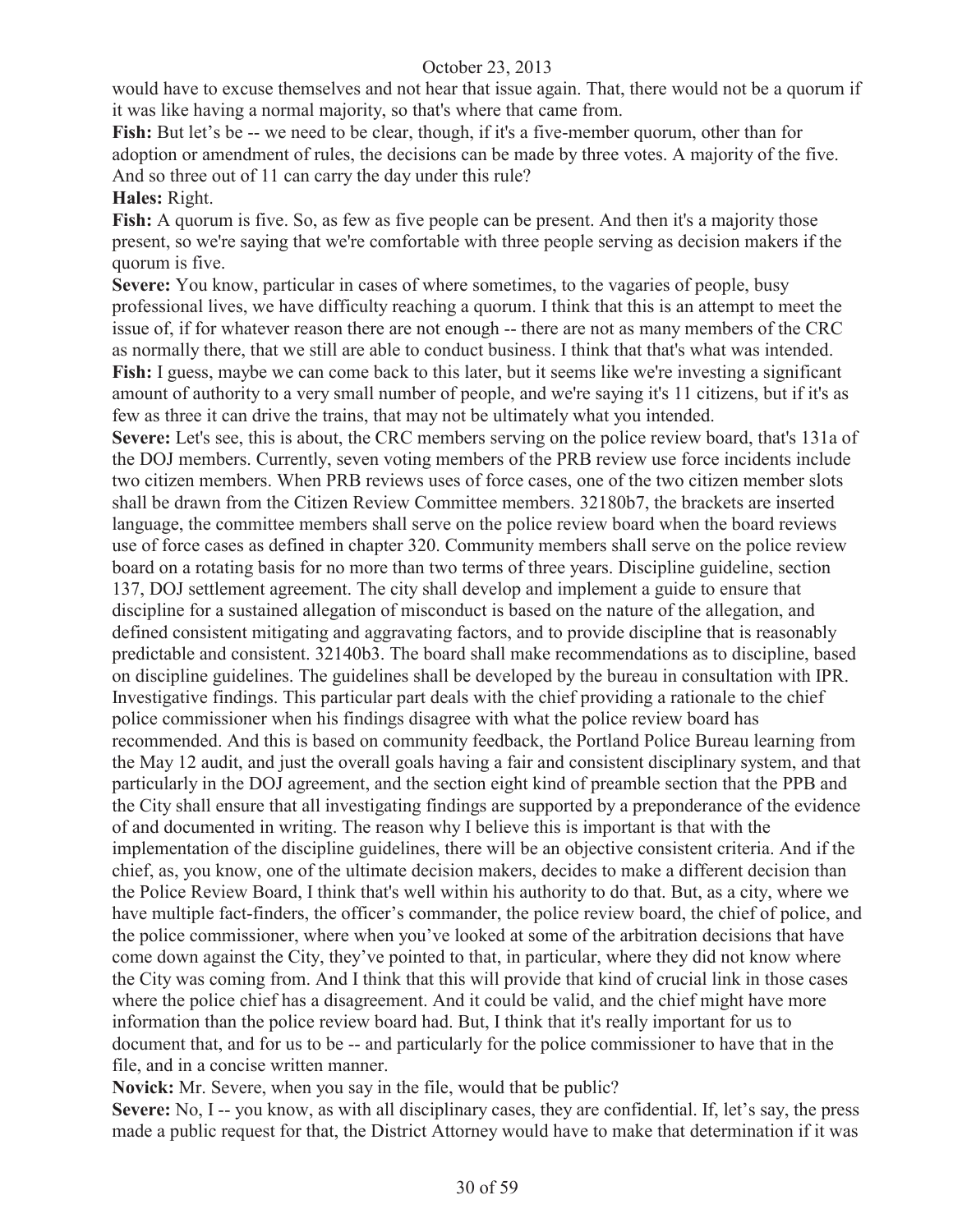a case of significant public interest, then it might be made public. But the majority of the disciplinary cases do not meet that level so they are not public. And this is not something that is anticipated where the police commissioner would be releasing this. It would go from the police commissioner -- I'm sorry, from the police chief to the police commissioner.

**Fritz:** Before you move on from that. I am not seeing the public records section in 321090 in my documents of the code. So where is that?

**Severe:** I'm sorry?

**Fritz:** The title of this is 21 -- oh, it's 08, sorry. I was on the CRC -- okay. Sorry, keep going. Severe: Okay. So, public reports. This is something, as I mentioned earlier, that was created with the creation of the Police Review Board. Based on community feedback, the members of the community really appreciate having the public reports. I think the police bureau has done a really good job in providing the Police Review Board public reports in a timely manner, and they have been pretty well written. But, there is a consistent desire for a more consistent format from case to case.

**Fritz:** Excuse me, I had a chance to look, and 090 is powers and duties of the CRC.

**Severe:** I'm sorry, that's 320. I'm sorry.

**Fritz:** I know you have gone on but --

**Severe:** It's important that we're all on the same page. Literally and figuratively. It's 32140. I apologize.

**Fritz:** I had another question on the CRC. And by the way, folks, I know you are waiting to testify, but I want go ahead to get the issues out so that you can comment and maybe some of concerns that I have read on email might be already taken care of. Back to the powers and duties of the committee, why do we not have in an amendment, in accordance with paragraph 135 of the settlement agreement, that the CRC may find the outcome of the administrative and investigation is

unreasonable, if the CRC finds the findings are not supported by the evidence?

Severe: That's just a restatement of current city code.

**Fritz:** Where is that?

**Severe:** It's in the findings section of what is supported by the evidence is. It's in --

**Fritz:** Where in the code?

**Severe:** That is supported by the evidence. That is page three of chapter 321. So that would be S, so 321020 in the definition section S.

**Fritz:** That's actually a little different from the language in the settlement agreement. Supported by the evidence then goes back to the reasonable person rather than the supported by the evidence. Which I think is different from what's in the settlement agreement.

**Severe:** I mean, the DOJ settlement agreement was an attempt to restate what we do as a city. I would feel very hesitant to change what is actually written in code, like to have two conflicting portions of the city code. We have a definition section of what supported by the evidence means. So, that would mean that we're changing it --

**Fritz:** Evidently that's another point that which we need more discussion because I think the way it is written in the DOJ settlement doesn't really mean the same as in the code.

**Severe:** I think that was an attempt by people who are not familiar with our system to, you know, reflect what our system is, and I think sometimes you sometimes lose the nuance when you restate something. And supported by the evidence as listed in S has a particular meaning, and there is basically a body of precedent that people have been following in the 11 years of IPR and CRC history. I would be nervous about changing that definition to match something that a temporary agreement that was only attempting to restate what our standard is.

**Fritz:** Okay.

**Severe:** All right. So, the public report section of the police review board that is 320140, and it's page eight. So it's the back of 320. So it's page eight. And the public reports shall include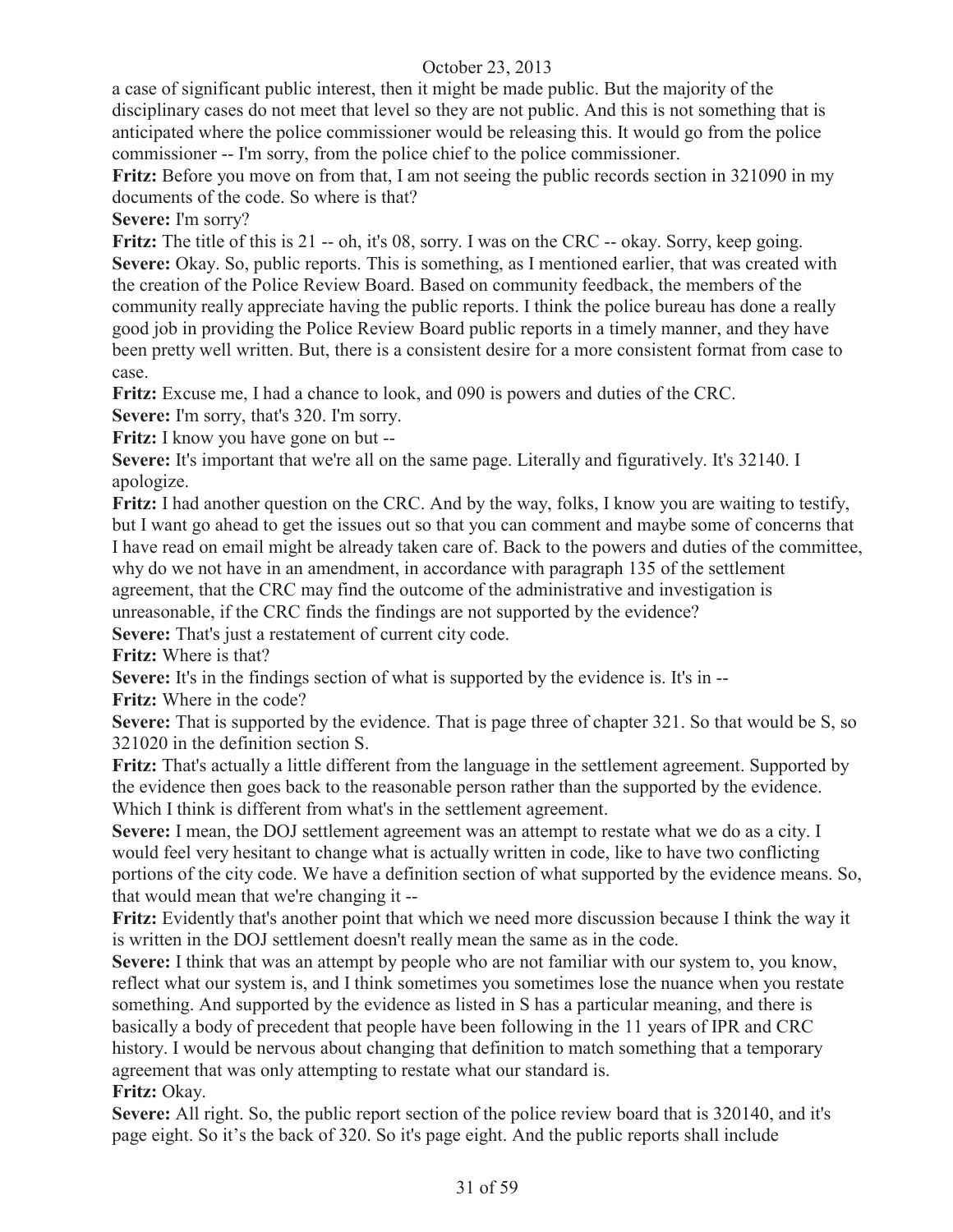allegations heard by the board, a factual summary from the case, summary of the board's discussion, record of the board's vote including recommended findings and disciplines, trainings and policy recommendations including whether the recommendations were followed by the chief, and the chief's proposed and final discipline for the involved officers.

**Fish:** Mr. Director, just a point of clarification. If there is a significant disagreement among the voting members, would the non-prevailing side have the opportunity to put a minority report in? **Severe:** The way that --

Fish: Is that permitted or is that discretionary?

**Severe:** The way it works right now is that the facilitator writes the report. So, there isn't a majority report or a minority report. The way the Police Review Board works is that the recommendation is to the chief who is the final decision-maker. So the chief gets all that information. So let's say that it's a normal case, and there are five voting members, and two voted for sustained, two not to sustain, and one person just didn't know what to do. So, the two who voted to sustain, they would make discipline recommendations, and that would be reflected in the report, as well. So all the different votes would be reflected in the facilitator's report to the chief, and that's what ends up being in a modified version, the public reports.

**Fish:** So that would include then, a specific recital of the reasons why people voted against the recommended action.

**Severe:** You know, this would not require that. From what I have seen in the past, it's just a recital of the vote count. And sometimes, there is that longer recitation. But, you know, these are relatively brief reports. It does not go into extreme amount of detail.

**Fish:** I guess the point that I want to make, I don't want to preclude something being raised by someone who dissents from the prevailing vote that might inform future discussions about policy changes or procedural or substantive.

**Severe:** Yeah, okay.

**Fish:** And, and sometimes, as we know from Supreme Court decisions, it's the dissenting decision that often offers the most value in the future, and I would hope that there is a way of encouraging some explanation of dissenting votes, if it is -- if it raises substantive issue that the chief and the council would want to know about.

**Severe:** Yeah, thank you. So, for officer-involved shootings in custody deaths, this is coming from also the community feedback, and just from my experience in reviewing these cases in our offices, experience in reviewing these cases, the public reports are an opportunity to indicate members of the public on the level of investigation at every officer-involved shooting in custody death receives. There is the detective's investigation, the Internal Affairs investigating training analysis, and there's a lot that the Portland Police Bureau puts into every one of these officer-involved shootings. It does not take a complaint, so to speak, for a case to be opened in an officer-involved shooting in custody death. I don't think the public, as a whole, understands how much work that the City puts into these cases, and I think that the public reports are a good way to do that. Additionally, by the time the public reports are made public, which is two times a year, a lot of the information has been made public in different formats, and there isn't one place that kind of encapsulates the whole case. So I think the public reports would be a good place for that to happen. So, in cases of officer-involved shootings and in custody deaths, the public reports shall contain of the involved officers and witnesses, unless confidentiality or non-disclosure is required by law, a court order, administrative order, or collective bargaining agreement, or unless the police commissioner believes confidentiality is required or appropriate due to a collective bargaining agreement or by a pending a criminal or civil legal proceeding. So, this is in, you know, each one of these cases is different and there might be might be a very good reason why this should be made public. That would rest with the police commissioner as a person in charge of the Portland Police Bureau. And that is the end of my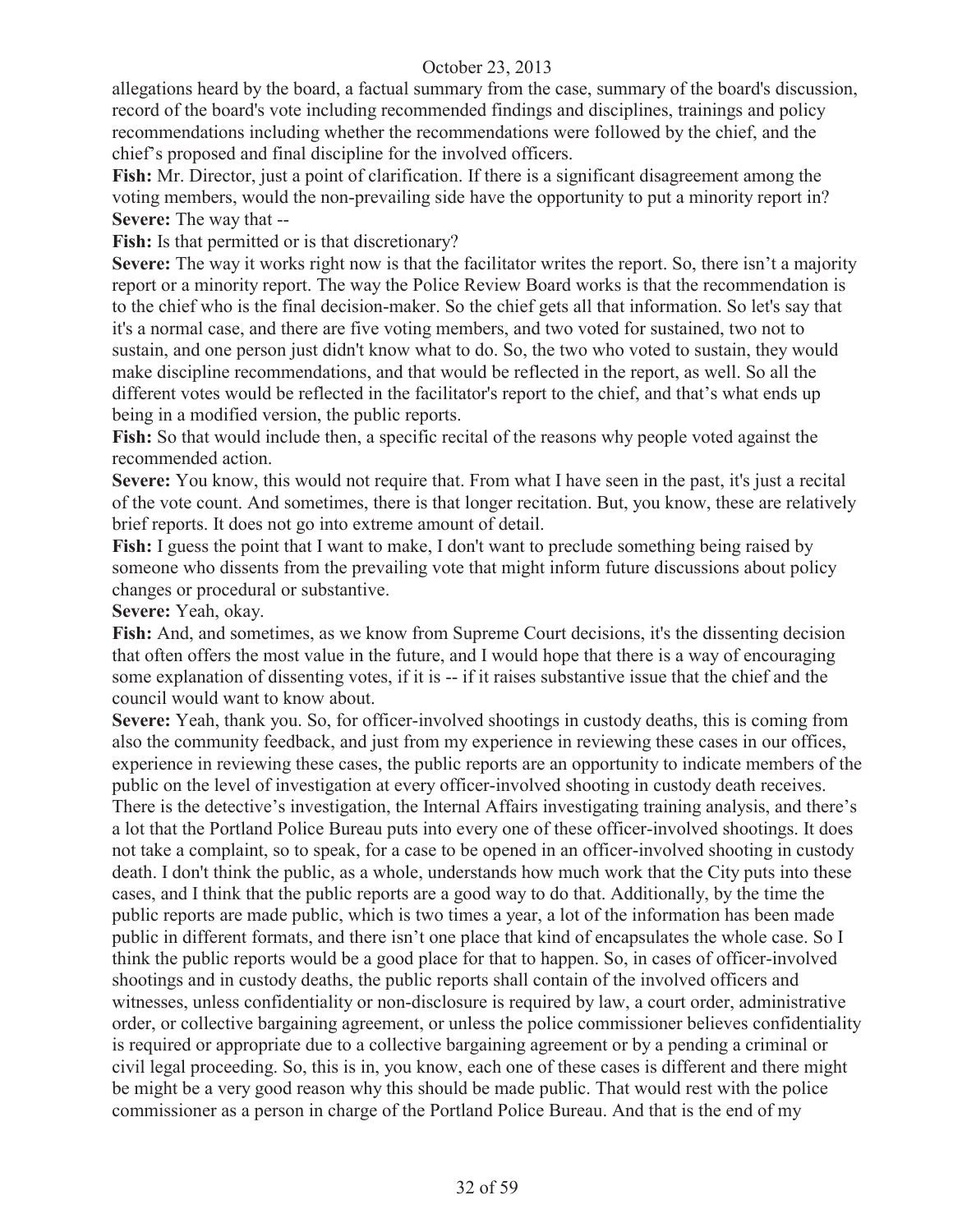presentation. If there are any questions, or we can just let the members of the public who waited long enough to get up here.

**Fish:** I have a question of procedure. Are we going to have a -- are we going to have testimony from the police chief before we take public testimony?

**Hales:** Yes, we're going to hear from the panel, and then we're going to hear from the chief, from Captain Famous, and then we're going to take public testimony.

**Fish:** I'm just going to say, from my point of view, it's going to be helpful to have them frame whatever disagreements they have for us rather than ask you these questions prematurely. I would like to have -- it would be helpful for me to have that disagreement framed.

**Hales:** The auditor has a panel she wants to bring forward next, and then after that I will ask the chief and the captain to come up.

**Griffin-Valade:** Yes. Michael Alexander, Jan Friedman, and Kayse Jama, please.

**Hales:** Great, thank you. Good afternoon. Who is on first?

**Michael Alexander:** Good afternoon, my name is Michael Alexander, and I am the executive director of the Urban League of Portland. And I am here today to offer testimony on behalf of the Urban League in support the majority of the proposed reforms to police accountability recommended by the city auditor and the division of the Independent Police Review. The difficult soul-searching and introspection that this city and its police bureau have had to undergo during the course of the Department of Justice investigation pointed to the fact that citizens of Portland, whether they were from communities of color or unfortunate victims of mental or psychological limitations, deserve to know that there are robust and transparent oversight and accountability standards for the operation of the police bureau. We look to the city charter, and its agents, most notably the Portland Police Bureau, to serve as a shield from harm and not a conduit of it. It is for this reason that the Urban League fully endorses the recommendations, but most specifically, we support authorizing the Independent Police Review division to directly question police bureau employees and compel their testimony, and in authorizing Citizen Review Committee members to serve on police review boards in use of force cases. Our support of these recommendations is in no way meant to communicate a blanket indictment all those officers who wear the uniform of the Portland Police Bureau. I know too many of them who have entered this work with the highest commitment to serve the common good and who travel that path with integrity and general concern every day. I feel equally compelled to support these changes on their behalf so that outliers from their ranks who fail to carry out their responsibility with the level of professionalism and competence that they are entrusted to do are shown to be the exception rather than the rule. I would like to close by stating that in no way do these recommendations address the depth and breadth of concerns felt by many in our community and the city, and I am sure that you will hear clear illustrations of that in a few minutes. I am equally confident that they will also trigger resistance within certain elements of the police bureau as well. But I believe this is a journey that this city, this police bureau, and this council must take. And the longest journey always begins with the first step, and I encourage you to take that step today.

**Hales:** Thank you very much. Thank you. Good afternoon.

**Jan Friedman:** Good afternoon, Mayor and Commissioners, my name is Jan Friedman. I am a staff attorney, I'm not actually the director, but I am a staff attorney with Disability Rights Oregon. And we're the protection advocacy agency for people with disabilities in our state. We also have been part of advisory boards having to do with Portland Police Bureau since 1999 and are part of Albina Ministerial Alliance. As such, we welcome a professional police review board that conducts investigations that are truly independent and thorough. And in basic -- as you are aware, the U.S. Department of Justice found that as to the Portland Police Bureau, there was reasonable cause to believe that there is a pattern or a practice of unnecessary or excessive uses of force in certain encounters between police officers and persons with, or perceived to have, mental illness. So, real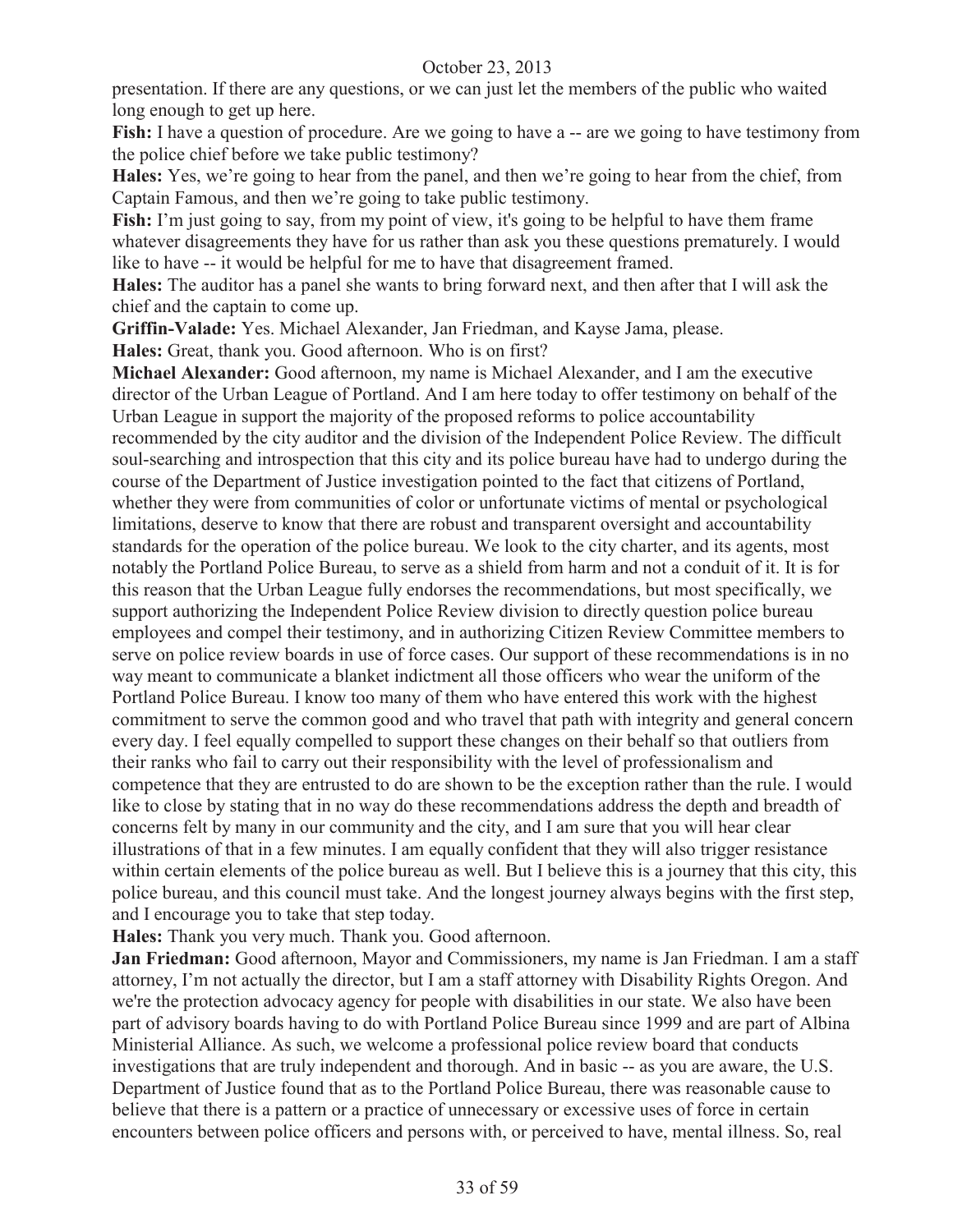change is needed. We know that. We have seen the director present the U.S. DOJ findings but I think that we need to make changes that meet the DOJ findings and exceed that for our people with disabilities in our community. This is a good start. The basic principles behind what the auditor's office is proposing are very important. But, it is that, it's a start. And there needs to be additional changes for people with disabilities to be able to feel safe and for there to be that sort of trust in our community that we want to regain. We definitely support the IPR code change that allows IPR to conduct an independent investigation, that they can directly question police officers and compel their testimony without going through the Portland Police Bureau Internal Affairs division to do that. You saw the director explain what the current process is, and it doesn't make sense because it doesn't allow the Independent Police Review to actually do an investigation. If they don't have access to the police officer, they're not able to do their independent investigation, and we're not able to have the accountability of our police officers that we need. We also support the implementation of the discipline guide as a tool for Portland Police Bureau managers. It sounded like the guide was going to be developed by the bureau with IPR's help. It seems that IPR should take the lead in that guide, and the bureau should be helping out in terms of what discipline there would be. It could be something like the criminal sentencing guidelines where you look at the person's past history and at the severity of the misconduct, and you come up with something that's going to be about the same if you have the same facts or similar facts before you, instead of it being potentially more random or unfair or not consistent. Hopefully, that sort of guideline might also help the Portland Police Association when they are in arbitration to not drop discipline or lighten on discipline or change the discipline of the Portland police officers. If there was something that was consistent that was being used throughout for the Portland police officers, that would be very important. And we do support the 180 days to do the administrative investigation, evidence is likely to disappear or fade and as time goes on. The public doesn't have access to the misconduct in what's happening with that that hearing, but there should be something that allows like a good cause exception for if it would make it such that the person was not going to be disciplines or something different was going to happen, that there would be an exception to that 180 days.

**Fish:** And we have just, I don't mean to interrupt but we have a proposal for an exception, which essentially is, you write a letter if you go. So, what would be your good cause exception? How would you structure that?

**Friedman:** Well, basically, a person would have to present enough evidence to show that this is something that needs to take more time. They need to show why and give some information about why it's different than the typical case that can be completed within 180 days, and treat it in that way. Also if it's something that would defeat the purpose of police accountability, that obviously has to be taken into account. And basically, Disability Rights Oregon is in favor of these reforms. If the three additional IPR investigators can have some new authority to do their investigations so that they are independent and thorough, that's going to enhance the accountability of our police officers, enhance our police force, and enhance the relationship between the citizens of our community and the Portland Police Bureau.

**Hales:** Thanks. Good afternoon.

**Kayse Jama:** Good afternoon, Mayor Hales and members of the City Council. My name is Kayse Jama, for the record, I am the executive director for the Center for Intercultural Organizing, a statewide immigrant and refugee rights organization based in north Portland. First of all, I want to thank you for giving me the opportunity to speak to you today. I want to say a couple of comments about this proposal that's in front of you. This proposal in front of you is actually a good step for first steps toward true police reforms in Portland. But they don't go far enough to make the Portland Police Bureau truly accountable to the community. Although, CIO supports its -- today's ordinance, we have viewed this as the beginning of the discussion, not the end. Our first concern is the process. After a series of city-driven changes in 2010, an oversight work group was created, and made 41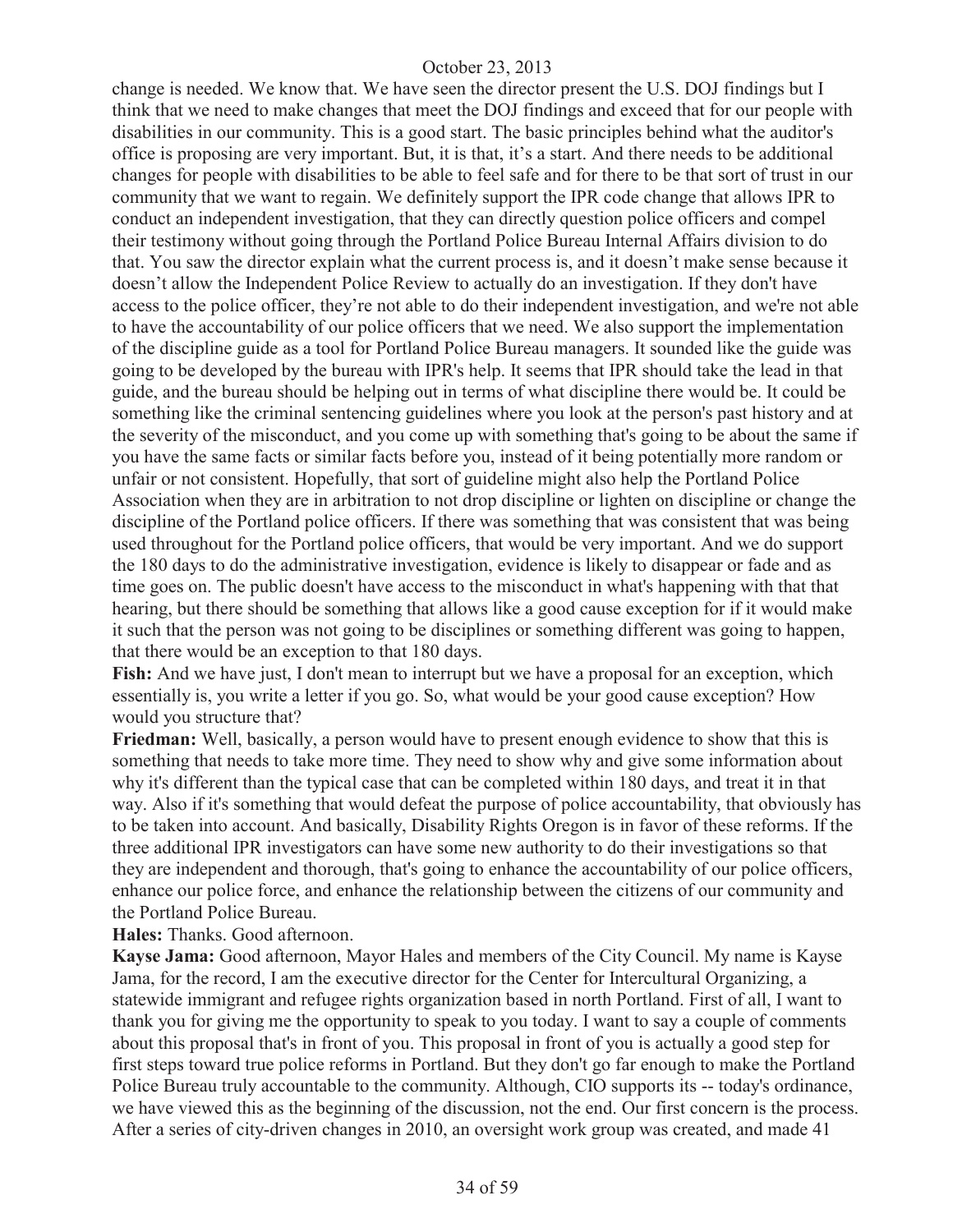recommendations to the city. Only few of those have been put forward, including just one, today's code change. Second, the move to require the investigators to complete 180 days, it sounds intuitively good. I know we have a lively discussion in this area. But the proposal contains no provision for safety fall. If an investigation takes longer for some reason, there is a significant change that police policy as written will lead Internal Affairs simply washing their hands of a difficult or time-consuming investigations. Most notably of the change of today's package is one which will allow IPR staff to compel officers to the testimony without going into the PPB's Internal Affairs division. This is important change which we enthusiastically support. We ask in addition that IPR commit to using this power to investigate highly-profiled cases. We remain concerned that the IPR's oversight, and the Citizens Review Commission, lacks the ability to direct IPR or PPA Internal Affairs to continue the investigation. The change suggested by the community and the U.S. Department of Justice and their settlement with the city. Expanding the CRC to 11 members is an important step. But those members should be empowered to fulfill their duties. In addition, the city should work to ensure the CRC members is truly diverse. It's not now representative of our changing face of Portland. We are also challenged by the changes with the city that has not brought forward in this proposal. As many of our colleagues in Portland, Copwatch, and Albina Ministerial Alliance have noted, the reasonable person is under review which CRC issues are problematic and confusing. And it has prevented victims of the police misconduct from obtaining a just result. More of them should adopt a preponderance of evidence standard of the CRC to provide for more consistent appeals process and encourage true civilian oversight of our police bureau. In conclusion, as I said before, CIO supports the change in front of you. We are glad to see that the city takes the steps towards the real reform and accountability in Portland Police Bureau. At the same time, there is far more that we as a community can achieve. The recommendations which we outlined years ago are not included as part of this reform. We must do more, and we must do it now, truly to promote justice for all. Thank you very much.

**Hales:** Thank you very much. Questions for anyone on the panel? Thank you all. Appreciate it. Okay, let's give the chief and Captain Famous a chance to come up and respond to the auditor's proposal and answer any questions and then we'll open it up for public testimony after that. **Mike Reese, Chief, Portland Police Bureau:** Thank you, Mayor and Commissioners. I appreciate the opportunity to provide my perspective on the proposed changes before today. And as you contemplate these changes, I believe it's important to have a brief overview of our current system, and I know that Constantin provided that, but, Captain Famous is here, and would like to take a few minutes just to talk about how our discipline process works right now so that you can have, as we talk about these changes, you have a really complete understanding of the different components of it.

**Dave Famous, Portland Police Bureau:** Good afternoon, Mayor, Commissioners, as the chief said I am Dave Famous, and I am the captain of the professional standards division, and I am in charge of internal affairs. We'll provide a brief overview of, I think, where we're at. And we'll provide some detail, and then I will give back over to the chief. So, first, this first slide, I think, we're looking back over ten-year period, if you will, of citizen complaints that have been received from 2000 through 2012. I offer what we're seeing there is a downward trend. A little spike there prior to my arrival, but, we see a downward trend in citizen complaints coming in. And the next slide you will see here is for force complaints received 2004-2012. Again, we see a significant downward trend in force complaints coming in. And the question becomes, what is a force complaint? All force incidents, we can see by the numbers, again, are showing a downward trend from the statistics that I have from  $2008 -$ 

**Hales:** These are cases in which force was used, whether there was a complaint or not. Famous: Correct. All force incidents. Thank you, sir. At the bottom of the slide there, it includes the pointing of a firearm, takedowns, use of taser, use of hands and feet, the hobble, control holds,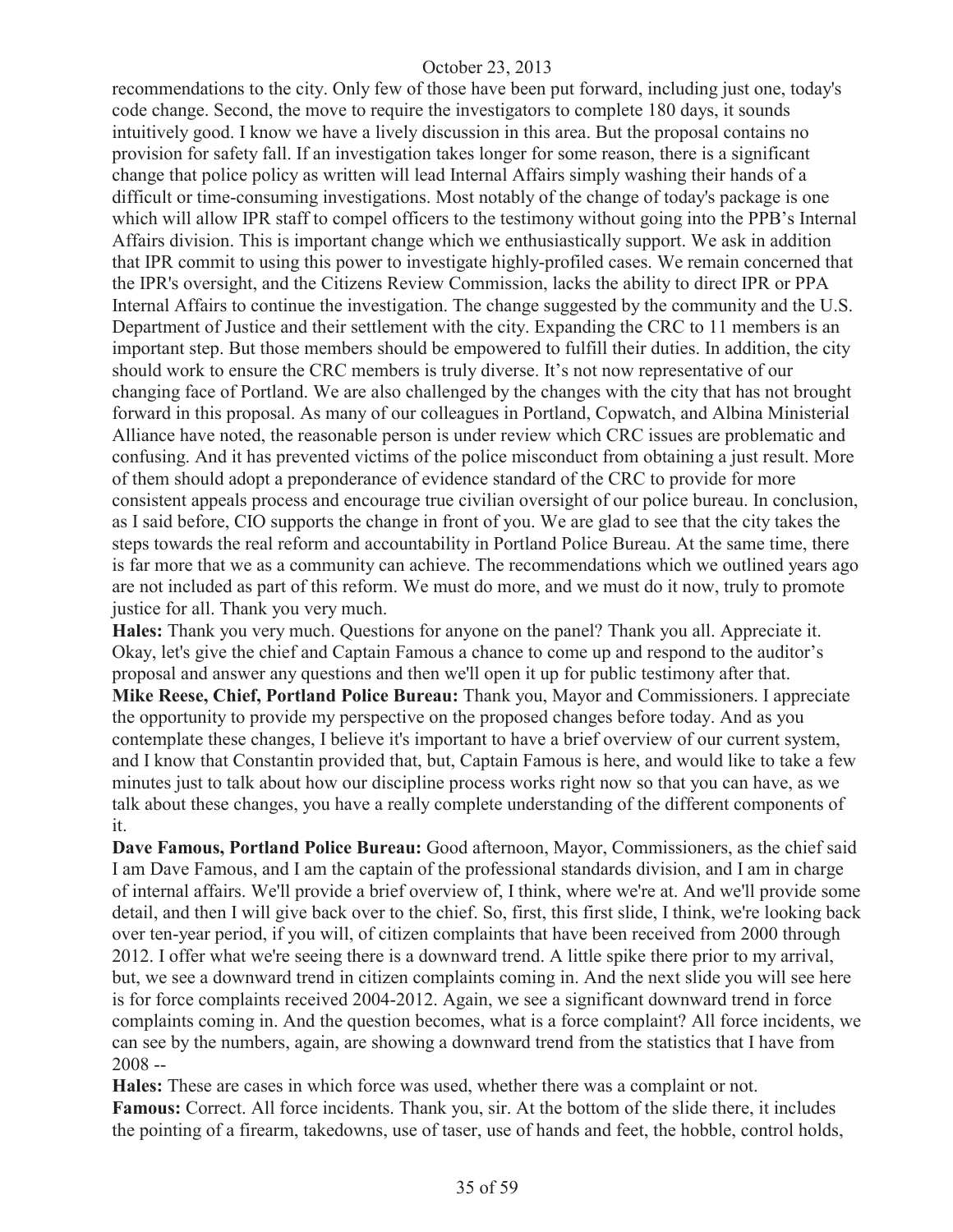pepper spray, the less lethal beanbag shotgun, and then the baton. So, I think that we see a downward trend in the use force in all these categories. And as we move, what we would like to do is provide, if we can, a brief example of -- again, I think Director Severe touched on the complaint process. We would like to walk you through a sustained complaint example. It's just one allegation, it's the allegation, it's sustained, and it's going to lead to discipline. We're just going to walk you through that process. So as the director noted, the first stage in the process is the citizen files a complaint with IPR. IPR does the initial intake, and they have the opportunity at that time to either dismiss the complaint, or recommend it for mediation. And in this scenario, they are sending internal affairs for a formal administrative investigation in one allegation. Next one. Next slide. So, we have an IPR reviews -- I'm sorry I got ahead of myself. So, IPR sends the complaint to internal affairs, and internal affairs conduct the investigation. Prior to that investigation being complete, IPR will review and approval that investigation, prior to it being sent out for the commander or captain for findings. Once the case is at findings, in this scenario, the commander makes the determination of sustained. It's one allegation. That finding is then reviewed by that commander's assistant chief, and who can -- who agrees in this case, or could controvert, we are not really controverting sustained here, typically. So the assistant chief reviews the finding, after he or she has approved that, it goes to IPR and IA review the finding concurrently. It's a sustained violation, the commander is recommending discipline, so it's going to go to a police review board. And again, Director Severe touched on the fact that a police review board hears cases where proposed discipline is suspension, demotion, or termination. Hears all cases where the finding may be controverted. In other words, if a commander recommends it is exonerated, the IPR director or professional standards captain can disagree with that, can controvert that and send it to a board. The police review board also hears all cases of deadly force and custody death. And hears cases in which use of force results in hospitalization. The voting members that are on the police review board include typically one citizen, the IPR director, one peer, the peers – or, the officer's assistant chief, and the officer's commander. That's typically five voting members. We also have quite a few advisory members and I think it's important to mention those folks in the room when the board convenes. We have a representative from the Bureau Human Resources, the city attorney's office, the captain of professional standards, the captain training division, and the review board coordinator, and the representative from the commissioner's office, and an additional branch chief who does not supervise that particular member. So, we have those voting members. So, the pr -- police review board, in this scenario, concurs. It's a sustained violation. They also concur that discipline with the discipline, say it's time off. So, at that point, and an independent facilitator who manages this event, will craft a letter to the chief of police documenting the police review board's recommendation, say in this case, it's sustained and there is discipline. And at that point, professional standards is advised because we write a letter that is directly to the complainant, explaining the commander -- how the commander made the decision. So in this scenario, it's sustained, so we acknowledge that, how that was made. We also acknowledge the likelihood of discipline, but we adhere to state law, which does not allow us the ability to talk about the specific discipline that was meted out and our determination with the city attorney's office. So we rely on state law. We let the complainant know it is sustained, there's discipline, and that's the end of that period. At that point, the chief writes his proposed finding and discipline letter to the member, which is reviewed by the city attorney. **Reese:** And I also will add the Mayor, or the police commissioner, signs and reviews that. And the

**Famous:** And so, the member has the opportunity for due process mitigation hearing. In this case, say the officer elects to have that. That due process mitigation hearing is with the chief of police. In the mitigation hearing, that includes the chief of police, the employee's commander, the employee's assistant chief, representative from BHR, professional standards, and a representative from the Mayor's office. And obviously, includes the union representative of the affected member. So the

Mayor has a representative or will attend the police review board as well.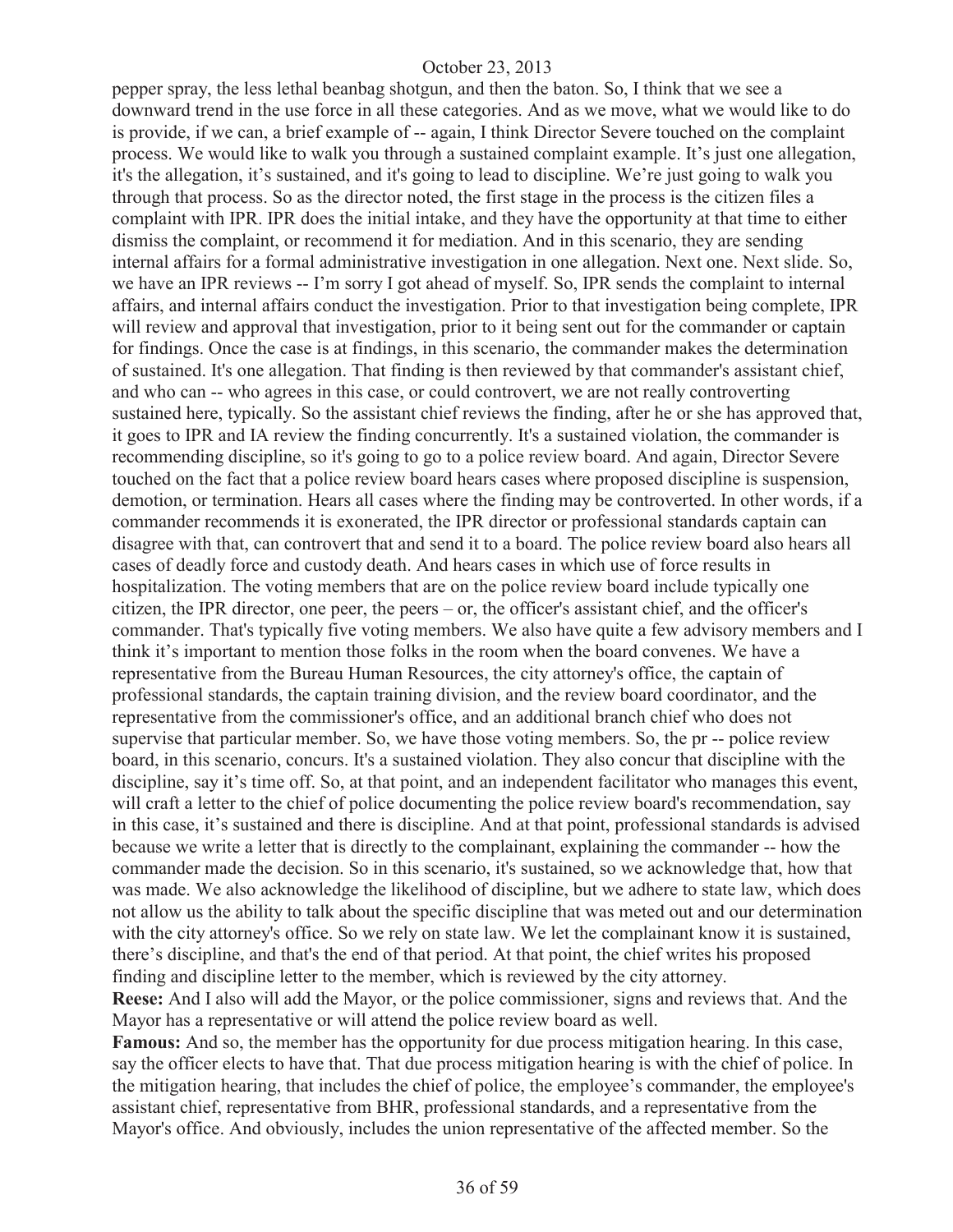officer has a time to present his or her case to the chief. And once that's concluded, the chief crafts, with review with the city attorney, a final letter of discipline signed by the chief and the Mayor. So, that kind of gets us through just one allegation, it is sustained, and it is going to discipline. So, that moves us to the next slide.

**Reese:** You could see from what Dave talking was about, our discipline process very complex with a lot of oversight from IPR, independent citizen participation, and the PRB, as well as the Mayor's represented. And it is a complex and long process. And that will come into play as we get into the 180 days.

**Fish:** Can I ask you a question about the due process hearing? I'm familiar with that in a different context with the parks bureau, and it's an opportunity for the employee to provide some additional information, mitigation, and question the proposed punishment. Can the officer present evidence and witnesses at that proceeding?

**Reese:** They can provide us clarifying or mitigating information. They are not allowed to have witnesses present. Their union representative is there. The member can provide clarifying information about it, and part of the discipline process -- it's their first opportunity to speak to me and the Mayor or the Mayor's representative directly about the issues.

Fish: Typically do you get written submissions?

**Reese:** No. Typically, the member presents along with their union representative.

**Fish:** And if the officer is acknowledging some error in judgment or mistake but is -- it is also the opportunity to argue for a lesser sanction?

**Reese:** They will provide mitigating information, correct. And often, that is of a personal nature, or may go to why they were engaged in the misconduct.

**Famous:** So what we have here is our chart on the 180-daytime line. I think that what you could see just at first glance, at the chart, is that the bureau has developed what we believe is a sound structure to meet the 180-day requirement in most cases. But again, this is on paper. And this is assuming that everybody meets their time line along the way. And so, I'll kind of walk through from the top to the bottom, what this really means. The bureau initiated case, that's a case with no police review board. And the first one, there's -- say, the officer is exonerated, the assistant chief, the IPR director, and the captain of internal affairs all agree there is no, no -- and it's done. So that -- we show that track, exonerated, everybody agrees, a bureau initiated case, being able to be completed in 123 days. So when we move to bureau initiated case with a police review board, and includes the chief of police findings, again, it's the, the IA investigation includes the findings. We have the police review board, which we give 30 days for. We have the administrative process. Everybody is agreeing, nobody is controverting. This includes chief's finding. It's a serious case. Perhaps the PRB has made a recommendation but it takes that period for the chief of police to review. We show that coming in at 174 days. The next number three, provides us an example of an officer-involved shooting or in custody death administrative investigation. The investigation piece here, if you may, that includes internal affairs, includes the detective criminal investigation, and it includes a training division analysis in that time period. And in order for a commander to make -- or him or her to come to a finding on that issue, they need all those components. So the commander makes a finding, it goes to the police review board, there's administrative process, the chief's findings, say the finding is in policy, and that brings us to 177 days. So we're close there. Now, citizen-initiated case. That's again, now we're having the time frame where we have the IPR intake process. We have the IA investigation, findings, administrative. Again, the IA captain, the IPR director, and the assistant chief all agree, but here it's a citizen-initiated case. So, what the internal affairs does is crafts a letter to the citizen explaining how the commander came to their determination, their finding. And then IPR actually puts a cover letter on that. IPR has to approve the content of our letter. Once IPR approves that, the document is sent to the citizen. And the citizen has a 30 day -- that's CRC appeal window is 30 days so they have 30 days to decide whether they want to file an appeal. Say in this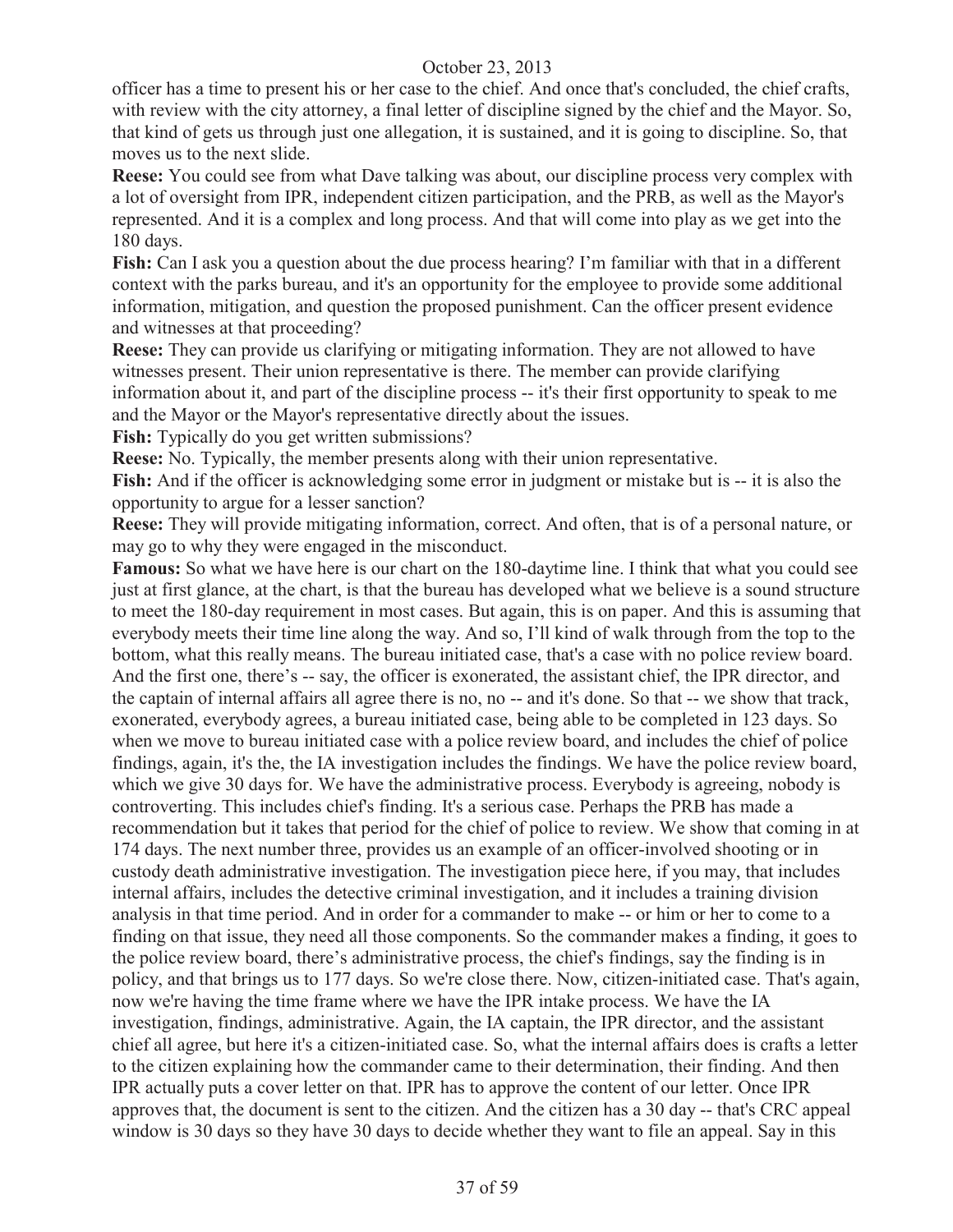model, the 30-day window goes by, there is no appeal requested, and so we're done. We are looking at 181 days.

**Fish:** Can someone waive that appeal opportunity in writing earlier than 30 days? **Famous:** You would I would have to ask the IPR director. Typically, I believe the process is that we have afford 30-day window. If someone were to contact IPR, that would be a question for the director. So the next example that we have is the citizen-initiated case with a citizen review board appeal. So we have the IPR intake, the IA investigation, findings, we have the 30-day appeal window, so they can file the appeal. Then we have the actual CRC appeal, and there's two components to that. Under the current code, there is the case file review hearing, which we allow 30 days if I'm not mistaken. And then 30 days for the actual appeal. So that's an extra 60 days there on that one, and we're moving that up now to 241 days.

**Reese:** These are, again, best case scenarios.

**Famous:** That's if everybody meets their timeline. So, then we move to a citizen-initiated case that includes a police review board and a CRC appeal window of 30 days. The appeal is not filed, the chief makes his findings, and that comes in at about 232 days if everybody is meeting their timelines. And then the last example we have is a citizen-initiated case with a police review board and a full CRC appeal. So we have all of the components, the IA investigation, the findings, the police review board, which would give 30 days for, the CRC appeal window is 30 days, and that CRC case file review and appeal hearing. So, on that model, you could see really under the current code, we're talking about 90 days for CRC if we are having an appeal, a full appeal. So that in and of itself is half of the 180 days. And that brings us to 278 days. On that note, there's been some discussion, and chief if you don't mind I will just kind of punch this in here right now. On January 1 of 2013, Chief Reese directed internal affairs to complete all administrative investigators within 180 days. And if that doesn't happen, he wants in writing an explanation why. And we have heard the discussion with the DOJ, is required. And so in the spirit of the DOJ agreement, I am doing that. I am currently doing that. So far, in 2013, I know cases are closing probably as I speak, administratively. But right now, I had the opportunity to review six administrative investigations that have closed in 2013. Two out of the six are officer-involved shootings. Four out of the six exceeded the 180 days. Interestingly enough, the average days for these six, including the ones that went outside, was 194 days. So I would offer up that we're making progress. There are reasons why, but in each of these cases, I have authored a memo directly to Chief Reese, explaining okay, this case went outside the 180 days, and here's why. I contacted the folks that own that piece of the investigation and here's what the response was and here's an action plan to do better in the future. **Reese:** Again, as we enter into the settlement agreement with the Department of Justice, those memos will be forwarded to the Department of Justice, outlining specifically why in those cases we were outside the 180 days. And if I can just add to that, as part of that robust discussion, we had with the Department of Justice, we all realized that the 180 days was an aspirational goal, and there were reasons why -- good reasons why -- the police bureau and IPR would fall outside that. Sometimes there are cases where there are complications from criminal investigations. We don't want to proceed, the district attorney may ask us not to proceed immediately with an internal affairs process completed because it may complicate the criminal prosecution. We had that in the Parik Singh shooting where one of our officers was shot, the person that shot the officer, of course, was facing serious charges. The DA asked us not to proceed with certain aspects of the discipline process, you know, we review every officer-involved shooting, not to review that completely until they were sure that they had all the criminal pieces lined up.

**Famous:** I would briefly add to that, that the relationship between internal affairs and the Independent Police Review division and the detective division, as we move through these very complex and sensitive investigations, has been, I think, it has been very cooperative. We've worked, we have tried to make common sense decisions. DOJ has directed we conduct concurrent criminal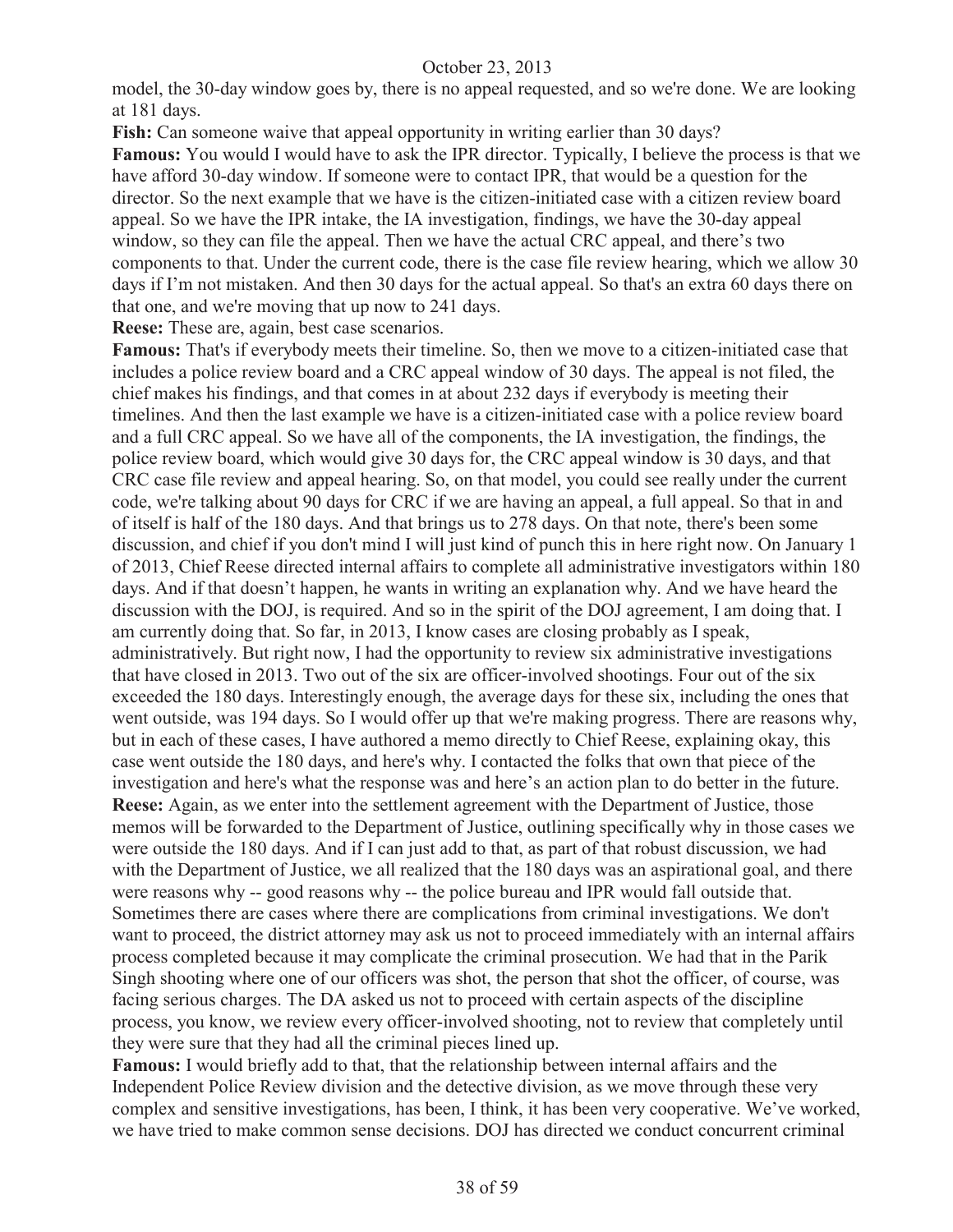and administrative investigations. So, we need to work -- what serves the city in the most productive way and a thorough and complete and unbiased way. And I think, over time, I have worked with three IPR directors. And I can say that all three, we may not have always agreed, but, internal affairs has appreciated the insight and the ability to help make our structures evolve over time to the best that we have the ability to do so. So, with that -- oh, and the last slide, it does show downward trend in internal affairs administrative cases. We can look back in 2002, where we have 86, and now in 2012, we're looking at 40. So, it is situational, but I think overall, and again, I cannot account for that one dip there, but overall I think that we see a downward trend in administrative investigations. And I think that mirrors what we have. Citizen complaints are down, use of force is down, so it's no surprise that the administrative investigations show a downward trend as well. **Reese:** So, I think as you could see from the overview, there are a number of really significant areas of improvement that the police bureau and IPR have made. And when you look at those key performance measurements, we're doing good work. You can also see from the overview that our discipline process is very complicated and complex. And I want to also highlight that we have made numerous changes to the police review board and our discipline policies during the past few years. These changes are still underway. And I recommend giving the bureau time to adapt and incorporate these changes before making the additional revisions that are not part of the DOJ settlement. In regards to the proposed IPR and PRB changes, there are many areas of agreement between the police bureau, IPR, and the Department of Justice. These include adding Citizen Review Committee members to our PRB. I think that that's a positive step forward and will allow the CRC to see the, the really, the deliberate and thoughtful process that we undertake as part of the PRB. I also believe that outlining how the selection process of the CRC members is important, and we are in agreement with that. Strengthening investigators of excessive force and providing public reports on the outcomes of police review boards. And we've been doing that for quite a while now. I do have concerns about some of the recommended IPR and PRB changes, and the Mayor has asked me to refer to the specific language of the proposed ordinance as I go through this. So I will have been specific about the pages and the numbers that we're looking at. So, the definition on page three of the proposed changes, the definition of a member is being changed to include our non-sworn managers if they supervised sworn employees. This opens a new area of IPR authority without a specific identified issue. These are typically non-represented high level managers. Bringing them under the IPR umbrella will actually slow down investigations. As you have seen with members, we have very complex, complicated investigations into non-sworn performance issues, and provide those employees, again, these are non-represented employees, with employment rights that they do not currently have. Page 6 and 23, refer to, I think, one of the biggest issues for the police bureau, and that's compelling the testimony, giving IPR the ability to compel the testimony of the bureau employees. This will be viewed as a mandatory subject of bargaining, and I have concerns about how we implement that part of the -- this section of it and the unintended consequences of doing so. There are issues involving police civil rights that still need to be resolved. The bureau is not aware any problems with the current system where IPR is a part of the investigation and participates meaningfully in the questioning of bureau members. And Dave will speak specifically to that. **Famous:** I think that number one, you know, authorizing the ability to compel is more restrictive than what it is outlined in the DOJ settlement agreement. The word compel is not in there, the recommendation to compel is not in there. Certainly I understand that the recommendation for a meaningful, independent investigation is in there, and I would offer up that IPR currently has the ability to do that. And actually, it has done that. I wasn't a part of the process in 2010 where they developed this situation where, where if IPR conducts an investigation, we need an IA liaison in the interview to -- if the IPR investigator wants to ask a question, they have to go through the IA liaison. I tried doing that in my head and I couldn't. I'm trying to imagine an interview being conducted in that manner. So, at the direction -- my direction -- the IA liaison provides the admonishment, the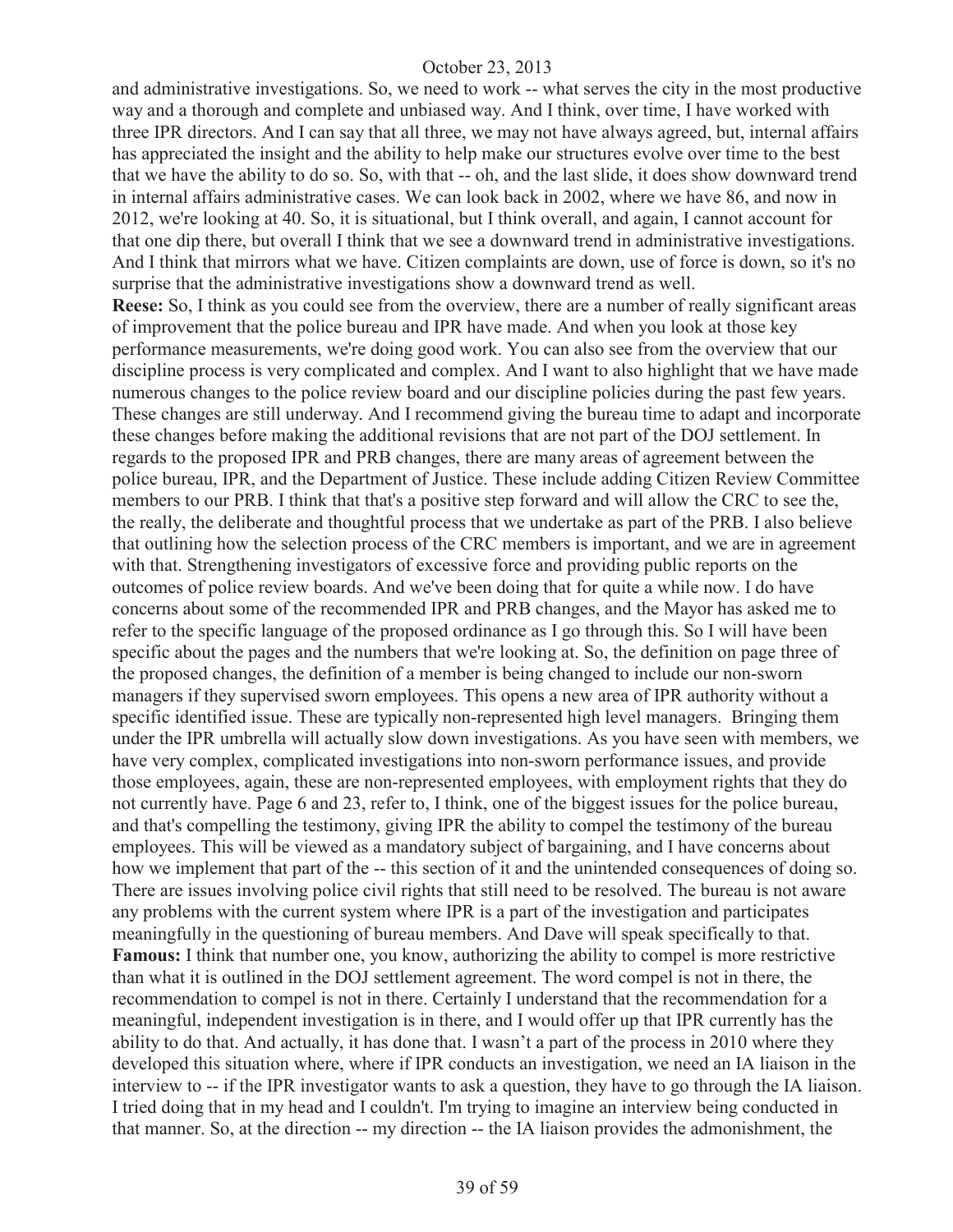order to answer questions fully and truthfully. The fact that, say, the scenario could be the Director Constantine Severe is in charge in the investigation. And under the authority of Captain Famous, delegated the authority from the chief of police, I am ordering you to answer your questions fully and truthfully. Or he may be subject to discipline up to and including dismissal. So, that's the way that it works. The last investigation, in the independent investigation, that's exactly what happened. My IA investigator gave the admonishment, and for lack of a better term, got out of the way. And the IPR investigator asked the questions of those involved directly. And I think that that's a common sense way to conduct that investigation. That nuance from my investigator, and he did that at my direction. And if I'm outside of the code there, then -- it's just, I had concerns about that. **Fish:** Can I address one question on that, chief, to you. The IPR director, at page 14 of the PowerPoint, said that he had vetted this issue with the city attorney's office, and they agreed there was not a mandatory subject of bargaining. In your testimony, you say it's most likely a mandatory subject of bargaining. So, not that I want a full discussion here of dueling legal opinions, but at some point, the council needs to know whether it is or isn't and what the implications are. I am concerned that apparently, we have got conflicting legal advice on what is a very important point. Because if we go down a path that is later determined to be a subject of mandatory subject of bargaining, it means that any action we take is subject to an ULP, and the action that the council wants to see implemented is thwarted. So I want to be clear this is not just a technical legal issue. This goes to the heart of whether we have the authority to mandate this or if we are required to bargain. But at this point, we have had a presentation this afternoon with dueling legal opinions, and Mayor, I don't quite know how to resolve that.

**Hales:** Well, you both --

**Reese:** Again, the officers have a bill of rights that's incorporated into the collective bargaining agreement. The admonishment that we give them, as Dave said -- they are acting under my authority, the investigators are ordering the officer to speak. It provides garrity protection to the officers and the employees' civil rights are protected but it allows us to get at the heart of the matter. And direct the employee to answer those questions.

**Fish:** I want to be clear I'm not arguing the policy question. We are going to have lots of testimony from people, and we're going to hear presumably both sides of that. I'm just arguing the threshold question about whether we can or can't mandate this. And I want to be clear about the scope of my authority because I don't want the public to be misled about whether we can and can't do something, so this is a threshold question of some significance.

**Reese:** And again, the important point that Dave mentioned is the current system is working very well. We have IPR able to conduct independent investigations and they're able to participate meaningfully in our investigations. And if they have questions, they get answered. On page 13, number b, it mentions the IPR director will provide, when they do an independent investigation, will provide the chief and IED commander with a report of the investigation, and the manager for preparation of the findings, and proposed discipline. This is probably a typo, but the language proposed discipline should be struck as our managers do not make discipline recommendations. Those actually come out of the police review board. So once the review board has made a sustained recommendation, then they decide on appropriate discipline.

**Hales:** I'm sorry, this is page 13?

**Reese:** Letter b. And it is probably a typo, I don't know. But again, the RU managers do not put forward proposed discipline as part of their recommended findings. On page 12b, and 15, section 4, this is a -- and Constantin didn't discuss it in his review of the proposed changes. But this edit fundamentally alters why IPR should be conducting independent investigations. The current language makes it clear that IPR needs it make a determination that the internal affairs division has not done an adequate job. This determination provides me and the police commissioner with important information. Critical information, in my mind, that points out a potential problem with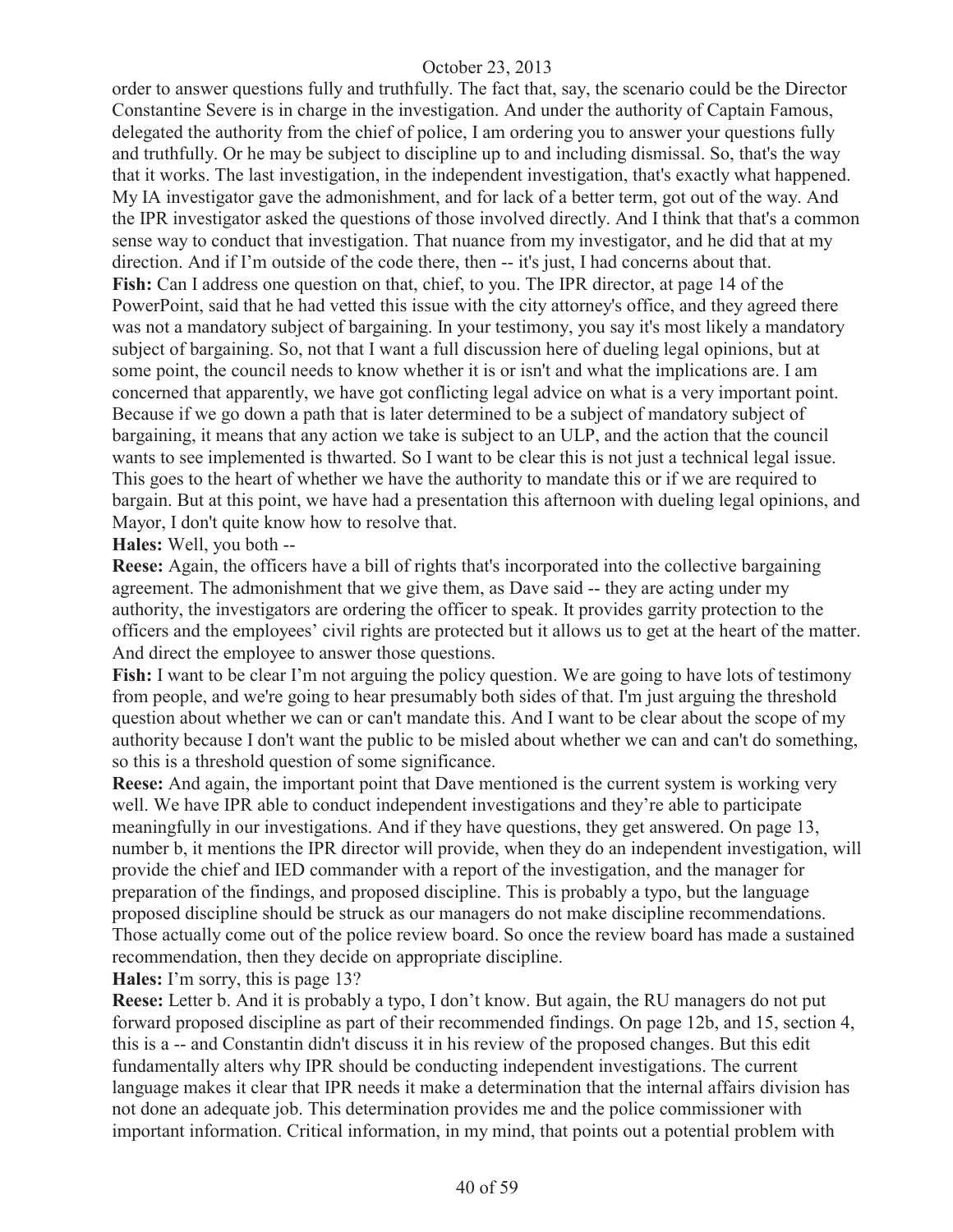our internal affairs division. If we are not able to conduct adequate investigations, I need to know that and the police commissioner needs to know it. And it allows for accountability both by the police bureau and IPR. And the current language also prevents the perception by our employees that the discipline process has become unfair. So, again, there has to be a determination made at the front end that internal affairs is not capable of conducting an investigation due to some perceived issue or inadequacy. This fundamentally alters how IPR conducting the independent investigation. On page, Dave jump in, if you have any, any --

**Famous:** Well, I would also add that there is no identified threshold. In other words, the IPR director has the complete authority to initiate an investigation, period. That's a shift. Scenario could be an officer-involved shooting. With administrative concurred and administrative criminal investigation. The IPR director would have the authority to initiate that administrative investigation when he or she determines it's necessary. Could be prior to 48 hours or any time, and there is no consequence here. I would offer up that the Department of Justice, I met with the officials from the Department of Justice and discussed administrative investigations, and discussed the current state of affairs and quality of investigations. And not one attorney, no one from the United States government, told me, or questioned the quality of internal affairs' investigations. It has evolved over time. I can tell you our world has really evolved from 2005, 2007 to where we are today, and I think that that's why. But, I think that we need to make sure that we have safeguards in place to protect investigative matters that are not only serious for the process, but for the community, as well. **Fritz:** May I interrupt a moment. I appreciate this, and the in-depth details are definitely what I need to see, and I would like to see this in writing, and I am sure that you have it and you are going to submit it to us. Mayor, in light of the time, and the fact that we're going to get many more concerns from citizens, could we agree in principle, that we're probably going to continue this hearing. So, if you could give -- I would like to get a personal briefing from you on your concerns, in the interim before the next hearing. And maybe we could get to citizen testimony.

**Hales:** So, if you can, chief, please run through the remaining provisions that you are concerned about, and obviously, we want your follow-up with a written document.

**Reese:** And to add to what Dave said, when OIR reviewed our officer-involved shooting investigations, which are the most important investigations that we do, and they said that the Portland Police Bureau is the gold standard, that they are using our model with other agencies and recommending that. Page 24, section 3.21.230. Again, this is a big issue for IPR and for the police bureau and CRC, all administrative investigations shall be completed in 180 days. I see this is as a problem for us. Currently, our guidelines are outside that. And as you saw in the timeline, we are making progress towards this aspirational goal, but still, there is work to be done by IPR, and IAD, and CRC. This proposed language is inflexible, it does not take into account that discipline cases can be complicated by criminal matters and litigation that lengthen that time line. Putting this bright line into an ordinance may have an adverse impact on the city's position in arbitration and litigation. And provide labor with just cause arguments if we impose discipline when an investigation has gone over those 180 days. Specific to the PRB changes, and we are almost done. Page 7, again, this is an issue for the police bureau and for me personally. It says the chief shall provide a written explanation to the police commissioner including the reasons for the chief's finding of fact and the factors used in the disciplined determination. As you have heard from Dave, the due process piece includes the Mayor or the Mayor's representatives, so I am writing a letter to someone who has been there, and has independent representation. The employee, during these due process hearings, often provides personal mitigating information. It can be medical issues, it can be personal nature of the death of a child or spouse. And I think that we have a responsibility and a duty to keep that information confidential. I believe it will also have a joint impact on employees providing that information if they know that I will write it in a memorandum that may be public at a later date. And it may again, be used by the employee against the city in arbitration litigation, it will be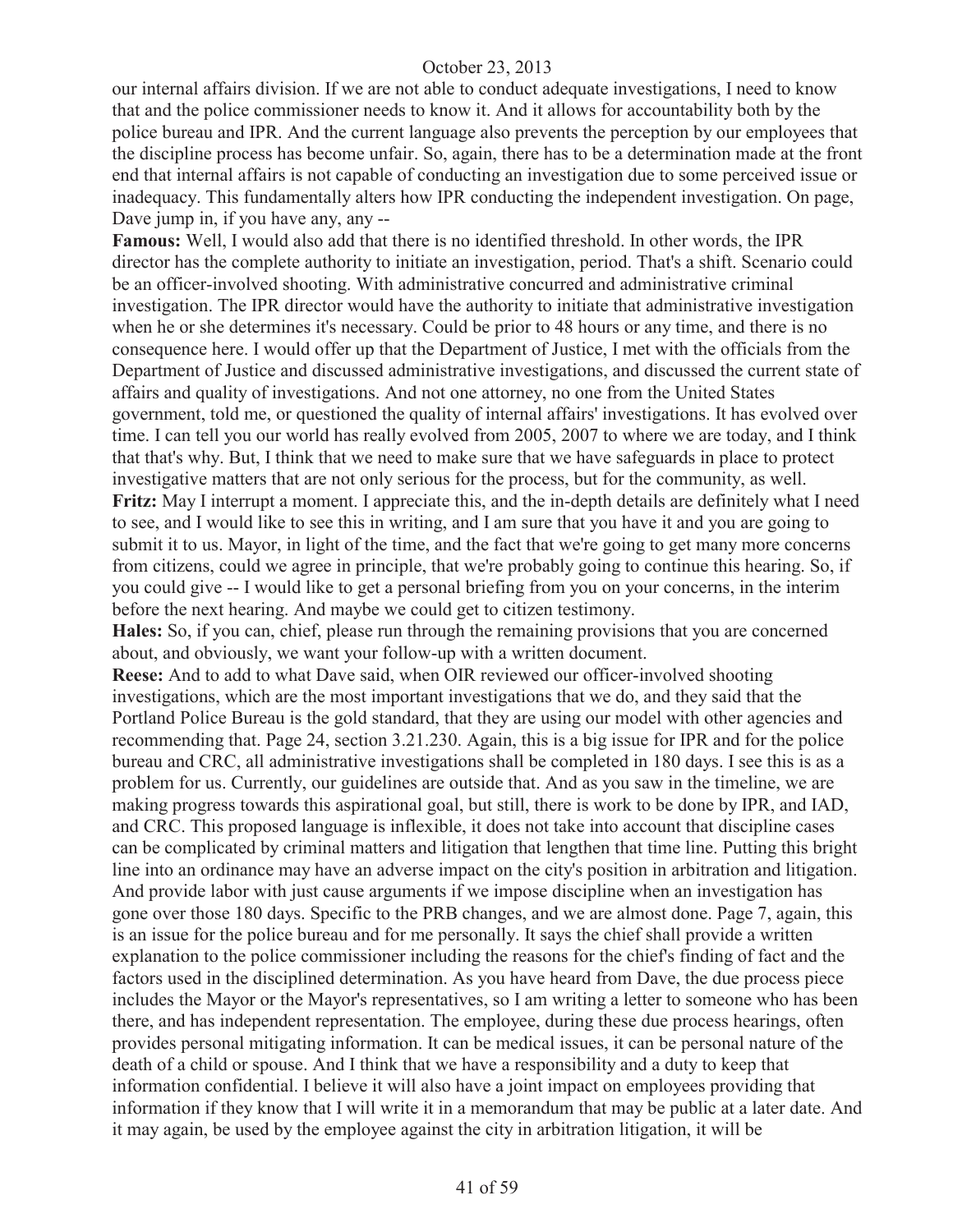discoverable, and be, if we discipline employees, out of that it may become part of the record. Page 8, section 1f. The chief's proposed and final discipline for the member, will become public. And again, I think, once you hear from BHR and the city attorney, clear guidance on this, but I believe that it violates our current collective bargaining agreements with PPA and PPCOA and city policies not to embarrass the employee as part of the discipline process. Page 8, section 1 and 2. The bureau shall include the names of involved officers and witnesses, to officer-involved shootings. Again, we do provide the names of officers who are involved in these encounters. In police reports we may put forward the names of witnesses, but it may have a chilling impact on witnesses coming forward knowing that the police bureau is going to, in a public document, put their names there. In closing, I want to say that we're all in agreement that we want a citizen complaint system that helps to build and maintain the community's trust in their police officers. We want a system that works for the bureau members, as well, so we do not end up in an adversarial process where disciplined decisions are perceived as unfair. And ultimately not sustained in arbitration. And the bureau agrees with many of the recommended changes, such as adding CRC members to the police review board, but respectfully disagrees with the changes that fundamentally alter the role of IPR in conducting the independent investigations, changes to the due process hearing, having IPR compel officer testimony, or putting into an ordinance timelines that are aspirational goals. Thank you very much. **Hales:** Further questions for the chief, or Captain Famous now? We'll have a chance for further council dialogue individually and at the continued hearing.

**Novick:** Chief, I want to ask you about the issue of not writing down the reason for an alternate decision. I mean, how much -- I can understand that people want to say, here's a mitigating factor in my personal life, and you might want to act on that. But, this is a public process. And the idea that these decisions -- it's a process that's being conducted by the public. By the government. And the idea that people -- the decisions we made by virtue of, Greg says he's having a rough time, and the chief says, okay, we're going to let this go because you are having a rough time, and there is no written record of why that was the decision. I don't think that idea inspires public confidence. After all, in a criminal proceeding, a defendant can go off separately with the jury and the judge and say, here's why I'm having a rough time and there is no record that, and they get let off.

**Reese:** The Mayor and the police chief are responsible for the discipline for the police bureau. As you are for the bureaus that you supervise, and that is accountability. I believe it will have a chilling impact on the employees bringing information forward if they know that that could end up in a written document that is discoverable. It does put us at risk in arbitration. If we have the written documents come out in arbitration and litigation, there is a potential for us to lose in arbitration. **Fish:** I don't want to go deep into this, but there are also federal and state laws which prohibit us from disclosing certain medical conditions and certain information that may be shared in mitigation but which otherwise is protected. And I'm not the lawyer on this or the expert, but, it would seem to me that you could work around that by talking about general categories information, without violating any privacy interests. But there might be a situation where someone wants to disclose something which is medically sensitive, or otherwise is covered, and in those case, Steve, in the public setting, there are protections so that people are not compelled to disclose a medical condition, or something else. And there would be situations where that information would be, would be embarrassing to the person if it was also a family member, or some diagnosis that they are not otherwise allowed to disclose.

**Novick:** But if the law would protect the disclosure in those cases anyway, what's wrong with requiring the explanation to be written down to sort of force the chief to go through the exercise of writing down. Instead of having it be informal and oral, just sort, we're going through the exercise writing down these are the reasons, and if the law says that's not discoverable by the public, then okay, it's not.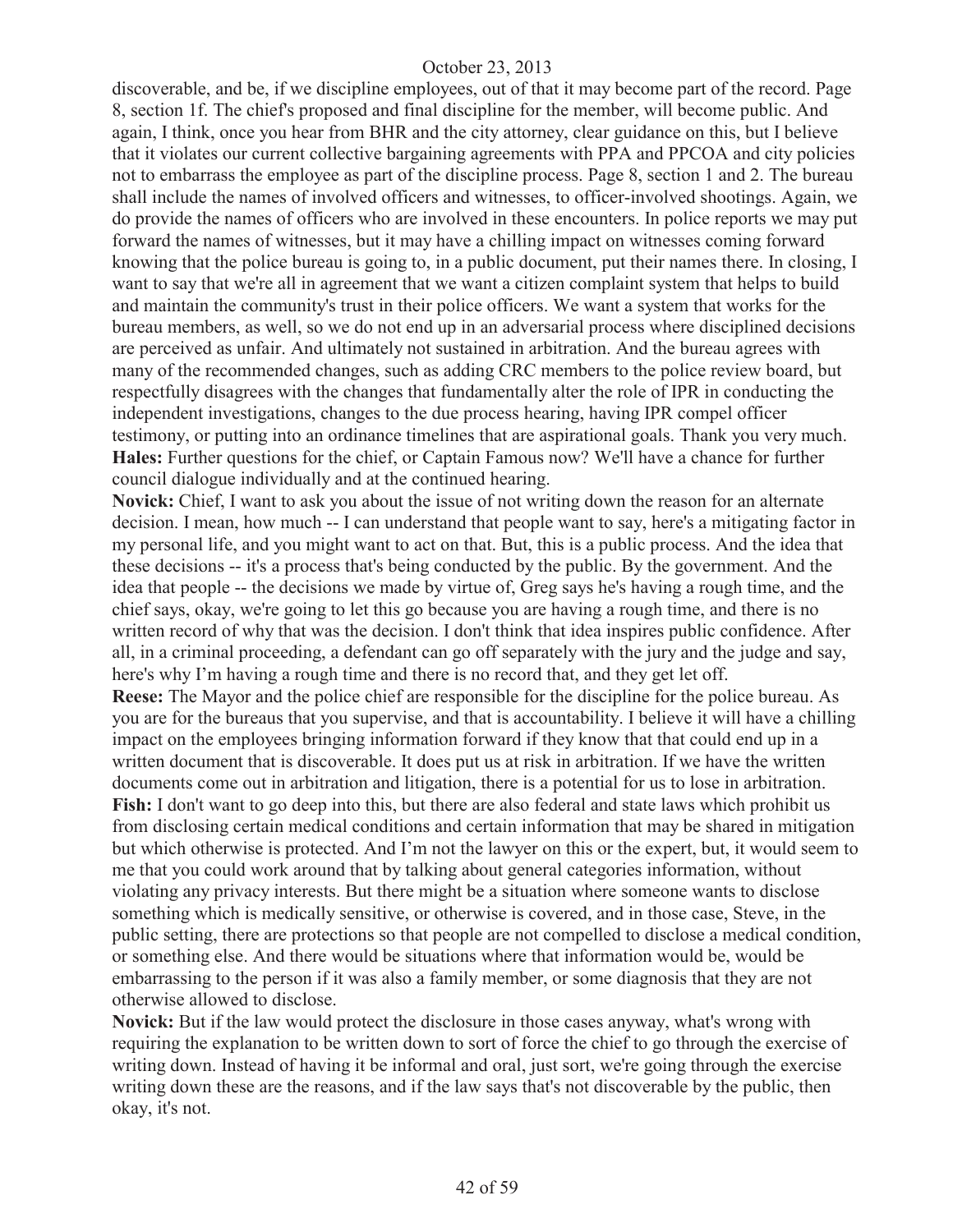**Reese:** Again, it's redundant. The Mayor is present with the Mayor or the Mayor's representative is present at the due process hearing. The Mayor and the chief of police both sign proposed discipline And final discipline letters, so I would be writing a momentum that no one is supposed to see to the Mayor, who has already been briefed or is present during the due process hearing and understands the information given.

**Hales:** So it's a question record, rather than --

**Fritz:** A future Mayor might want to look into that discipline, and if the players are different except for the officer, they want to know what happened.

**Hales:** Okay, right, because the case could happen in one term, and the review could happen in another, right.

**Fritz:** Or if the officer does something again in the future, and a future Mayor a future chief have no record of why the discipline was this or that.

**Reese:** We always have to stand by the four, on any discipline, what's in the discipline letter, we have to stand by that -- the four corners of that.

**Fritz:** Right. But in the ones that I have been involved in my bureaus, if there's a pattern of -because you have progressive discipline, so you have to understand why the discipline was x'd the previous time before you can decide what the discipline is this time.

**Reese:** And that is part of the discipline letter in the police bureau.

**Fritz:** But that would be in the discipline letter because you have not, not -- been having a hard time in giving you less than the maximum.

**Reese:** In general categories, yes. So you are not going to --

**Hales:** Mitigating circumstances.

**Reese:** Right. But you would not divulge in the letter, we don't put confidential medical information, for example.

**Hales:** Ok. And I know that we want -- other questions for the moment for the chief and captain? Thank you.

Fish: We're almost at three hours and we have 22 people, so we'll have at least an hour or more testimony to follow. Could we take a five-minute compassion break?

**Hales:** We'll take a five-minute compassion break and then we'll go until 6:00. I know that you have to leave. And then we'll continue after that. Thank you.

At 4:47 p.m. Council recessed.

At 4:55 p.m. Council reconvened.

**Hales:** Okay, let's resume as soon as we have one more member in the room. And we've got our panel queued up, so that's good. I don't know if we're going to get everyone back before we start. Send out the guards. See if Karla can go play sergeant at arms. Okay, there we are. We have a quorum. Let's resume. Ms. Hardesty, I think you're on first.

**JoAnn Hardesty:** Yes, I am, thank you. Mayor and City Council members, for the record I am JoAnn Hardesty, and while I am a member of the Albina Ministerial Alliance Coalition for Justice and Police Reform I think I will leave it to our cultures to speak at the next meeting. So I will be speaking for myself. I wanted to take us back a little ways because as I sit and listened to the three hours that I've been here of testimony, I realize that many of you haven't been involved in this as long as I have. So I wanted to do a little bit of history. In 2000, I, along with many others, served on a committee at the request of then Mayor Vera Katz. It was a task group to recommend a system of the accountability for Portland Police who were violating the rights of community members. The task group worked for months, and a majority of the committee recommended a truly independent oversight process that would have subpoena power, and the ability to recommend discipline. As was the Mayor's office right, she chose to disregard those recommendations and requested that Gary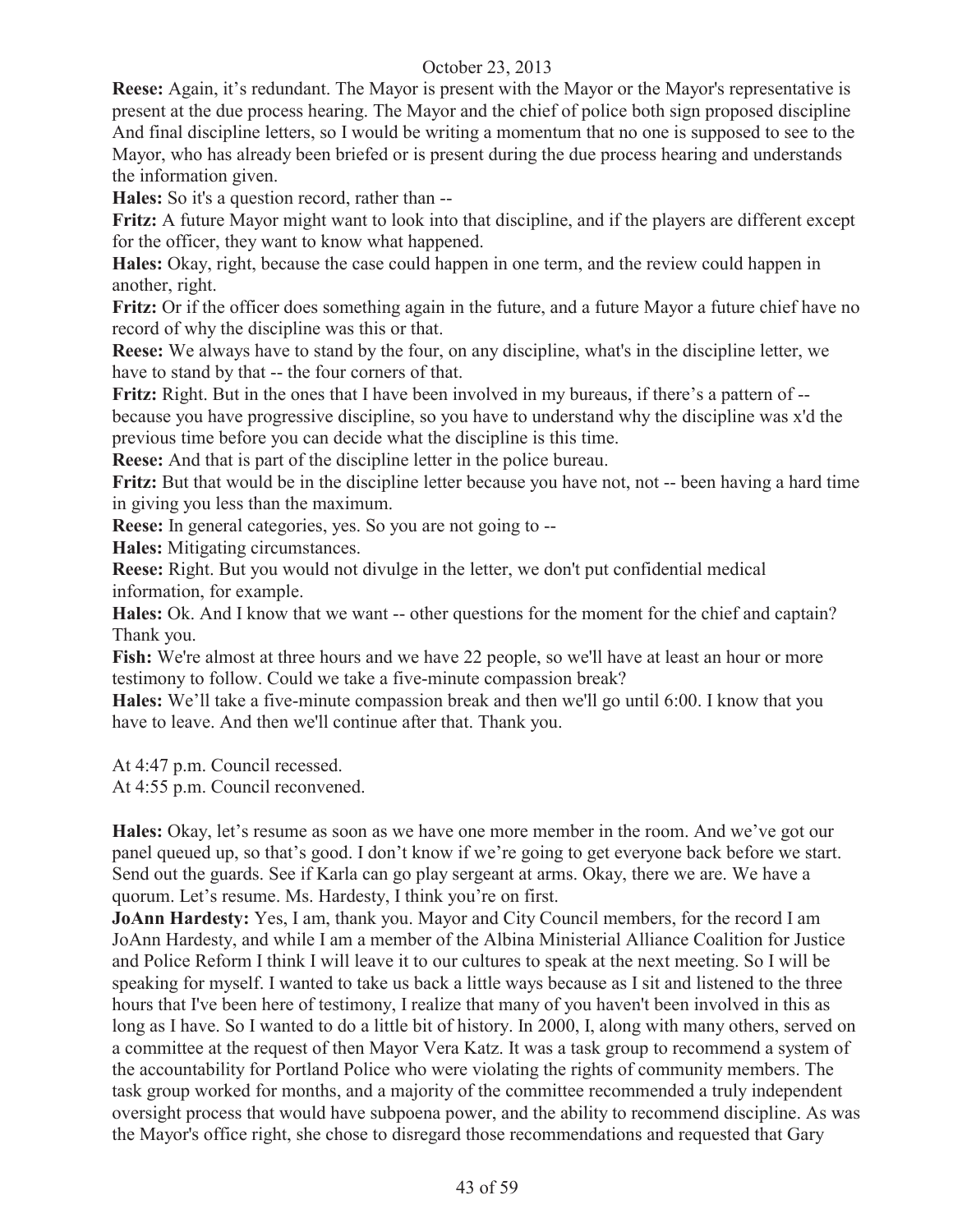Blackmer go back and great a system of accountability. That is what we have now, which is now known as the IPR. The Independent Police Review, except it's not independent, it doesn't review and the public has no confidence in it. So, you're being asked today to strengthen a system of accountability that public has yet had no opportunity to weigh in on. And most of you -- all of you, Commissioner Fritz, may remember that when the department of settlement agreement came in front of the city council, the public did not have any opportunity to weigh in. In fact, the day the city council voted on it, there was a new draft that got handed to the community that day. And so, we have departments and bureaus going off operating as if a settlement agreement is in place. What I understand is gonna happen is that sometime the next year we're going to go to the court, the court will determine whether Portland police officers are violating the rights of community members, then there will be a community fairness hearing. The community fairness hearing will finally give the community an opportunity to weigh in on the settlement agreement. And so, while I appreciate some of the changes that are being proposed, I want to remind us that we don't have a settlement agreement. It's not in place yet. And we're trying to change a system that the Department of Justice called byzantine and a self-defeating system. If you make the changes that are being recommended today, you only are putting bows on system that does not work for the community that it's supposed to work for. I think that the only thing that we can do, the thing we must do, is to actually get the public involved. When a director comes out and says, these are my recommended changes, and we have a conversation and they don't take any of the recommendations, they just say, no these are the proposed changes I have. I think that's not appropriate. I know I am almost out time but I want to remind you that a recent IPR meeting, Chief Reese came in uniform to talk about how great and wonderful an officer was -- who a community member, Mr. McCorvey, had filed a complaint against. Mr. McCorvey's experience is normal for an IPR process. They refused to take a complaint about racial profiling, yet the police officer said to him, is she your -- are you her pimp? Is this a crack pipe? You live in public housing, so this must be so. So, even a system that we have now refused to address that this is clearly a racial profiling situation. And when the chief -- when the police chief comes to a community review meeting in uniform to lull the police officer, Tackett, about what a great officer he is, and then he brings the criminal background of the community member who is complaining against Tackett, that is appalling. And it is appalling that he would use his power and his position to try to intimidate community members against filing complaints against the police. There is a good reason why the complaints are down. They're down because no one in the community believes that IPR or IAD or the police can effectively investigate the police. I'm done. [applause]

**Fish:** JoAnn, I have to ask you a question on that. We saw that chart and it showed a decline. **Hardesty:** Yes.

Fish: And that was -- and we weren't given -- we were given one explanation for that. You just said categorically that's because people don't have confidence and trust in the system. **Hardesty:** That is absolutely true.

Fish: And how do we verify that? I appreciate that you have contact with people, conversations. But for us, that's still at the level of anecdotal. How do we quantify that more rigorously?

**Hardesty:** You should talk to people. There is a gentleman here that will testify, at least one or two people who have gone through the IPR system. And you have a city employee, Jeri Williams, who said that she was going to come and testify. When her time comes today, and who has a real life experience, I think that rather than believing what IPR says in their beautiful reports and what the police say in their beautiful reports, is we should be -- you should be, as Commissioners, talking to people who have had experiences trying to hold the police accountable. I've been doing it for a decade, and I can tell you that not much has changed, except that we have less and less confidence today that the changes we make are really going to hold police accountable. **Hales:** Thank you.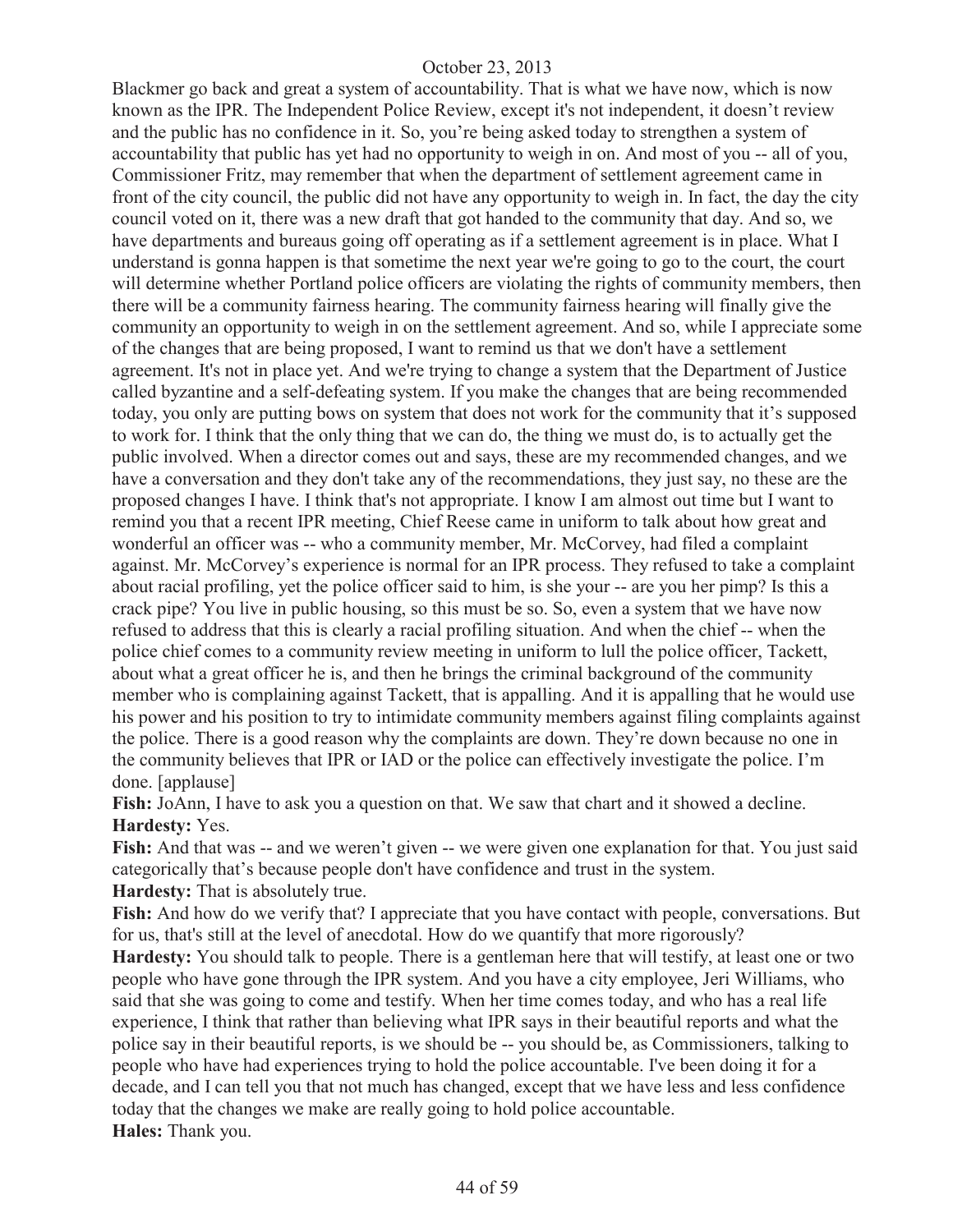**Dan Handelman:** Mr. Mayor, I know the hour is late but I wondered if I might have five minutes because of my background on this issue.

**Hales:** That's reasonable.

**Handelman:** Mayor Hales, Commissioners Fish, Fritz, Novick, and Saltzman, I am Dan Handelman with Portland Copwatch and we urge you not to vote on these proposed changes of the IPR and the police review board. While many of the proposed ideas are good first steps, they do not go far enough to ensure oversight of the police. The DOJ agreement is being used to push the changes but is considered a ceiling rather than a floor. And the changes only add power to the IPR professional staff while delaying changes that would strengthen the CRC, particularly 136 of the DOJ agreement that allows the CRC to direct more investigation. IPR similarly pushed through changes in 2010 with no public input which led to the formation of the oversight group you heard about, and that group's 41 recommendations, which have not been implemented at this time. Our greatest concern is this 180-day timeline. We are glad to see that the director is proposing a change. We had some proposed language around that, too, that would say IPR has to report to the appropriate authority. Because that could be the DOJ, the COCL, the police commissioner, or the auditor, weekly, why the case is taking longer than 180 days until it is complete. That language is in our testimony. Furthermore, including CRC appeals in the 180-day timeline ignores the protocols that include 30 days for a complainant to file the appeal as well as many as four hearings that might need to be held in that time frame. And the other significant stakeholder recommended change is language intended to allow IPR to compel PPB employees to testify direct to them without going through internal affairs. It remains to be seen whether that provision can be implemented without changing two paragraphs in the PPA contract. Again, you have those in -- at least the references -- in my testimony. We don't want to see the provision, which is so is important to make the IPR be actually independent after all these years, and used as infrequently as some provisions. The current law designates City Council the final arbiter in the appeals cases but only one appeal has ever been heard at council. Since 2001, IPR has only ever invoked its right to conduct an independent investigation one time, that was early this year in a case involving Captain Kruger and a female subordinate, but no community members. Meanwhile, many provisions, mostly from a stakeholder report, are absent. We wrote about the CRC's reasonable person standard revealed to you previously -- and it's a two differential standard -- should be changed to preponderance of the evidence. Such a change will still leave the CRC's proposed findings and recommendation with two safeguards, for the City Council decision and the chief's decision. It's disappointing that because the DOJ agreement locks in the limiting and confusing definition, we may be stuck with a standard for five more years. We do not see the provision -- previously, didn't see the provision the director promised to make requiring the bureau to tell IPR before they drop the investigation, but the fact that they had to bring it to you as an amendment at the last minute that we couldn't see -- and I called the auditor's office at 12:30 to ask if there were any amendments -- shows that this is not ready to be voted on. We need more time to have a comprehensive plan that has community buy-in. There is also no provision to a person who wants to challenge the findings of a shooting or death in custody investigation to appeal to the CRC. While the DOJ agreement goes so far as to exclude the rights to such an appeal, and the City holds that such a person could sue. Even though that A, that takes a lot of resources and B, at best causes the city to pay out money but not to discipline the officer. Only this administrative process can lead to that conclusion. The ordinance does provide for CRC members to rotate onto the Police Review Board hearings as required by DOJ. They will be rotating on as a second community member in use of force cases, but not on those cases with proposed sustained findings that lead to discipline. This is not necessarily a terrible idea, but it's not going to take all the steps necessary to integrate our oversight system. Especially since, due to confidentiality, CRC won't be able to report back on what they hear, regardless of what kind of PRB they attend. The PRB will also remain closed to the public, the media, and even the person affected by the incident in question. We do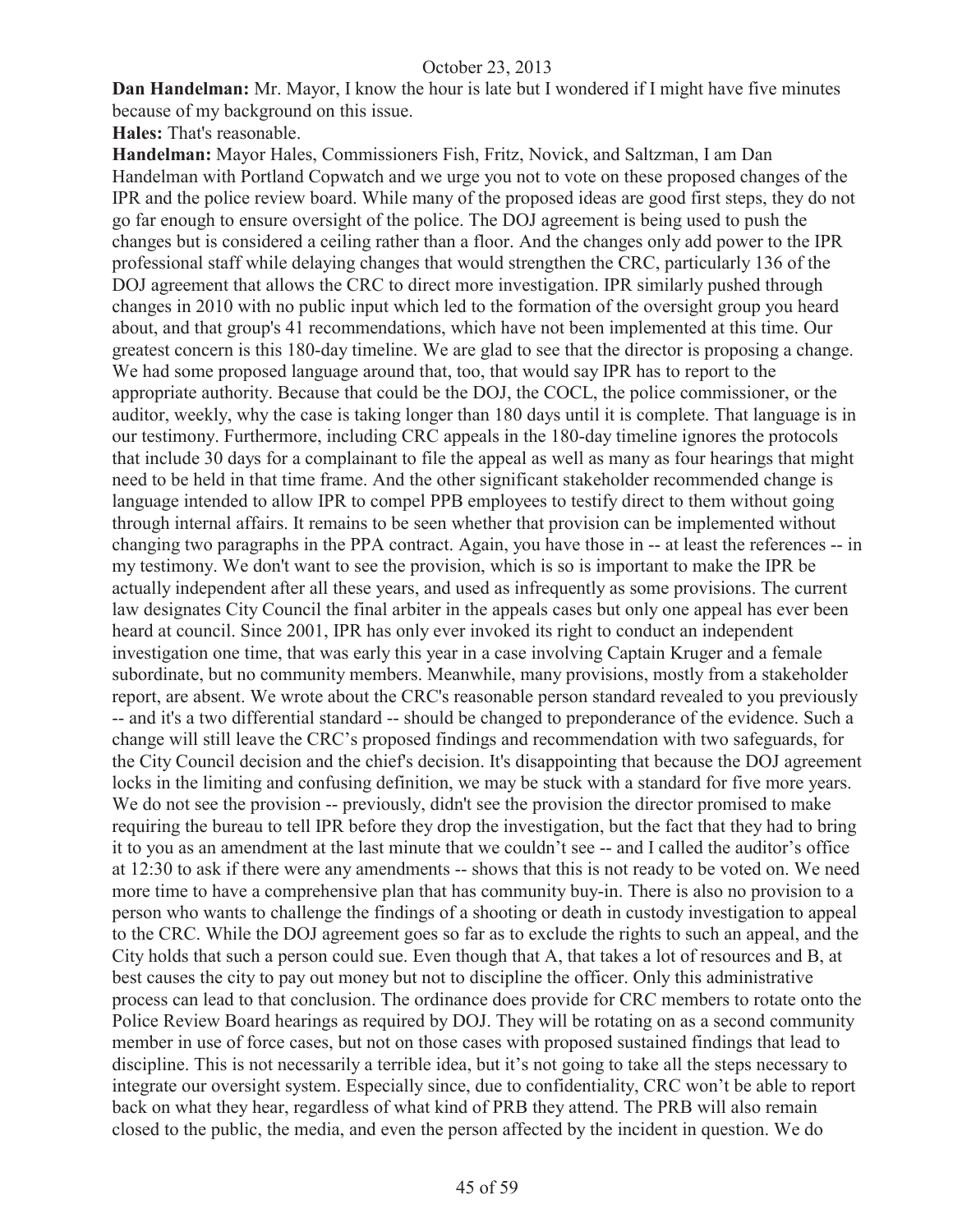support most of the changes being proposed, but they should not be implemented as written, nor implemented without addressing other longstanding community concerns. We support, in most cases, with reservations noted, requiring the chief to explain when his discipline differs from the recommendation of the police review board. We agree that explanation should be made public. Increasing the CRC to 11 members from nine, although there was some confusion about the quorum, again, creating discipline guides. Investigating all uses of force with this subjective caveat they may not investigate if there is a clear convincing evidence not to. This gives the IPR an out that's similar to the current ability to dismiss cases if they feel that they are going to be unable to prove misconduct. Creating a template for the Police Review Board reports which only includes about half the items that we recommended to IPR, we would like to see more lists on the list, we appreciate the proposed public nature of the shootings and death reports. We provided a list of other ideas that have been floating around, including the stakeholder report ideas. As you could see, there is far more work to be done to create a truly effective and trusted oversight system in Portland. Let's stop taking the half steps and take the time to make the IPR the best that it can be. **Hales:** Thank you very much. [applause]

**Debbie Aiona:** I'm Debbie Aiona, I'm representing the League of Women Voters of Portland. The League generally supports the proposed IPR code amendments. They reflect a number of the settlement agreement provisions related to the oversight system. However, the effort would have benefited from more community and CRC involvement. The League recommends that this process be slowed down so that the public's voice can be heard. In 2010, when significant modifications to the system were proposed with little public participation and a stakeholder committee was formed to explore the community supported improvements. The League was part of the committee that made 41 recommendations. Only a few were implemented to date. The stakeholder committee, some of whom are here today, should be asked to revisit the recommendations and advise City Council on which to add to the code at this time. The League's priority changes are included in a written memo submitted earlier in the week. The proposed code changes include a requirement that administrative investigations be completed within 180 days. The League has concerns about the impact this will have on the appeals process. Complainants need time to decide whether or not they want to appeal. The CRC is required to read the case file in city offices during the work day. They convene on separate occasions for a case file review and an appeal hearing. Sometimes, the conference hearing at a City Council hearing are needed. 21 days is not enough. Furthermore, we need more clarity on how the union contract affects IPR's ability to compel officer testimony. In the event IPR is able to compel officer testimony, we hope it will use its authority to conduct independent investigations of serious cases such as use force, shootings, death and in custody and illegal searches. With its expanded investigative team, the IPR should now investigate such cases of public import, as a stakeholder committee recommended. The oversight provided by CRC through the appeals process builds confidence in our system. There are several steps that should be taken to expand its authority. The right to request additional investigation as stated in the settlement agreement should be added to the code. CRC also needs the authority to reformulate or add allegations and to challenge IPR dismissals such as the racial profiling allegation in Mr. McCorvey's case. Again, the stakeholder committee should be reconvened to examine these and other issues, and recommend additional improvements to the IPR ordinance. A couple other things. In our observation, even though some appeals processes have gone on for months, the appellant, even though it doesn't go their way and the CRC agrees with the police bureau findings, have expressed great gratitude and satisfaction with the fact that the CRC took the time to thoroughly look at their case. And I just want to respond to Commissioner Fish's question about how do we know why people are not filing complaints. And we've suggested in CRC work groups that the IPR think about contracting with some sort of a research firm to take a sampling of all the people who have had contact with the police in the last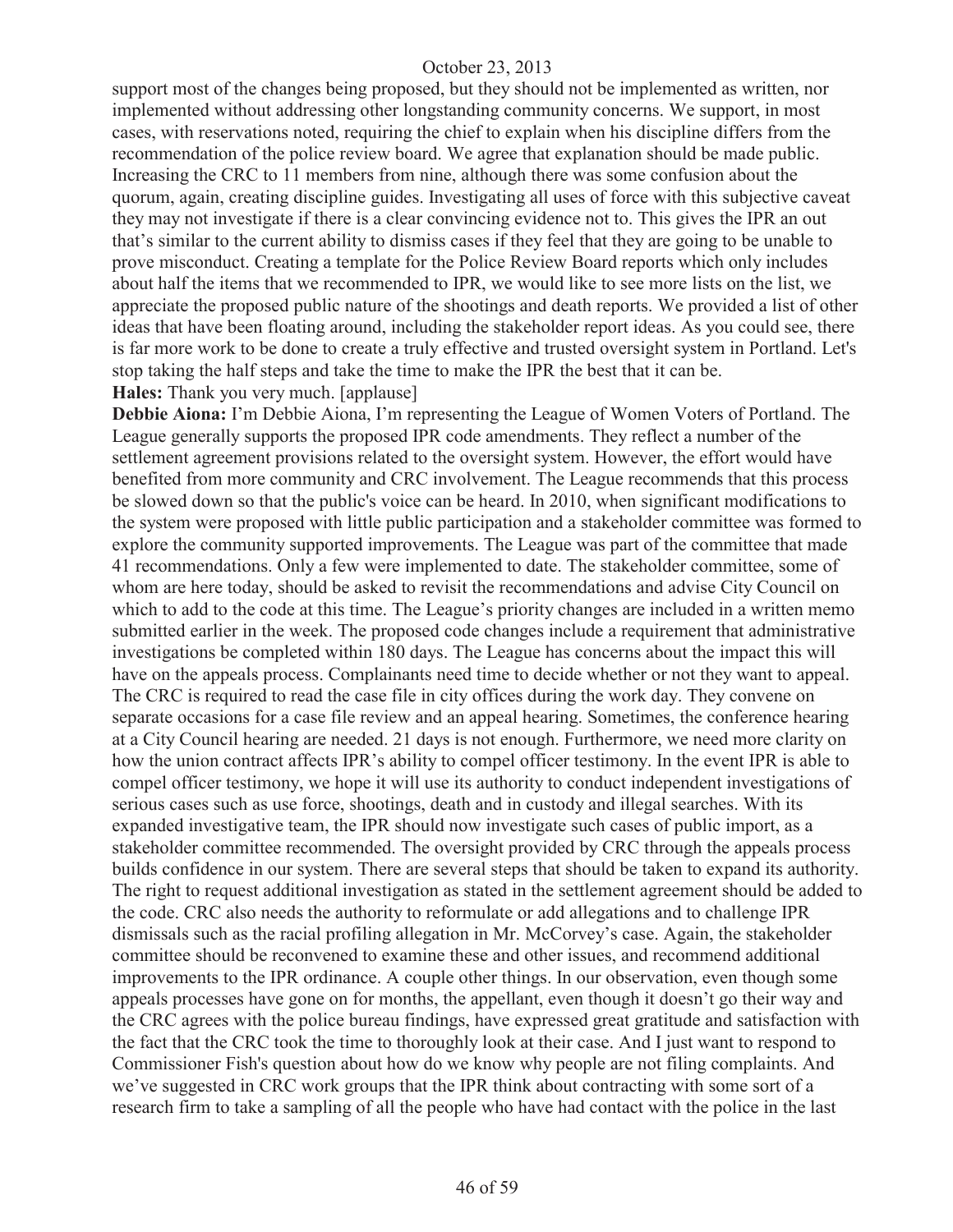year. And the IPR actually used to do satisfaction surveys of people who had used the system to find out how they felt about their experience and we would like to see that happen again. Thanks a lot. **Novick:** Can I ask a question of this panel? First, of all, I can't resist mentioning that I've talked to any number of police officers who are convinced that crime is not down but it's just people won't report it because the police force can't respond. So I guess, nothing bad ever diminishes, people just stop reporting it. On the subject of the chief's explanation of discipline differing from the recommendation of the Police Review Board. You just heard the discussion where the chief was saying well that would be duplicative, and the explanation would contain information that cannot be made public. The question is, even if it is not made public, do you think it would be valuable to have the chief write down an explanation, and for the police commissioner to view it just because I think that, sometimes writing things down and having to read them makes you sort of focus. And also because in that case, the police commissioner in future cases would be able to look back at the kind of mitigating circumstances he or she considered in the past, and at least have some internal consistency on what's considered appropriate mitigation.

**Hardesty:** Commissioner, I would just say that, that's our problem right now with the employee relations board. If there is no record that actually lays out clearly why you have taken each step, we end up being overturned in the appeal. It makes perfect sense and it's perfectly logical that if you are deviating from whatever the norm would be in discipline, that there would be something in writing that would explain why that is.

**Novick:** And I'm saying that even if the information is not made public, do you think that it would be internally helpful to the city if there was at least some written record that the Mayor could look at and the Mayor could look at in the future cases?

**Handelman:** I think that JoAnn just affirmed that. She's saying that you would have the piece of paper there, and when the arbitrator comes and says, what's going on, then it wouldn't necessarily be public but part of the court record or, you know, the employment relations record. But I would urge you to think about what Commissioner Fish was saying about putting in categories, where there could be a public record that says due to health related issues or personal family matters that we won't discuss here, that's why we changed this finding because you are not violating the privacy, and the community knows what happened. So, I think that's an excellent proposal.

**Aiona:** And the League would agree with that too. And, you know, putting things in the aggregate, is a summary, just so like at the end of the year you could see how many cases ended up, you know, as the discipline differed and what the reasons were. That would be helpful to the public, without violating the confidentiality.

**Hales:** Good question, thank you very much. Next three, please. Good evening.

**Kristen Chambers:** Good evening. My name is Kristen Chambers, and I am here on behalf of the National Lawyers Guild. The Lawyers Guild has been working for over ten years to improve police oversight in Portland. Most recently, we have been involved in the case brought by the DOJ against the city. We are representing the AMA coalition for police reform and we have enhanced amicus status in that case. We also coordinate with the law student chapter of the NLG to advocate for individuals who are going through the IPR complaint process. In general, we support the proposals made today for changes to the ordinance. And in particular, we are in favor of the power to compel officer testimony, we believe that's very important and crucial to an independent investigation. We share the same concerns with our community partners about the 180-day timeline, about it not being very feasible in both respects for the CRC to do an adequate investigation and for the NLG to provide adequate advocacy for the complainants. We also believe that these proposals do not go far enough, and we have five additional recommendations that we would like you to consider. Number one, allow the CRC to consider new evidence in reaching its decision. The CRC cannot make a well-reasoned decision if it can't consider all the evidence in front of it. Right now, if new evidence comes about they have to send it back. This unnecessarily delays the review process and undermines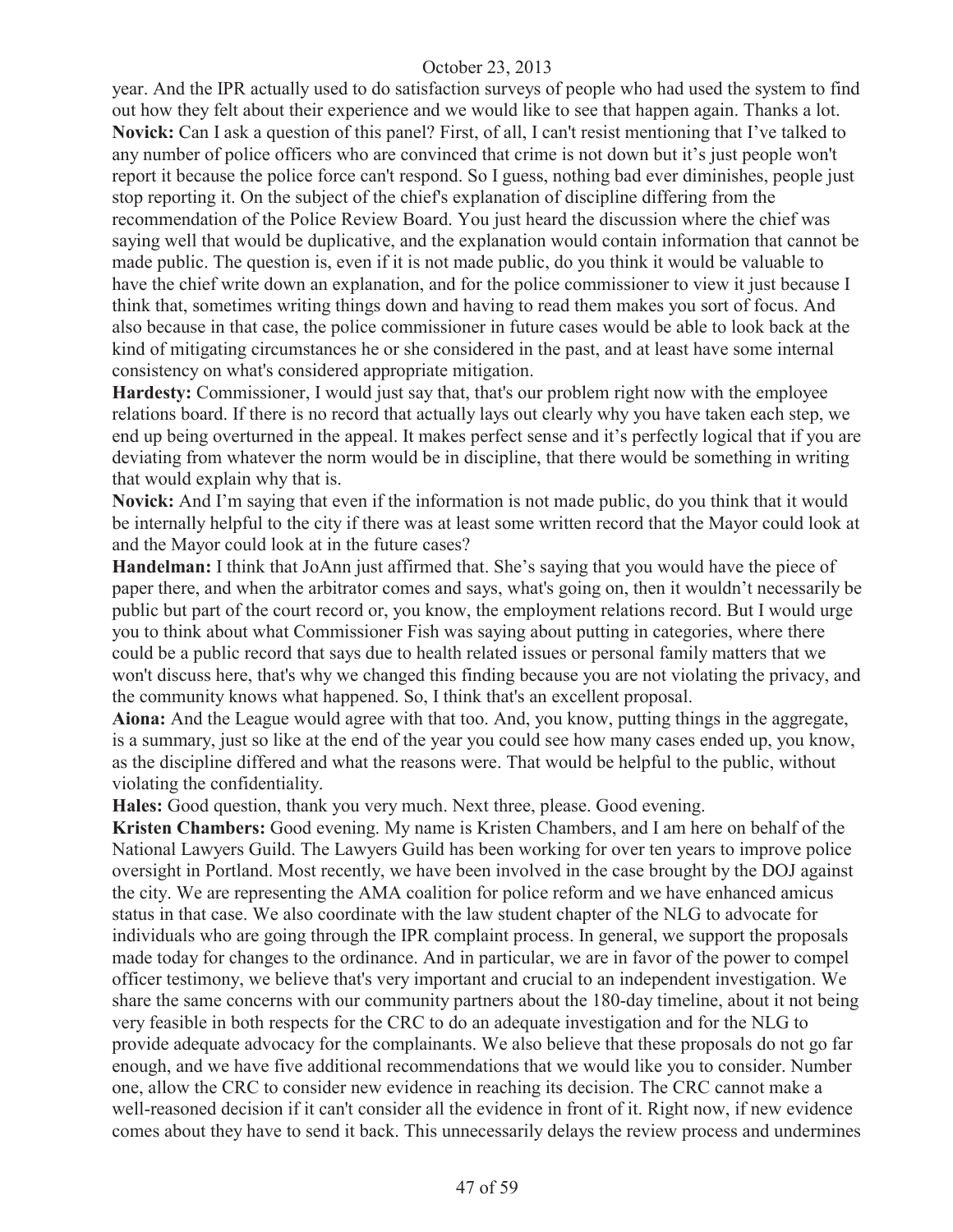their authority. Number two, the CRC should employ a preponderance of the evidence standard of review. The current reasonable person standard is confusing and inadequate. Whereas the preponderance standard is practical, understandable, and it's used by many other police oversight entities. Number three, the CRC should have the power to direct further investigation or direct investigation of allegations that were not investigated initially. And this is best illustrated by an example that's in the first letter that I attached to our testimony today, which is a recent case in which the IPR declined to investigate a disparate treatment allegation, despite the CRC's request it do so. Number four, the CRC and IPR should have independent council. We believe that having the city attorney have a role with the CRC, IPR, and in defending police officers against police misconduct allegations, threatens the credibility our police oversight system. And number five, the CRC should have the power to hear appeals of PRB findings and in custody deaths and officer related deaths. Right now these are reviewed by the Police Review Board at closed meetings. The second letter attached to our testimony today talks about an example of a complainant who appealed an officer related death to the CRC. And that was denied by IPR. We believe deaths are the most serious incidents where there could be potential police misconduct and for that reason we feel that they need the highest degree of oversight. Thank you.

#### **Hales:** Thank you.

**Becky Straus:** Good afternoon. Mayor Hales and Commissioners, Becky Straus here on behalf of the ACLU of Oregon. Thank you for the opportunity today to provide comments in support of the positive steps forward for the system of police oversight that we have here in Portland. I do want to add my thanks to IPR Director Severe for his leadership on this work, bringing forward the proposal, and I think that a lot of the discussion today really demonstrates a good show of faith on the part of IPR and really with your approval on the part of the city, to take very seriously the DOJ agreement. And I would want to associate our comments with that of Dan Handelman with Copwatch, the DOJ agreement absolutely is the floor. But these are things we can and should be doing now, to put these changes in to the city code. In regard to the proposal before you today, I just want to make a note that these changes are small improvements, but unfortunately fall short of the comprehensive overhaul that our police accountability structure deserves. While the changes before you should lead to a more transparent system, and we hope that they will, we will only get what we put in. And at this point, what we're putting in is piecemeal change within a structure that even the Department of Justice has said is self-defeating. And we have heard that quote echoed many, many times over recent months. All that said, the ACLU very much does support the changes that are before today. They will not result in systemic reform but they will facilitate meaningful improvements to the existing structure, and so we support that work. A couple of the specific things that I wanted to be sure to mention have mostly been mentioned today, and discussed, so I am not going to really spend any time on them. But, wanted to flag something that the chief mentioned in regard to the compelling testimony issue. The chief made mention of unintended consequences. I think he said, and I believe that he was referencing garrity and the issue of those kind of competing civil liberty interests when you have compelled testimony in that context. It's my understanding of the garrity rule that only compelled statements made in the face of a reasonable prospect of criminal prosecution are entitled to garrity protection. And so I think while we should be mindful in these administrative investigations of misconduct, that that is out there. I think, I believe that most often garrity would not be implicated, so we support the change of the IPR ability to compel testimony. And the second thing that I wanted to mention, Disability Rights Oregon mentioned the discipline matrix. That's something that we and our stakeholder allies have been talking about for a very long time, we think it's a great idea. We have some -- I will remind you of great reading material that stakeholders put together on September 27 of 2012. We did very comprehensive recommendations to DOJ at that point in regard to what the settlement should look like. In part of that document, there are some details about what we think a discipline matrix looks like and some things that should be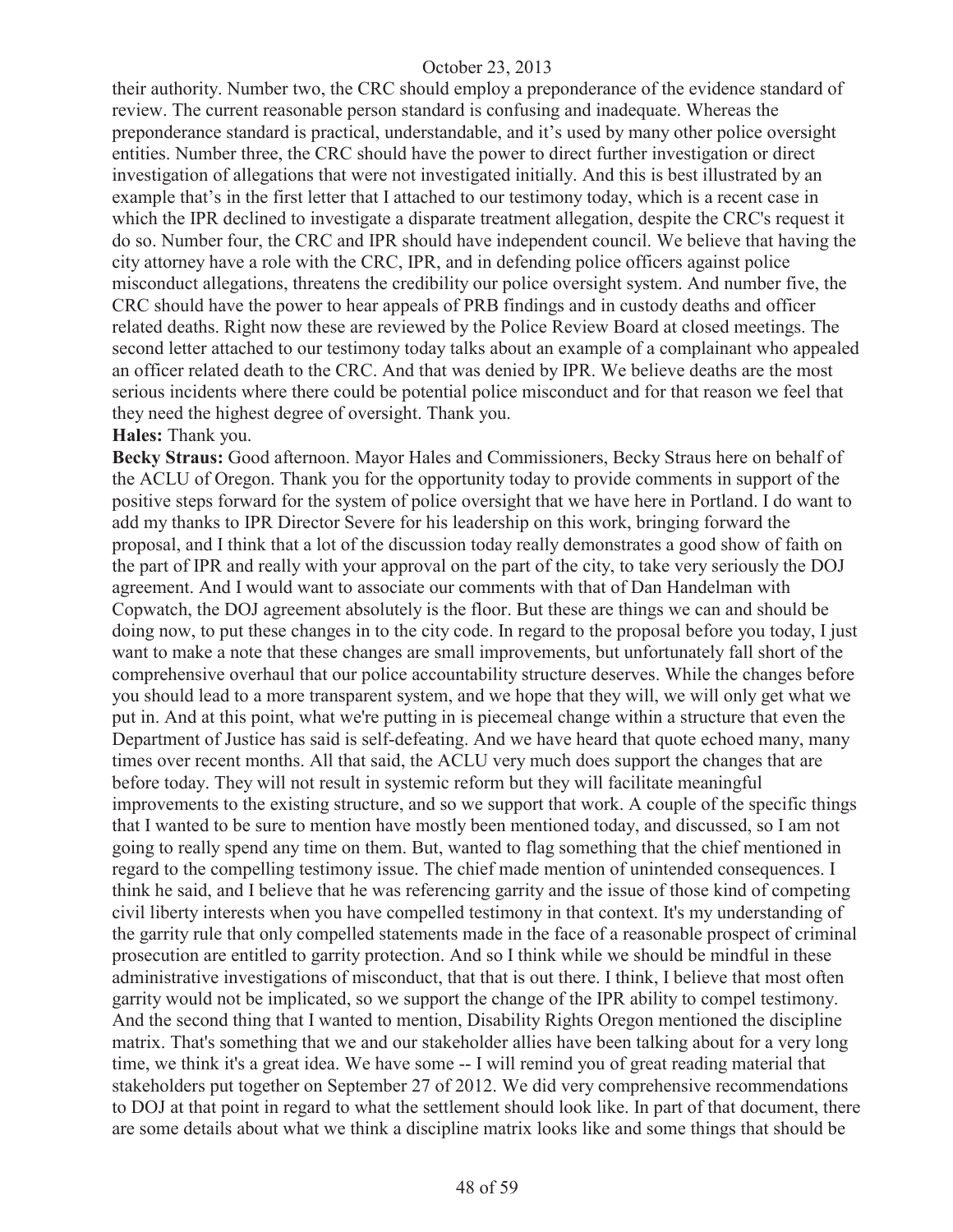included in there. Of course there are several things left on the table, including what Kristen mentioned in regard to the standard review. I hope that when we come back and do further changes more specific to the CRC section of the process that we'll look at changing the standard of review as we've talked about several times over the years. So thank you very much. And appreciate your time. **Hales:** Thank you.

**Fish:** Mayor, may I just follow up on one question? Is it garrity or garraty? **Straus: Garrity.** 

**Fish:** So, if you cannot compel someone -- if you can't force someone to, in effect, waive their fifth amendment rights against self-incrimination, is it your understanding that if were to go with this idea of being able to compel testimony, that the ultimate check is the right of the officer to assert that defense, and refuse to answer the question if he or she reasonably believed that he or she might be subject to criminal prosecution? What's the check on someone being forced to give up a constitutional right?

**Straus:** I think that -- the short answer is, I don't know. And it's very complicated so I don't feel comfortable making an assertive statement about it. I think we've always looked at this as a confusing tension because you have the rights of the defendant in this case, and then you have the interest in the public to understand what happened in the incident. And those things the public needs to know quickly and they need to know clearly what's going on, but the accused, the officer in this instance, has the right to that protection. I think that some things that are employed to work around that are bifurcating the information that's available to certain parties at certain times, but I think that I would probably defer to the district attorney's office -- almost even on a case by case basis in terms of what's appropriate at what times.

**Fish:** I'm just sitting here being reminded of the time that the United States Senate compelled Oliver North to give testimony. And it resulted in his conviction being overturned. And so, this is a very important question of the balance because if you don't get it right, then it can result in a constitutional deprivation. And I know you are not arguing -- I know, you of all people would want us to get that line right. I guess it's something, Mayor, that I would like to know more about in terms of how we balance those rights under the current system because I'm not even clear as I sit here, how an officer would know reasonably at this stage of the proceeding, whether they are subject to criminal prosecution or not. There may be additional information that comes out. It's subject to discretion of the DA or some other prosecutor, so I don't know how you evaluate that. And I don't think that we want to create a moot court situation every time someone is compelled and argue for weeks over people's rights because we're at the same time trying to stick to a pretty aggressive time line. So, this is something that I would like to know more about probably from the city attorney's office.

**Straus:** If I could, Mayor Hales and Commissioner Fish, respond briefly with a couple of thoughts. The first thing I would say, is as we have seen even in the area of officer-involved shootings, the instances criminal prosecution are extremely rare. I don't have that number, but, I think that plays into the analysis about, as you at council are balancing those civil liberty interests, the ultimate sacrifice or kind of the consequence for the compelled testimony is a sort de facto immunity for the officer.

**Fish:** That's what I was thinking, and so, should that be made -- who should make that judgment? **Straus:** And I think, Commissioner Fish, in some ways I believe in some ways it's a policy decision for the council to be thinking about. We haven't settled as the ACLU on this discussion, but oftentimes we are inclined to go towards the public interest in having the information to compelling the officer's testimony, simply because on balance these are such high stakes investigations that the risk, should I say, of that officer getting immunity in some sort of hypothetical criminal investigation that we see very rarely is outweighed. **Fish:** Thank you.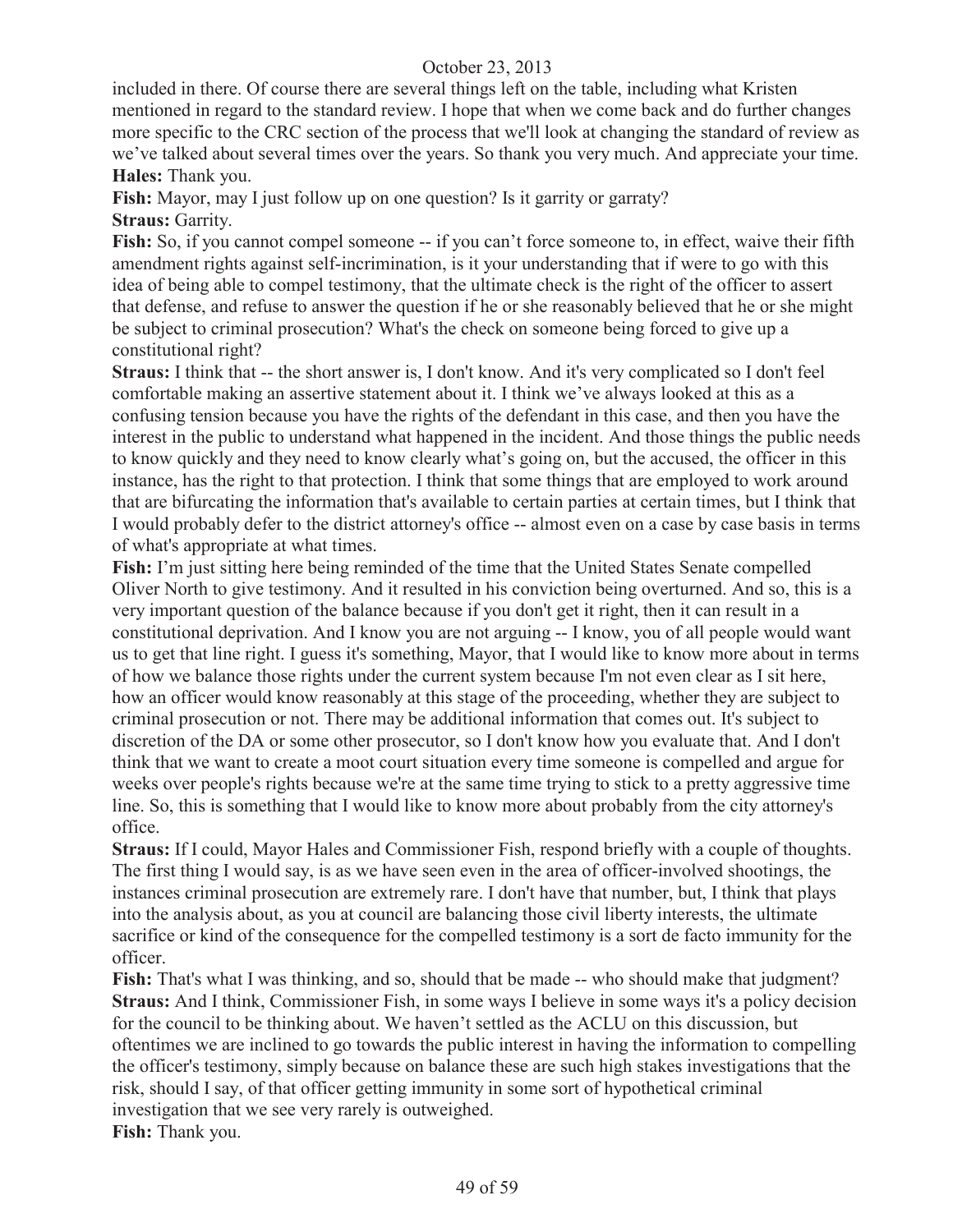**Fritz:** May I, just before the next testifier, ask Kristen and Becky and then looking back to Jan and Dan and Debbie and others who have testified on behalf of organizations. Would you be willing to participate in a stakeholder group -- advisory group if the Mayor was to convene one again? **Chambers:** Yes.

**Straus:** Yes.

**Hales:** Thank you.

**Sally Joughin:** Sally Joughin. Good afternoon. Or almost evening.

**Fish:** Thanks for hanging in there. You have been here a long time.

**Joughin:** In 2010, I represented the organization Oregon Action as a member of the stakeholder committee. It was tasked with making positive recommendations for improvement to Portland police oversight and policies, as you know. I spent hours educating myself and attending the meetings and even attended extra subcommittee meetings to help clarify language of our proposals for the larger group to discuss and approve. The 41 recommendations we ended up with were carefully thought out. Our goal was to create better policies and processes. But after the disappointment almost all of the stakeholder recommendations being ignored, I decided to spend my time on other city and state issues. So, you might think that I'm no longer qualified to testify on police matters. However, I definitely have not forgotten the main message, that Portland needs strong, independent, review boards that is community-driven and not dependent on the police bureau to investigate -- to conduct investigations. Several years before I moved to the city, I was already concerned about Portland police. In 2002, my son, daughter-in-law, and three of my grand children, one an infant, were pepper sprayed by a Portland police officer during a peaceful demonstration. The City of Portland was subsequently sued by them and several other protesters. But nothing happened to the officer who inappropriately sprayed them. I love my new city and I don't want anyone to be unjustly treated by a police officer who is ill-trained or has wrong attitudes or is following a flawed policy. And especially if a death is the result. If injustice does occur, and someone wants to challenge it, the investigative process must come from the community. Although the IPR is supposed to be able to initiate and conduct investigations, I am concerned about whether they will indeed use their authority and investigate allegations thoroughly. I don't think City Council should approve changes that only partially accomplish goals without doing everything needed to improve the system. Otherwise, you will think that problems have been solved when they actually haven't been. Thank you.

**Hales:** Thank you. Thanks very much.

**Briana Swiff:** Good evening Commissioners and Mayor. I'm Briana Swiff, I am a law student at Lewis & Clark. I'm with the NLG Portland -- NLG student chapter, and I helped represent two citizens and their complaints to the CRC committee. I wanted to talk about some issues that are more nuanced and that haven't really been brought up from the position of the complainants when they go through the process. And some lack of information that they get when they do it. For instance, in the first case that I helped with earlier this year, a woman, an African American woman, 4 foot 10, was stopped. We didn't actually find out until the CRC meeting itself that they were actually looking for a Hispanic man that was 5 foot 7. So, the information that she got in her police finding said, the suspect was similar to you in appearance only. I don't think that information itself is enough to give people the amount of information that they need to decide if they want to go through an appeal. So, I think that, in addition to some of these considerations, we need to think about what type of information we want to include in the findings so that people can have a meaningful opportunity to decide if they want to go through with the appeal at all. Also, in the case of Floyd McCorvey here, we didn't get information about discrepancies in testimony until the CRC meeting itself again. So, this lack of information and lack of meaningful opportunity to debate whether you want to actually go through this process is not really being considered. So that's, basically, all I had to say in 20 seconds. And we also agree with the preponderance of the evidence standard and the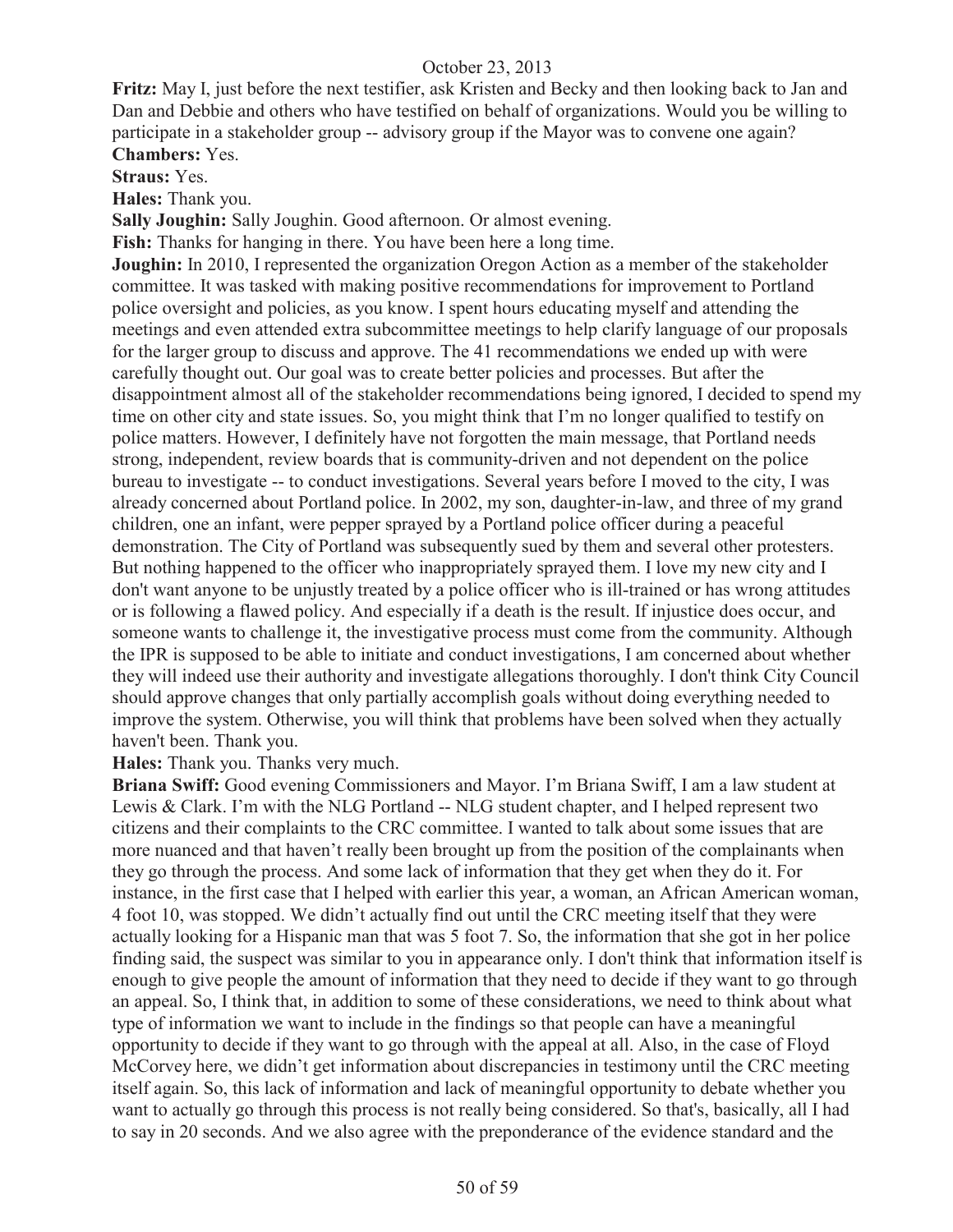idea of an independent attorney there. Because a lot of times these cases turn on legal principles, consent to search, exceeding the search. And sometimes the CRC members aren't fully aware what those entail, and I think that it would be really good, and instill a lot more confidence in the system if we had an independent attorney there. Thank you.

**Hales:** Thanks very much.

**Floyd McCorvey, Jr.:** Good afternoon. My name is Floyd McCorvey, and I am a resident of northwest Portland, and I'm a CDL truck driver and I presently do work for the United States government. The day in question, the officer stopped me when I was talking to young lady -- she wasn't a young lady, but she was a nice lady. And when I crossed the street and she kept going, it behooved me that the officer would consider me, a 62-year-old, 300-pound man, a pimp. I don't even look the role of a pimp. The lady was dressed in a business suit. She had a bag on her arm, her hair was neatly -- and anyway, you could see that she wasn't a whore. Now, Officer Tackett comes up to me, as I got down the way. And his car was headed up a one-street, 19th avenue, which goes south, they came down a one-way street going north, because there was no traffic. He stopped me, he said, who was that woman? I said, I just had a conversation with her. No, she's your whore, you know who she is. I mean, the way he went about it was not procedure. He discriminated against me, he profiled me, and when he searched me, he found my medical marijuana pipe. The reason that I have a medical marijuana pipe because I have prostate cancer. I didn't want any Vicodin or no narcotics in my system because I had to adhere to the rules of the transportation board. Anyway, he considered, because I had the pipe, that I was a crack head. And he told me yeah, that's what happens, when you are in the low income housing, you understand, we pay your rent. I don't want to see you up here no more, you better not come up here no more, you're not going to be pimping other people's mothers and daughters. I'm taken aback. Because no officer ever spoke to me like that. I have no qualms with the Portland police department. Only qualm that I have is with these two officers. Tackett is the main one, he was doing all the talking with his hand on his gun, implicating that, you know, he's a bad guy. And had no effect on me but this is what he was doing. Officer Green was the trainee. Now, if this is the way Officer Tackett is going to train Officer Green to be a Portland police officer, this will not suffice. Chief Reese, he was accusing me of being a criminal. It was 1996, 1999, or anyway, it was 16 years ago, and he's going to tell everyone that I have a criminal record. These were adverse incidents that came our way that I had to deal with. As Ms. Briana was saying, we never had a chance to refute or discuss what he brought up. He just decided to deem me a criminal to the Willamette Weekly, and everybody else he knew. As she said about this young lady named Lisa, another officer done the same thing to her, blindsided her, talking about her past. Why can't we talk about exactly what happened here and now as CRC has done? CRC has extended me -- they went out of their way, they begged IRP, the Independent Review Board, the Portland police department, and IA to overturn this, but they didn't want to deal with racial profiling. For some reason, people do not want to hear about racial profiling. But, it's happening. Everyone makes a mistake. I don't care how many accommodations and that he has, he's still a human being. And they don't look at us as human beings. We are looked at as statistics. Mr. Saltzman said something about how did we address this. I am a member of the community. And I am on the Care Oregon membership advisory council. They just sent me down to Annapolis in April. I was down there, and I also go to Salem as a lightweight lobbyist to express what's going on, how to help people who need help. Mayor, I can't see in no way how that officer could have it within him to talk to me in the way that talked to me and think that that was okay. Now, Lieutenant Fort said he deemed okay for that area. People that live there don't invite the people that come in there and do their dirt. So it's not acceptable. I am a human being, every human being is due respect and dignity at all costs, okay? No one is exempt. And I have given up eight years of my life to volunteer in the northwest area, to help people when I'm not working. Portland ministries, northwest Portland ministries, I was the only African American there. They didn't look at me as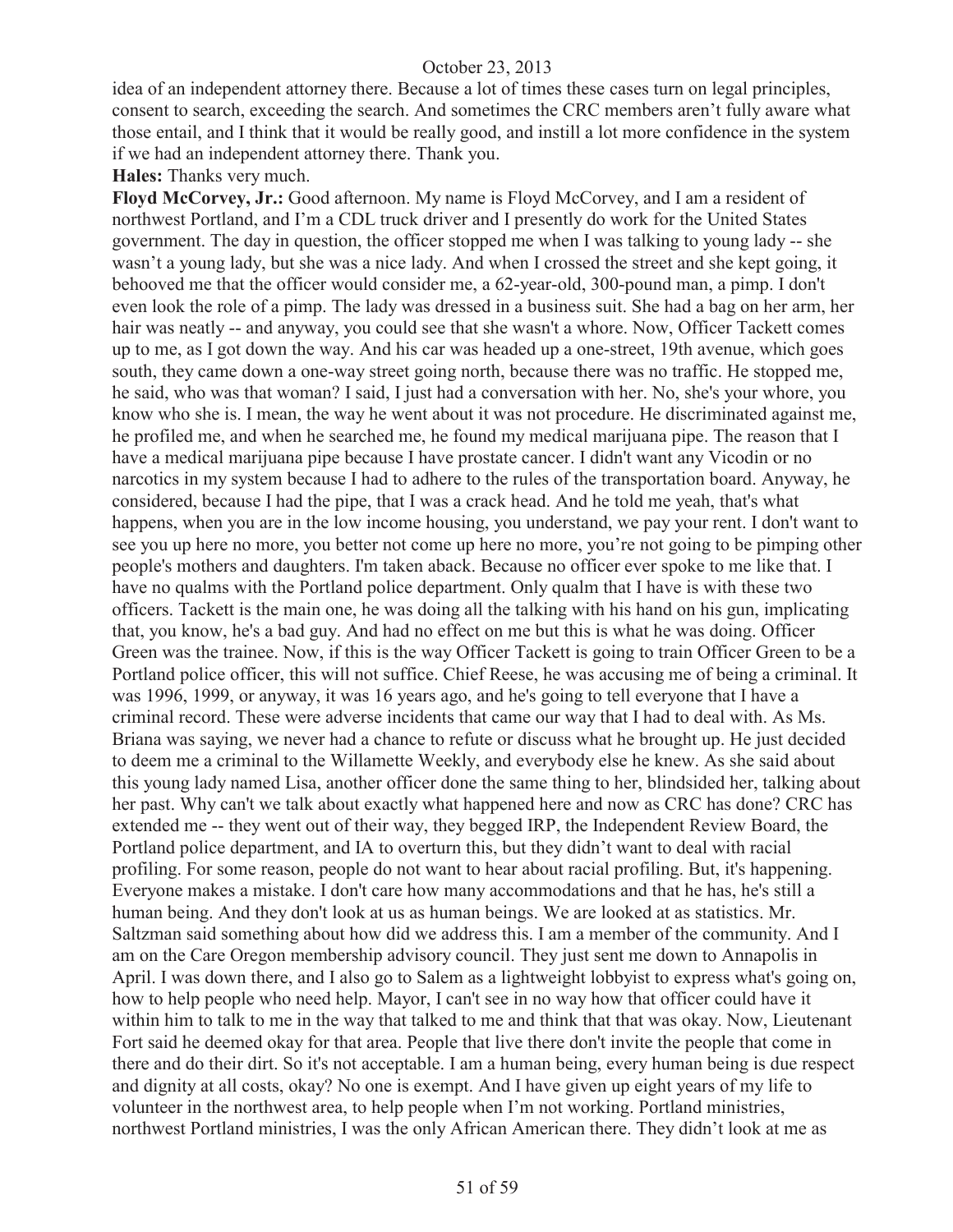being African American, they looked at me with respect for the way that I carried myself, and after a while they hired me to help people who needed help. So, it's just that one officer that I have a quarrel with. I don't think the Portland police department is bad at all, I think that they should make their stops, but, it wasn't procedural.

**Hales:** Thank you.

**Fritz:** Thanks so much for coming in and staying to testify.

**Michael Meo:** Hi, can I stand?

**Hales:** You sure can.

**Meo:** Ok. I am here because --

**Hales:** Your name, though.

**Meo:** Michael Meo, and I am secretary of the Pacific Green Party Cascadia chapter here in the city. I am here because about six times a year, somebody, some poor civilian, dies in the custody of this city's police. And that's not terrible. I used to live in Oakland. In Oakland, you didn't hear about six people dying in police custody a year, you saw it on television. They still do it. Every now and again in Oakland, some cop kills somebody in public, and you get a rerun on TV all the time. I am much happier living in Portland, only six people a year killed in police custody, approximately. Over the course over the last 20 or 30 years, the crime rate has gone down all over the country, hasn't it. And gosh, there seems to be less crime here in Portland, which everyone as they say, you know, failure is an orphan but success has a thousand fathers. So here, that declining crime rate sure has all these paternal claims on it. But, the fact is that it's still around six -- we didn't fire Frashour. We did not fire the guy -- the guys -- who killed James Chase. We have not got accountability. It does not matter how many protocols and trainings you put in if you have no accountability. And that's why I am here as a member of the public to tell you I don't really care what -- how you chop a human hair into 16 pieces about the DOJ results. The fact is, you don't have a system with accountability now. And you are the city fathers, or the city council persons. You have the responsibility for putting in a system with police accountability. Thank you.

**Hales:** Thank you.

**Moore-Love:** The next three.

**Hales:** Not all of them are here. Go ahead, Mr. Walsh.

**Joe Walsh:** My name is Joe Walsh, I represent individuals for justice. You will never get control over your police department as long as the police department is involved in the independent investigations. You have to take IA completely out of the system. Do I think that's going to happen? No. However, it should be a goal. It may take a few years, it make take 10 years, but that should be the goal. That the group of people that investigate a police action, especially when someone dies, should have nothing to do with the police. They should look at it very objectively. As long as the IA is involved, as long as the Chief of the Police is involved, as long as the commanders are involved, we're going to have this problem over and over again. I mean, I may not see it. But some of you will. You'll be here and you bear the fruit of these decisions. You're not ready to make a decision yet. You need to go back and do some more work. You heard from the ACLU, you heard from the Lawyers Guild, you heard from Dan. Take their advice. Back off. Sit down and say, okay, look, we had this organization that the Department of Justice has told us is screwed up. Use whatever terminology you want, but basically it's screwed up. How do we fix it? And the only way you are going to fix it is get an organization outside of the police department that tells you what to do. And I'm not smart enough to tell what you to do with this police department. I would tell you if I thought I was right. But it is complicated. But as long as you have the Chief of Police making any of the final decisions, you are wasting your time and breath trying to reform it, trying to make it accountable. And just one added question. I used to be IBEW chief union steward at long beach national naval shipyard, which was a federal sector. Now, when they investigated a federal worker, there was two lines that happened. One was the administrative, one was criminal. You had to keep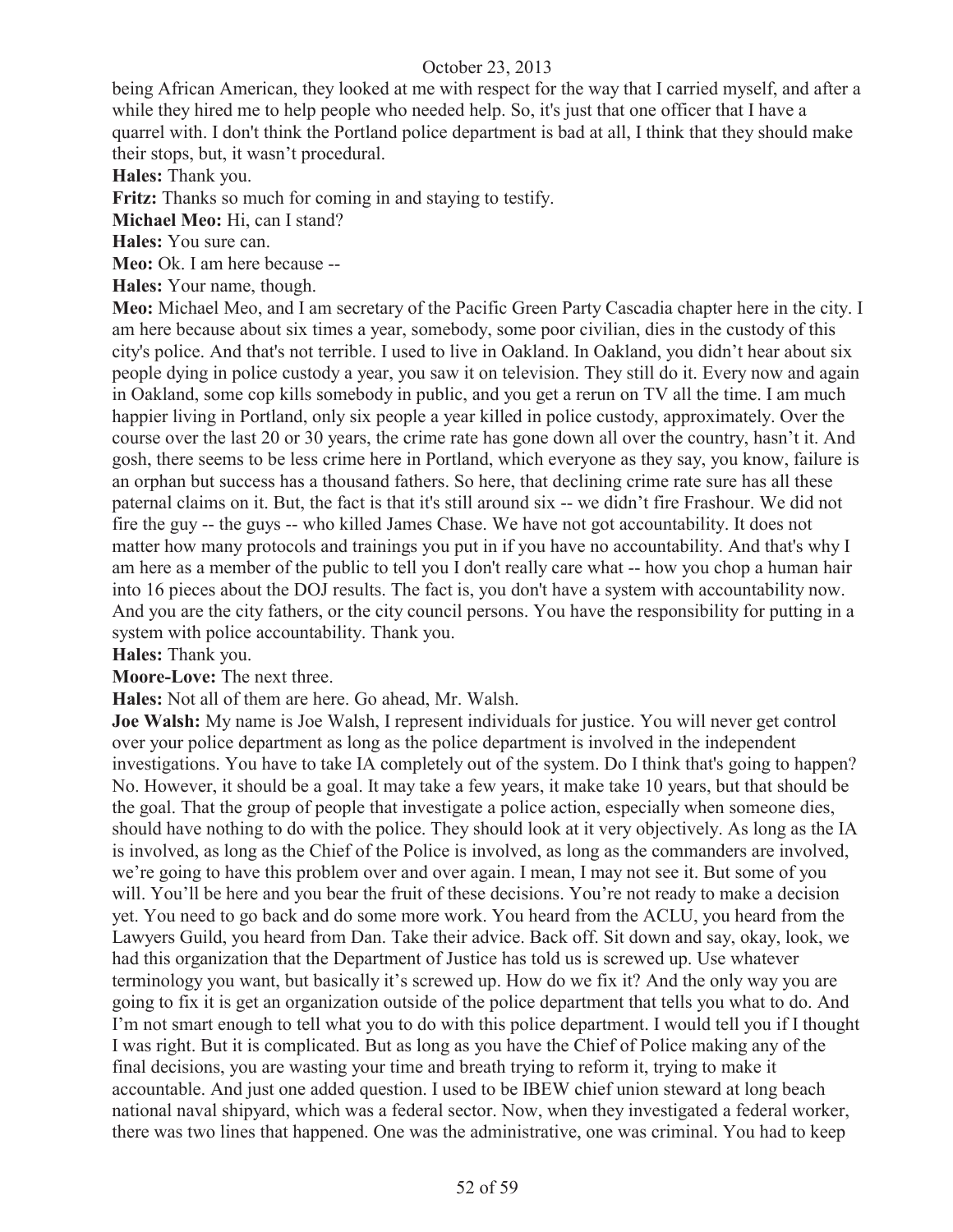them separate. It's called the Weingarten decision. And when you say to an employee you must answer the questions that's under the administration part of it, not the criminal. He can invoke his Miranda rights under the criminal. He can also invoke his Miranda rights under the administration. However, if he does or she does, they can be fired. And I can get you that information if you want. It's called the Weingarten decision. And you are a lawyer, Novick, so I'm sure that you can find it. It's a very simple process that you have to keep the two investigations completely separate. So it's possible to do it if you want to do it.

**Hales:** Thank you. Good evening.

**Katie Braun:** Good evening, I'm Katie Braun and I've waited almost four hours to speak to you all today for three minutes.

**Hales:** Thank you for your patience.

**Braun:** Even the director, Constantin, has left. He is no longer here today. He did say earlier today there was a scathing report by the Department of Justice, and I've had personal experience with Independent Police Review, which even the director was calling Mary-Beth still the director, and now Constantin is the director. There's big problems in the Independent Police Review, I agree, and it needs to be independent. It also needs a stakeholders committee oversight, and a lot more research and a lot more done. So I came to this building, City Hall, on September 5th to volunteer to be interviewed to be a member of the Independent Police Review because of my bad experience with the Independent Police Review. I wanted to be on the committee to try to help change things. I am a block watch captain and I get emails from Teri Poppino. Teri Poppino is the police crime prevention coordinator for the east precinct. I got her email to go to this building at 5:30 on September 5th to be interviewed. They had canceled that meeting, the Independent Police Review, on September 5th, held no interview for the Independent Police Review. There's a reason I wanted to be on the Independent Police Review. As I told City Council before, on December 5th. My ex-boyfriend came through my dog door and I called 9-1-1. I had every faith in the police department that he would be arrested for breaking into my house, coming in my dog door and he, in fact, told in the police report that he came in my dog door. I am a block watch captain. I support crime prevention throughout the east precinct that I live four blocks away from. The sergeant that came to my house did nothing for a guy that broke in my dog door and admitted it to the sergeant on my 9-1-1 call. So I walked over to east precinct, four blocks away. It was a Sunday and it was closed. So I took a shower, I calmed down, I was, quote, hysterical after a guy broke in and beat me up that I used to date. I go down to the main precinct and they say, fill out an Independent Police Review form and leave. And if you don't leave, you will be arrested from the main precinct. I said, just please let me talk to anybody besides Sergeant Dave Golliday. He was not helpful at my house on my 9-1-1 call. It is Sunday. I am at the main precinct and I would like to talk to another officer to find out what is going on with the guy coming in through my dog door. So six months with the Independent Police Review, and I get nowhere. I try to appeal the decision that went nowhere. It took way over 180 days. I got no changes or no feedback. Five people have quit the Independent Police Review in this process this year and we have a new director. And on top of that, the east precinct has a new commander. So the change in this city is so great that I really recommend the City Council to take your time, do a stakeholders committee, let everybody that's testified, 22 people, be involved and make this city better not only in the citizens' eyes that have lost complete respect for Chief Reese, who doesn't think inappropriate touching another female officer's thighs is sexual. We really need better oversight and we really need time to make that better oversight effective. And it's up to y'all to do it. And I appreciate your time. And once again, a scathing Department of Justice report was very wellwritten compared to what I would write about what I have experienced with the Portland Police and the Independent Police Review. I hope to change it. I am not giving up. I really will stay until 6:00 and later so that we can effectively fix the very broken system. And I think that there is a lot of community support if we just get, yes, a bigger committee on the Independent Police Review. And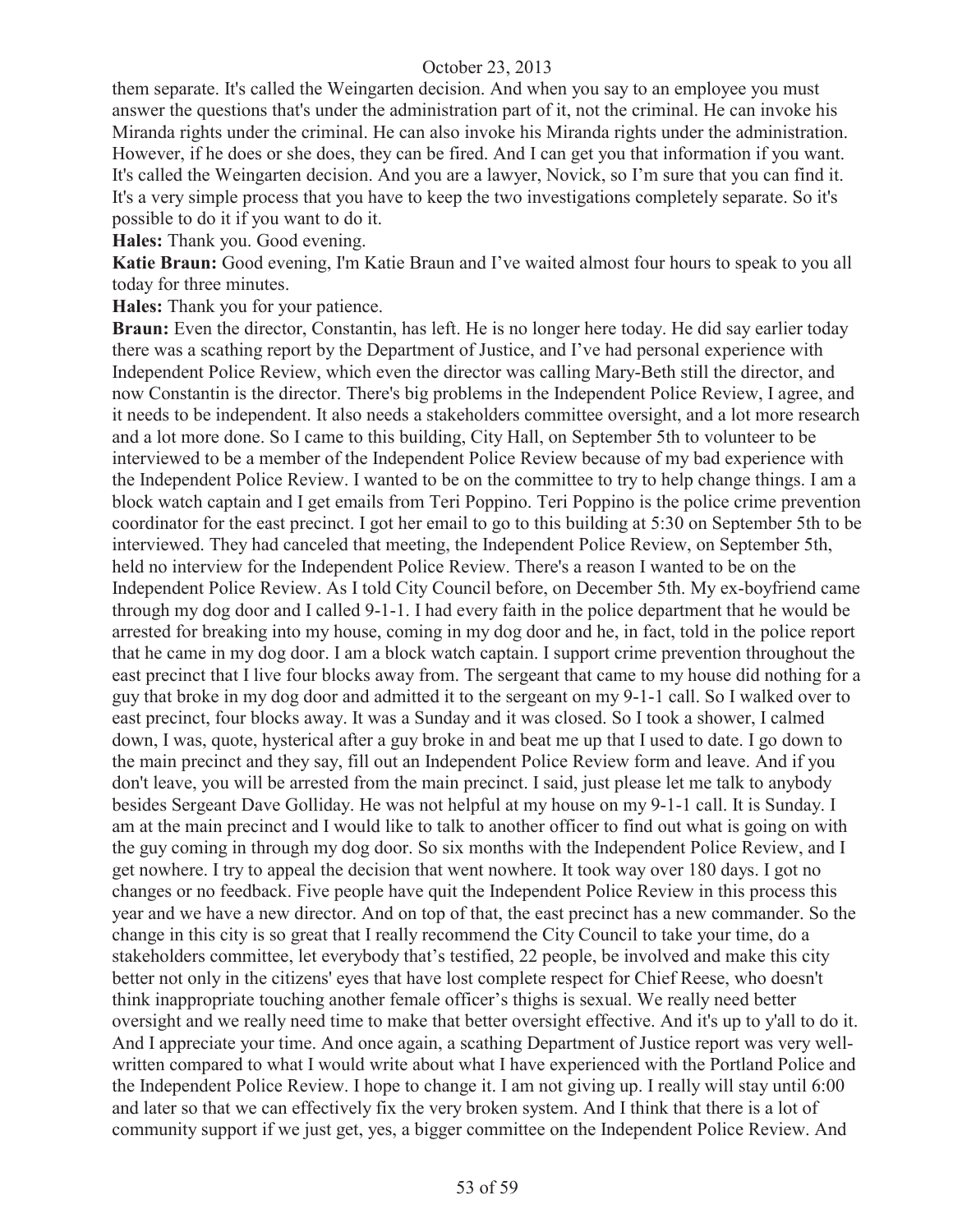actually make it independent of the police. And, yes, written reports, so there's accountability down line. Dave Golliday, one more time, he was fired in Chicago, he's been demoted here, he's been repromoted here. And I could read you Willamette Weekly articles about him. I could read you Oregonian articles about him. If Commissioner Nick Fish wants to know why there is lack of respect for the Independent Police Review and the police department, read the newspapers. Talk to your citizens. There is a huge problem with the Portland Independent Police Review and the police department. And why our director is not here right now and it's not even 6:00 yet -- it really worries me.

**Hales:** Thank you. Thanks. We have a couple more people, I think.

**Moore-Love:** Yes, we do.

**Hales:** Is that all you have signed up? Thank you. Go ahead, Mr. Turner.

**Daryl Turner:** Thank you. Good afternoon. Mayor, Commissioners, thank you for being here and thank you for allowing us to be here. I'm Daryl Turner, the President of the Portland Police Association. And there are three key points I would like to address regarding IPR's proposed expansion of its powers of disciplinary investigations. The first concerns are mandatory subjects of bargaining. The second concerns process. And the third concerns is whether IPR code changes make sense for the Portland Police Bureau. First, IPR's proposed code changes trigger a number of collective bargaining issues that must be addressed before the City can implement the code changes. The mandatory subjects of bargaining include but are not limited to discipline, job security, and minimum fairness. Our collective bargaining agreement also contains a number of provisions regarding the discipline process. IPR's proposed changes will also impact those contract rights. Second, in the past, the city has implemented new practices and procedures without first coming to an agreement with the PPA over mandatory subjects of bargaining. The City's approach has consistently resulted in unnecessary litigation and disagreement. Process is important. In its ordinance submission, IPR notes that it met with over 20 community groups regarding its code changes. Yet IPR would not meet with the PPA to have an in-depth discussion over IPR's role in the discipline process. Time and time again, the PPA reached out to IPR to discuss these issues, and IPR has declined our invitations. Collective bargaining is a process of working together towards an agreement where both parties' interests are addressed. Until bargaining has taken place, these IPR code changes should not and legally cannot be implemented. This leads me to the third point. City Council should think long and hard whether these proposed IPR code changes are good policy for the Portland Police Bureau. As Chief Reese has pointed out, there are a number of cons in the proposed IPR code changes which in my view far outweigh the pros. Currently, IPR has a very visible role in the disciplinary process. It has an unprecedented level of involvement and access in the Portland Police Bureau's affairs. IPR's proposed code changes would upset this delicate balance by empowering IPR to essentially take over police bureau duties and obligations in the discipline process. The bureau's current and terminal affairs division staff who investigate alleged officer misconduct are highly qualified, highly trained investigators with decades of experience in law enforcement and prior service as investigators. Currently, when civilian IPR staff wishes to question an officer, they appear alongside internal affairs investigators in one interview. This streamlined process is efficient and it prevents delay in an already long, winding discipline process. Under IPR's proposed code changes, IPR would hold the unilateral right to conduct another investigation on top of the bureau's own internal affairs investigation. A number of questions remain unanswered from this model. Why does IPR want to hold its own investigations? Why are we adding yet another layer to the already overly-complex discipline process? How will the police bureau's use of IPR's investigation in the discipline process? Won't this additional investigation further delay the discipline process? If IPR believes the police bureau hasn't adequately considered IPR's investigation, what will happen? Discipline of employees is a core function of the chief of police and the police bureau. Isn't this a step towards civilianizing the investigative process and taking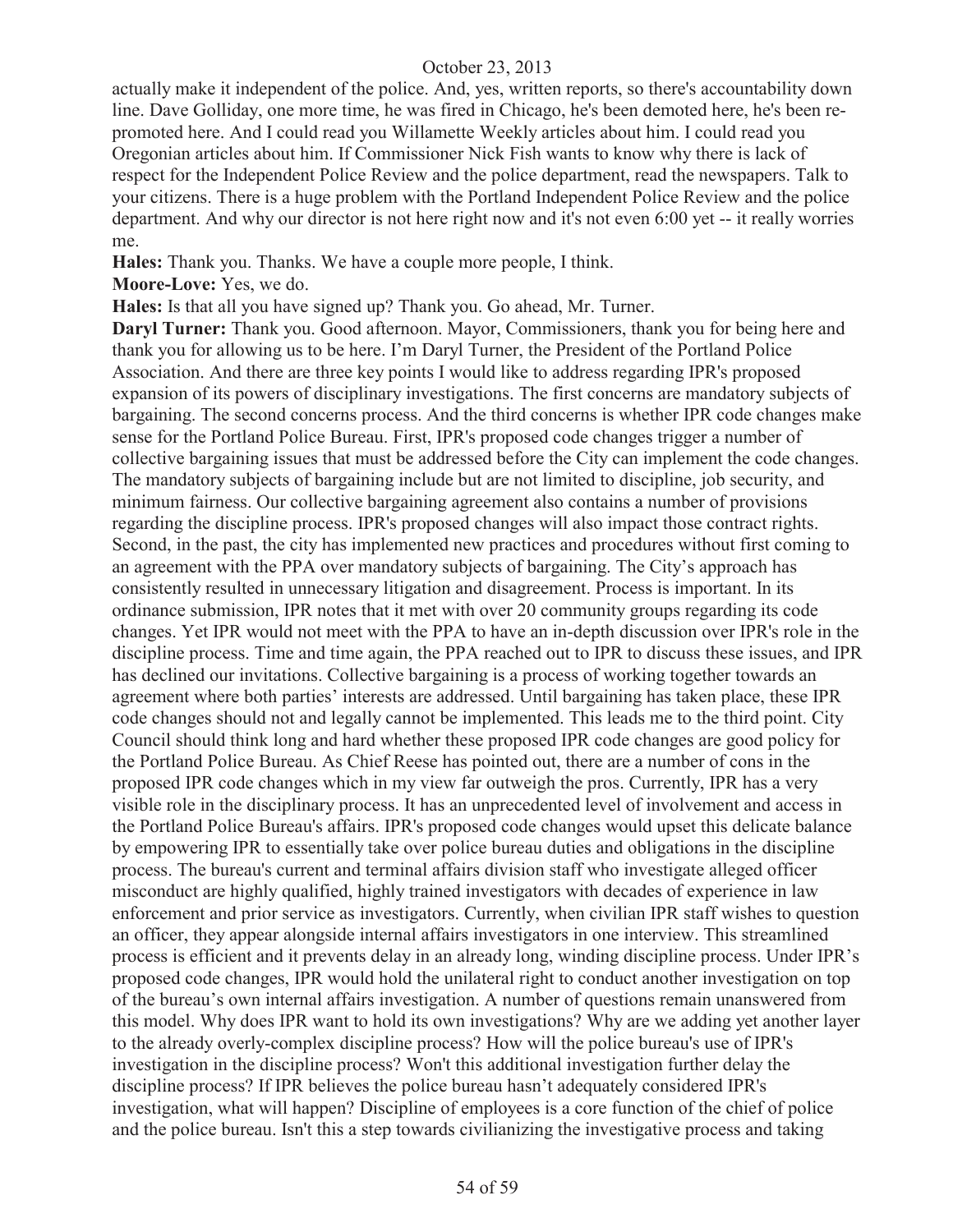discipline out of the police bureau's hands? In conclusion, there are many more questions than answers with IPR's proposed code changes. I do not believe these code changes are a good policy for the police bureau and its discipline process. Even if you disagree with me about the policy point, we should agree to respect the collective bargaining rights of 900 men and women who serve and protect citizens of Portland and their communities, making it one of the safest and most livable cities in the nation. Thank you.

**Hales:** Thanks. You may be planning to do this but if you could get us copies of that, I'd appreciate it.

**Turner:** Okay, I will do that. Also, I will get you some ERB case rulings where in 1995 the fire bureau had a ruling in their favor on the discipline process and it ruled in their favor that any change in the process is a mandatory subject of bargaining.

**Hales:** Thank you.

**Byron Parmon:** Mr. Mayor, members of council, thank you for your time. In the spirit of this late hour, I'll keep my comments brief. As a --

**Hales:** Put your name in the record, Bryon.

Parmon: I'm sorry, I'm Bryan Parmon, President of the Police Commanding Officers Association. Like the PPA, obviously, we share the same concerns as they relate to mandatory subjects of bargaining. The members of the PPCOA believe in timely and thorough investigations that treat all of our members fairly. The PPCOA is committed to working collaboratively with the City to make effective and meaningful change in our discipline process, but we fundamentally believe that some of the changes that are proposed -- those mandate discussions at the bargaining table. I think what - all the testimony that's been heard by council today, you've heard from the police bureau, you have heard from the community, you've heard from the labor associations. Everyone is encouraging this council to take their time and move deliberately and thoughtfully through this process of change and I encourage to you do so. Thank you very much.

**Hales:** Thank you very much. Good afternoon.

**David Denecke:** Good evening, I'm David Denecke. I'm a volunteer on the Citizens Review committee. I'm speaking here on behalf the Citizens Review Committee. I have been on the review committee for two years and before that I was on the police discipline board for about six years. So I have been in this process for quite a while. There are two issues that I'm really here to address tonight. One, I think has already been addressed but I don't want to beat it up any more but this 21 day rule. We need to look at that carefully, because although we will do our best to hear appeals and dispose of them within that period of time, there are going to be circumstances where we can't do it. So there has to be some outlet, I believe, for us to take more time if circumstances require. And that happens with the administrative appeal advisor, if we don't have one handy, if witnesses can't attend, if officers involved can't attend, or the RU managers cannot attend, which has happened at times. So, we can't always stay within the 21 days. And I think you already understand that from the discussion we've -- I've heard here today. The other issue, and the one which is of particular concern to us, is the standard of review. The CRC is the only public forum for these disciplinary proceedings. And I feel, just from watching this process over the years, that the public is much more well-informed, they are empowered, they want accountability, and they expect a process where the citizen review process is, in fact, independent from the police process. And currently, under the ordinance which is 3.21020 sub s, that this is the provision which you heard earlier, supported by the evidence, that a decision is supported by the evidence when a reasonable person could make the finding in light of the evidence provided. If the CRC is governed by this standard of review that we have to affirm if the RU manager could have found whatever their finding was in light of the evidence, we feel that we are not truly independent. We should be calling balls and strikes, so to speak. We should not be deciding whether or not the umpire could have called it a strike or could have called it a ball. So we feel that we should be able to provide our own independent review of the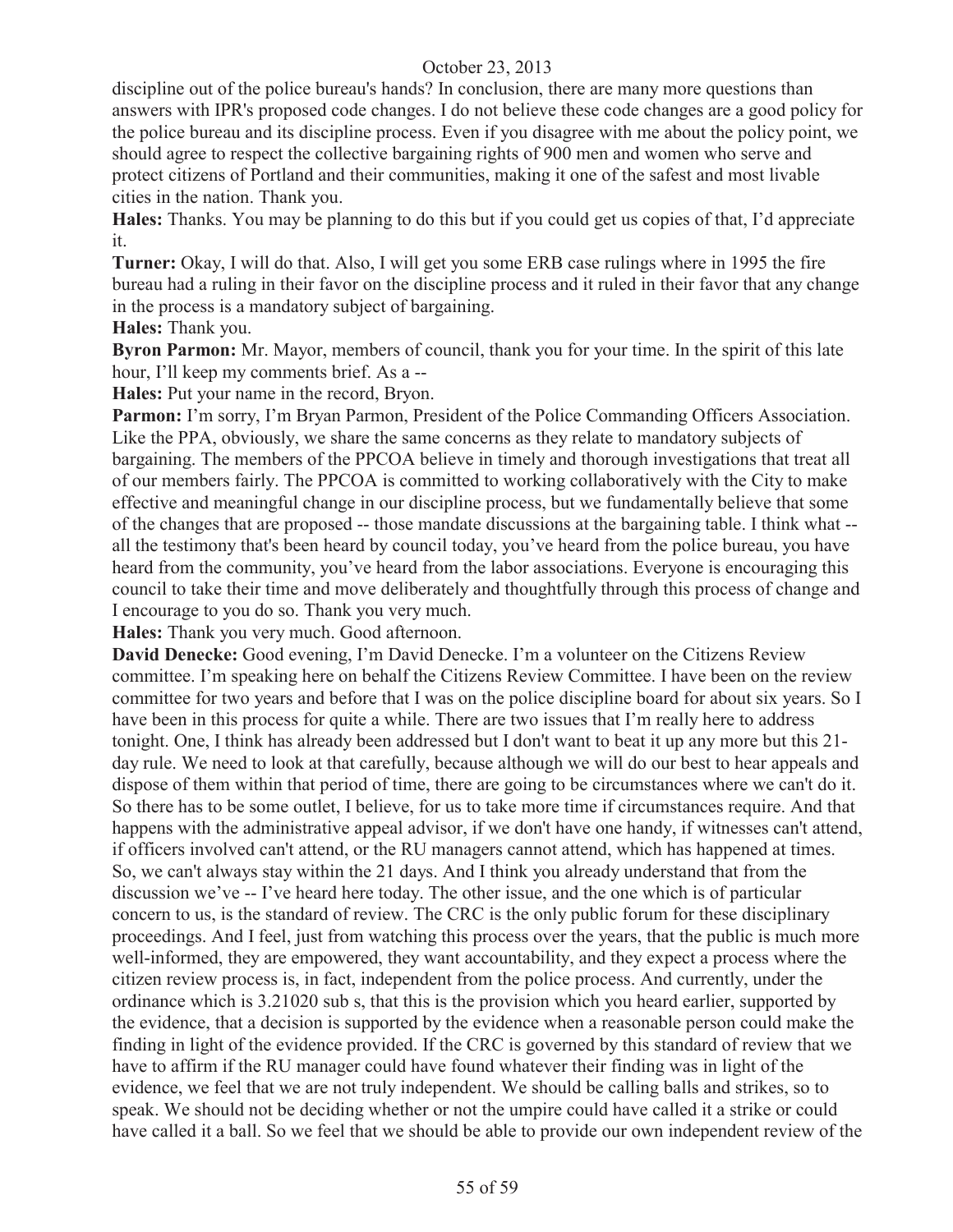decision that has been made. We're not the final arbiters of this process. The Chief makes the ultimate decision and then eventually the City Council if it comes to that. So we feel that the whole process will be better off and the public's expectation will be met if we have truly a preponderance of the evidence standard which we are able to apply.

Fish: Mr. Denecke, I know it's late, but can I just follow up on that? Your comment? **Denecke:** Sure.

**Fish:** The last time we had a big discussion about this, that was a point of contention. And I seem to recall someone saying that if we made this change, it would be like going from an independent appellate court to an independent trial court. And that your function would change as a result. Do you agree that characterization?

**Denecke:** Well, I think in fact, we are the trial court. I mean, we're calling it an appeal but we are hearing new evidence, we are listening to witnesses, we are seeing evidence which sometimes has not even been seen by IA. And so we are having to make decisions about credibility. The process is not really more akin to an appellate court, I don't think.

**Fish:** So you disagree with those who say--

**Denecke:** I would disagree that.

**Fish:** It changes fundamentally the function of the body?

**Denecke:** I don't think it would change the function of the body. I think the function already is that but the standard review is less -- is more constricted than it should be.

**Fish:** Okay. Thank you.

**Hales:** Thanks. Thanks for serving in that tough volunteer job, too. Thank you all. Okay, we have a couple more people.

**Moore-Love:** The last three who signed up.

**Denecke:** By the way, I forgot to introduce Rochelle. She is my cohort.

**Hales:** Rochelle, why don't you go first and we will give Jeri the last word.

**Rochelle Silver:** Okay. Thank you for being here. I appreciate everybody staying late tonight. My name is Rochelle Silver and I am a member of the Citizen Review Committee and have been so for nearly five years now. What I would like to do is basically talk a little bit about the IPR proposal and mostly about the comments that Mr. Denecke made. I'd like to echo and support those comments. I think it's been made clear today that the issue around collective bargaining and whether or not IPR can compel testimony, officer testimony, is unclear. But once that matter gets settled, if IPR can do that, I believe that that would make a better, fairer, more just, workable system for the city in terms of police accountability. Also I can't say more strongly that I believe the 21-day appeal will not be workable, will not be fair. Not to volunteers like myself, although I could complain about that, but I could quit, you know? But to the citizens, to the people who are appealing. How is it that they are supposed to get a letter with the findings, make a decision, oh, I am going to appeal that, learn about the appeal process, have an appeal process advisor appointed to them, have a person from the National Lawyers Guild meet with them and strategize and then for us to have a case file review and an appeal all in 21 days? It's not possible. And there needs to be some looking at that, I believe. I also strongly believe that -- and ask for your consideration in changing our standard of review. As you've heard from David and from other people who have testified, the way the appeal standard is now, we are not looking at what happened between the officer, officers, and the person appealing the case. What we are doing is looking at whether the fact finder from the Portland Police Bureau is a reasonable person. And I just don't think that's what you want in a public accountability situation. Thank you very much.

**Hales:** Thank you. Thanks for serving. Ms. Williams, good afternoon.

**Jeri Williams:** Hello, Mayor and council members. Good to see you. I am on day 137. **Hales:** Put your name in the record.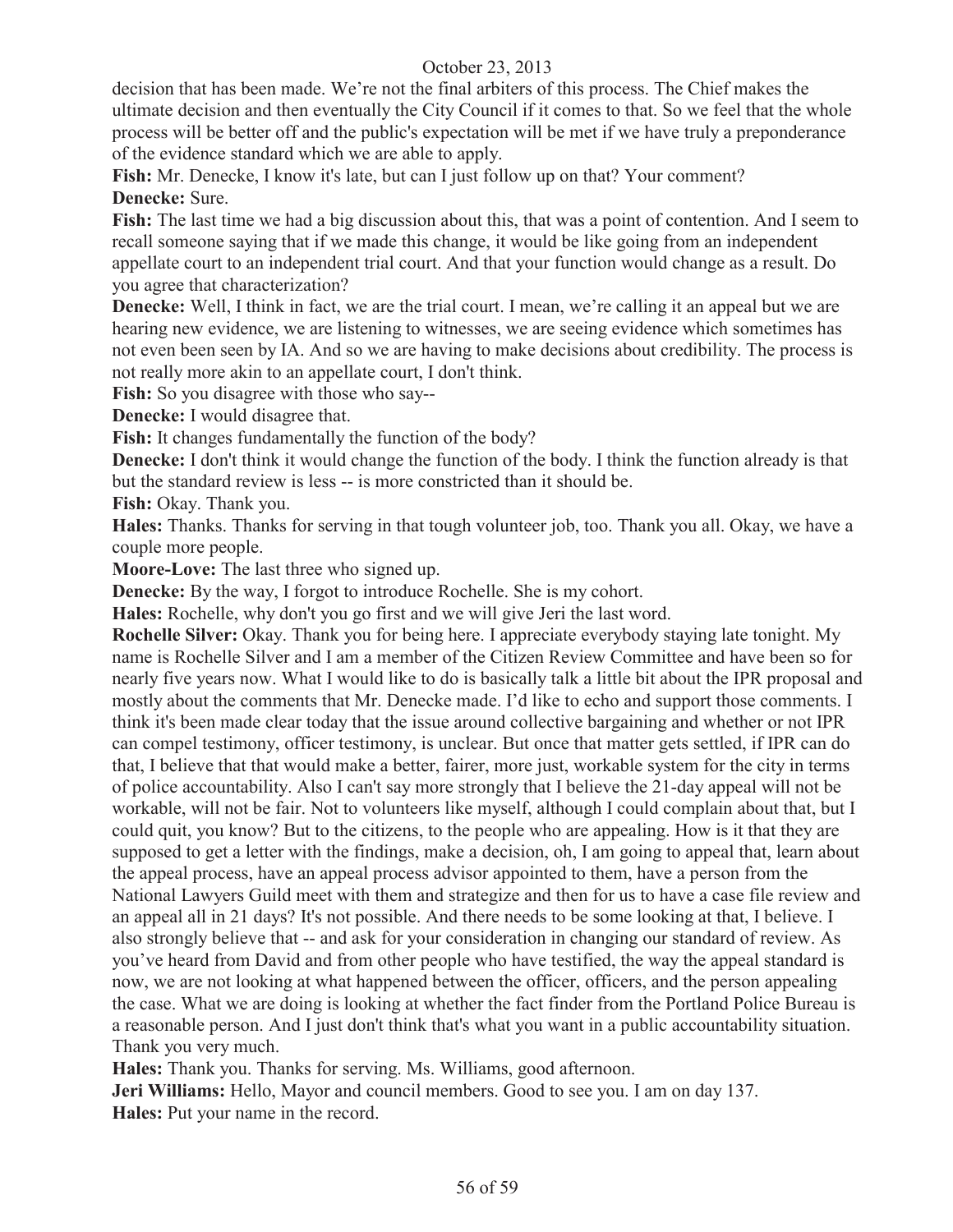**Jeri Williams, Office of Neighborhood Involvement:** My name is Jeri Williams. I work for the City of Portland. I am off the clock right now, I'm not working on the taxpayers' dime right now. I am a former community organizer, still community organizer for the last 20 years here in Portland. Working primarily with communities of color for those 20 years and immigrant refugee communities. On July 9th, when I was coming out of my boss's office, I noticed my son sitting at my desk. He was covered with bruises on his face, on his head, et cetera. He said he was picked up by the police and beaten up by the police. My initial response, which I didn't follow, was I wanted to take him up to your office and show you him. I was so angry. But instead, I went to IPR and filed a complaint, and they took pictures of his injuries. As a part of that, when he was punched in the mouth, he spit blood out of his mouth and the police officer actually charged him with harassment for spitting on him. The stories, of course, are very different. But the issue is, the first police report said that he was not injured, and it was clear he was. And so, 137 days later, as his mother, I'm still sitting there going, what's going on? The process itself -- and you know I'm all into process, it's what I do, it's my job -- it could be better. You go into a process where you don't know anything and everything seems secret. And despite the fact that I have a relationship with the City, and I appreciate the Mayor reaching out to me, and I appreciate Mike Reese reaching out to me, and I worked with one of your employees for a while who is now no longer here. I filed for a police report and I gave the woman the \$10 at the police bureau. And then she said, I can't give you the report. And I'm like, why? Well, an attorney, I checked in with already said they may say it's an ongoing investigation. This is a tiny thing but then why did she keep my \$10, you know? Why didn't she give it back? And so I eventually got a police report but what I learned from that experience was that the minute you go to IPR and file, of course, they have to talk to the police force. And because there were four officers there and only one officer had written the report, the other three were required to write a report as well. So I don't know where those reports are. I have never been -- the person who has been involved has -- the people who have been most directly affected are not involved in the process. As his mom -- my son is 5 foot 8 and he weighs 105 pounds. He suffers from severe depression and Post-Traumatic Stress Disorder. His case did make it to internal affairs. Most of my friends are saying it's because of who you are. Me, myself. Whether that's true or not, when the interviewer called him, the interviewer interrogated him, not understanding my son's mental health issue -- and this is my biggest concern. The police have picked up my son and I am grateful for the police for so many things. But I have had a few issues over the years. The fact is, they have picked him up when he's tried to commit suicide. And he's tried for three times over the last two years. And so I'm grateful for them when they've been able to help him. But if he had these mental health issues, how did he end up on the floor of a cell and wake up where he didn't know how he even got there, why wasn't he -- why didn't he get medical attention when he had all of these issues? These are the questions I have never had answered in the 137 days. Nobody can answer them because there's a process going on. And I am his mom. Yes, I'm city employee. But I'm the mom of a child who I've had to take care of his whole life. And I know they don't get it. I know they don't understand. Several times throughout this process I have been told, you have to make him do it, he can't advocate for -- you can't advocate for him. And I am like, he can't advocate for himself. What am I supposed to do? I work here. I have to believe in this process. I am going through this process even though I have no hope, no faith, that this process is going to work for me any more than it's worked for anybody else. But you still have to go through this process. And so it's been incredibly hard. And I am here, I am sitting in here today and I hear everybody's different views on it what but what I am hearing from the police is no, it's not working. What I'm hearing from many people is, no, it's not working. Myself and my colleague who passed away this year, Afifa Ahmed Shafi, did an equity training for the CRC last year. It was almost all white male lawyers on the CRC. Where is the equity in that? Where is the diversity in that? Where are the other lenses to look at these issues? When you only have a select group of people, and then Commissioner Fritz and I looked at the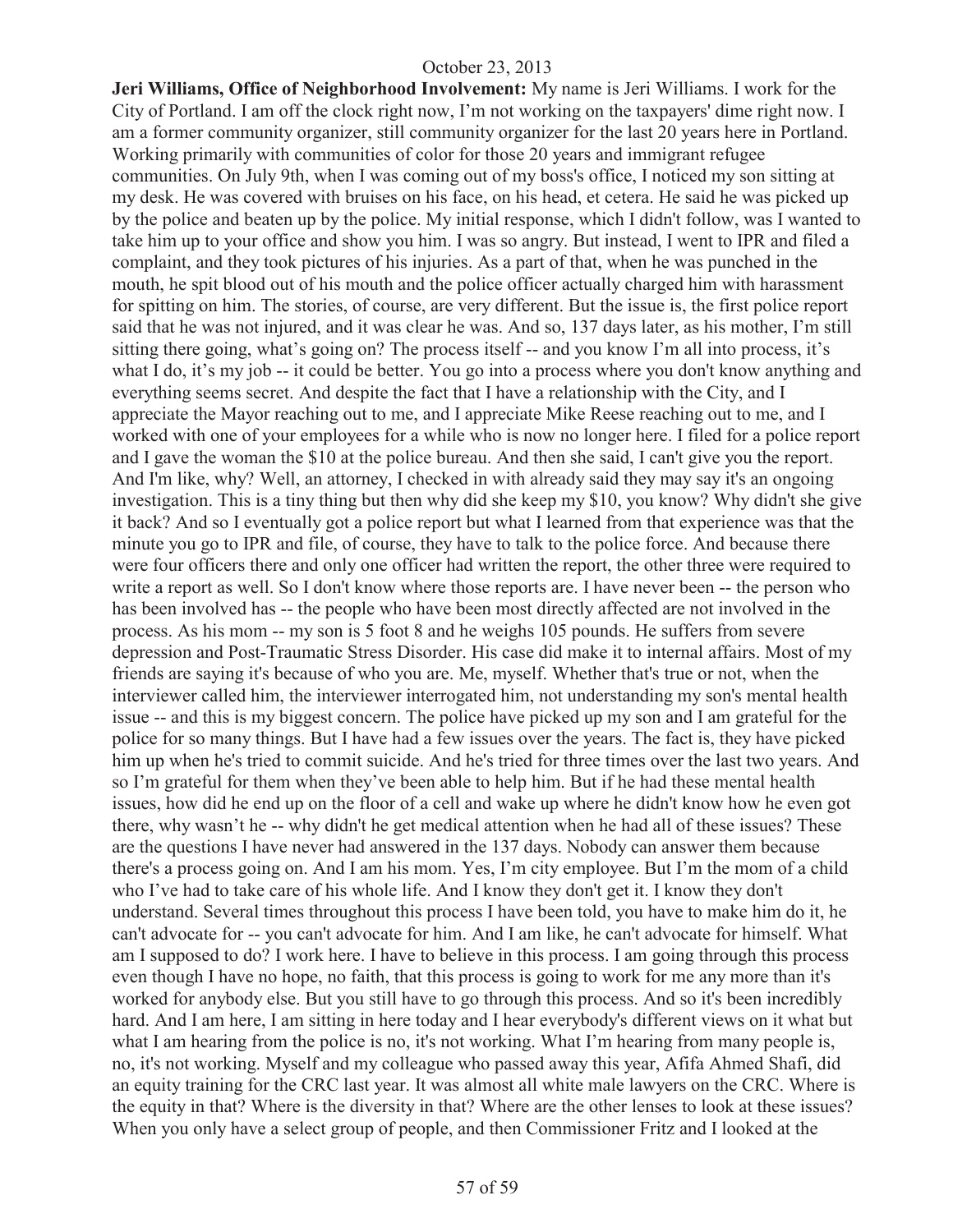application last year and said, this is not a welcoming application. No one would apply to be on this committee with this application. And so it's not working. I have faith that we can fix it. I have faith that we can turn things around. And I have taken too much of your time but thank you so much. **Hales:** Thank you.

**Fritz:** Thank you, Jeri.

**Hales:** Thanks, Jeri. I believe that's all the public testimony we have.

**Moore-Love:** Yes, that's all we have.

**Hales:** We are going to continue this hearing. I am going to also consult with the auditor in the meantime as to whether or not we are going to have any further advisory panel appointed to assist in further inquiry into this ordinance. But I appreciate you bringing it forward. And we'll schedule a subsequent hearing at a subsequent date.

**Fritz:** Do we need to continue it to a date certain?

**Hales:** I don't believe we need to continue to it a date certain.

**Moore-Love:** We're gonna put it on the November 6th.

**Hales:** I would prefer at this point not to continue it to a date certain. I would prefer to continue it without naming a date certain if that requires that we table it, we can do that.

**Moore-Love:** Just to be continued then without a date?

**Hales:** Does that please the Council?

**Fish:** I don't have a strong feeling on that, although having at least a control date gives us something to shoot for. If we don't have a date, how would we get back -- what would be the mechanism for getting it back on the calendar again?

**Fritz:** File it again.

**Moore-Love:** If we are putting on the same document the auditor or director would let me know what date to put it back on and we would file the same document.

**Hales:** LaVonne, do you have a suggestion? Mine would be to give us some time for further discussion outside of formal council sessions and perhaps impanel a committee. I would like to discuss that with you and maybe report back to the council in two weeks? Could we do that? [inaudible]

**Hales:** So, let's continue the item for two weeks. It will not be another public hearing at that point if we are going to -- if we are going to have an additional public hearing --

**Fish:** It might be one small problem for that, Mayor, since you are gone Friday to Monday. So it would be coming back on our bump and you would have a day. Because you are back -- you're gone all next week plus this Friday and a Monday.

**Hales:** My sense this is going to need more than two weeks.

**Fritz:** Right.

**Fish:** Well then let's pick it up in two weeks.

**Hales:** Why don't we for now continue this for one month. And have it scheduled on the council calendar for one month from today. And then we can revisit that question depending on progress or not. Okay? Does that make sense?

**Fritz:** Yeah.

**Moore-Love:** One month would be the day before Thanksgiving.

**Hales:** Let's not do that. Let's make it the week after that.

**Moore-Love:** Okay.

**Fish:** Can we make it the day before Christmas?

**Hales:** Please not. [laughter]

**Moore-Love:** December 4th is the Wednesday.

**Hales:** Let's continue to December 4<sup>th</sup>, and we are adjourned.

**Fritz:** Thank you very much.